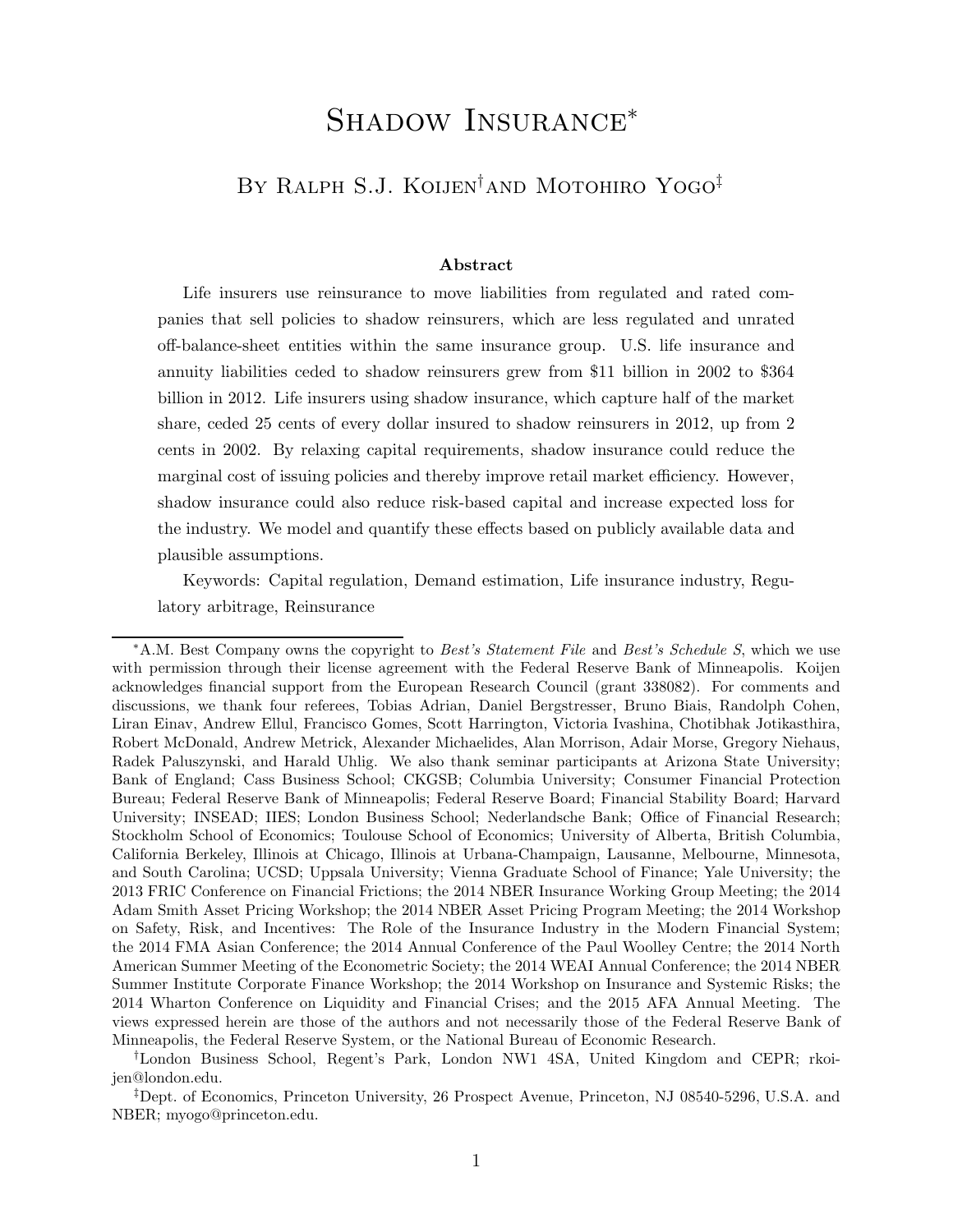#### 1. INTRODUCTION

Life insurance and annuity liabilities of U.S. life insurers were \$4,068 billion in 2012, which is substantial even when compared with \$6,979 billion in savings deposits at U.S. depository institutions (Board of Governors of the Federal Reserve System (2013)). However, little research exists on life insurer liabilities, especially in comparison with the large banking literature. The reason, perhaps, is the traditional view that life insurance and annuity liabilities are safe because they are more predictable, have a longer maturity, and are less vulnerable to runs. Thus, the conventional wisdom is that all of the interesting action is on the asset side of the balance sheet, where life insurers take on some investment risk.

Developments in the life insurance industry over the last decade challenge this traditional view. As a consequence of changes in regulation (see Section 2), life insurers are using reinsurance to move liabilities from operating companies (i.e., regulated and rated companies that sell policies) to less regulated and unrated off-balance-sheet entities within the same insurance group. These "shadow reinsurers" are captives or special purpose vehicles in states (e.g., South Carolina and Vermont) or offshore domiciles (e.g., Bermuda, Barbados, and Cayman Islands) with more favorable capital regulation or tax laws. In contrast to traditional reinsurance with unaffiliated reinsurers, these transactions do not transfer risk because the liabilities stay within the same insurance group.

Using U.S. data on reinsurance agreements (see Section 3), we document new facts about life insurance and annuity liabilities in Section 4, with a special emphasis on the shadow insurance sector. We find that liabilities ceded to shadow reinsurers grew significantly from \$11 billion in 2002 to \$364 billion in 2012. This activity now exceeds total unaffiliated reinsurance in the life insurance industry, which was \$270 billion in 2012. Life insurers using shadow insurance tend to be larger and capture 48% of the market share for both life insurance and annuities. These companies ceded 25 cents of every dollar insured to shadow reinsurers in 2012, up from 2 cents in 2002.

By relaxing capital requirements, shadow insurance could reduce the marginal cost of issuing policies and thereby improve retail market efficiency. However, shadow insurance could also reduce risk-based capital because it allows life insurers to issue more policies for a given amount of equity. We develop a simple model in Section 5 to illustrate these effects. In our model, a holding company consists of an operating company that sells policies and an affiliated reinsurer whose only role is to assume reinsurance from the operating company. The key friction is that required capital in the two companies is regulated, and the operating company faces tighter capital regulation than the affiliated reinsurer.<sup>1</sup> Affiliated reinsurance

<sup>&</sup>lt;sup>1</sup>We take as given that life insurers are regulated, which breaks the Modigliani and Miller (1958) theorem. The deeper economic frictions that justify regulation include informational frictions and agency problems,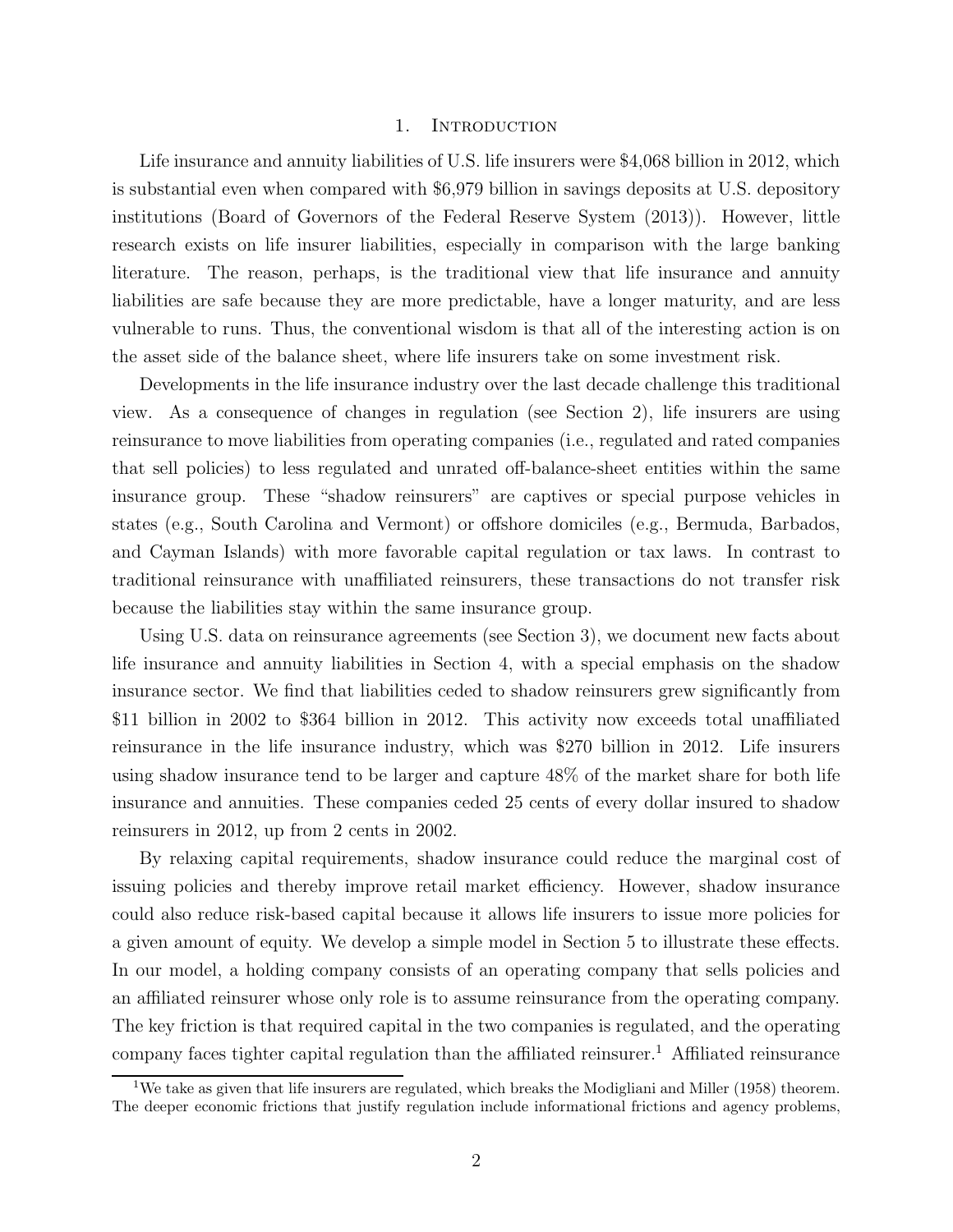allows the holding company to reallocate liabilities between the two companies to reduce the overall cost of regulatory frictions.

The model predicts that affiliated reinsurance reduces the operating company's marginal cost of issuing policies and increases the equilibrium supply in the retail market. To quantify this effect, we estimate a differentiated product demand system for the life insurance market, assuming oligopolistic price setting (Berry, Levinsohn, and Pakes (1995)). Our identifying assumption is that shadow insurance reduces the operating company's marginal cost, but it does not affect demand directly. Our structural estimates imply that shadow insurance reduces life insurance prices by 10% for the average company and increases annual life insurance issued by \$6.8 billion for the industry, which is 7% of the current market size.

If rating agencies and retail customers already have full knowledge of shadow insurance, life insurers and regulators should be indifferent to disclosing the financial statements of captives, or they may even prefer full disclosure to avoid any chance of misinterpretation. Yet, the financial statements of captives are not publicly available, except for those recently released by the Iowa Insurance Division (2014). This leaves open the possibility that shadow insurance reduces risk-based capital and increases expected loss for the industry. In Section 6, we discuss the evidence from Lawsky (2013) and the financial statements of Iowa captives, which suggest that captives have significantly less equity than operating companies. We also quantify the potential risk of shadow insurance by adjusting measures of risk based on publicly available data and plausible assumptions. Our adjustment reduces risk-based capital by 53 percentage points (or 3 rating notches) and increases the 10-year cumulative default probability by a factor of 3.5 for the average company using shadow insurance.

Our work on life and annuity reinsurance is related to the literature on property and casualty reinsurance. This literature finds that property and casualty reinsurance is used for various reasons, including risk transfer as well as capital and tax management (Mayers and Smith (1990), Adiel (1996)). For life insurers, risk transfer has always been a less important motive because of the more predictable nature of their business, which explains why there is relatively little unaffiliated reinsurance. All of the growth in life and annuity reinsurance over the last decade is within the same insurance group, which points to capital and tax management as the primary motive for this activity.

Our work is also related to the literature on financial and regulatory frictions on the supply side of insurance markets. In particular, some recent papers show that capital regulation and accounting rules, when they interact with financial frictions, affect investment behavior on the asset side of the balance sheet (Merrill, Nadauld, Stulz, and Sherlund (2012), Becker and Opp (2013), Becker and Ivashina (2015), Ellul, Jotikasthira, Lundblad, and Wang

such as moral hazard in the presence of state guaranty funds (Lee, Mayers, and Smith (1997)).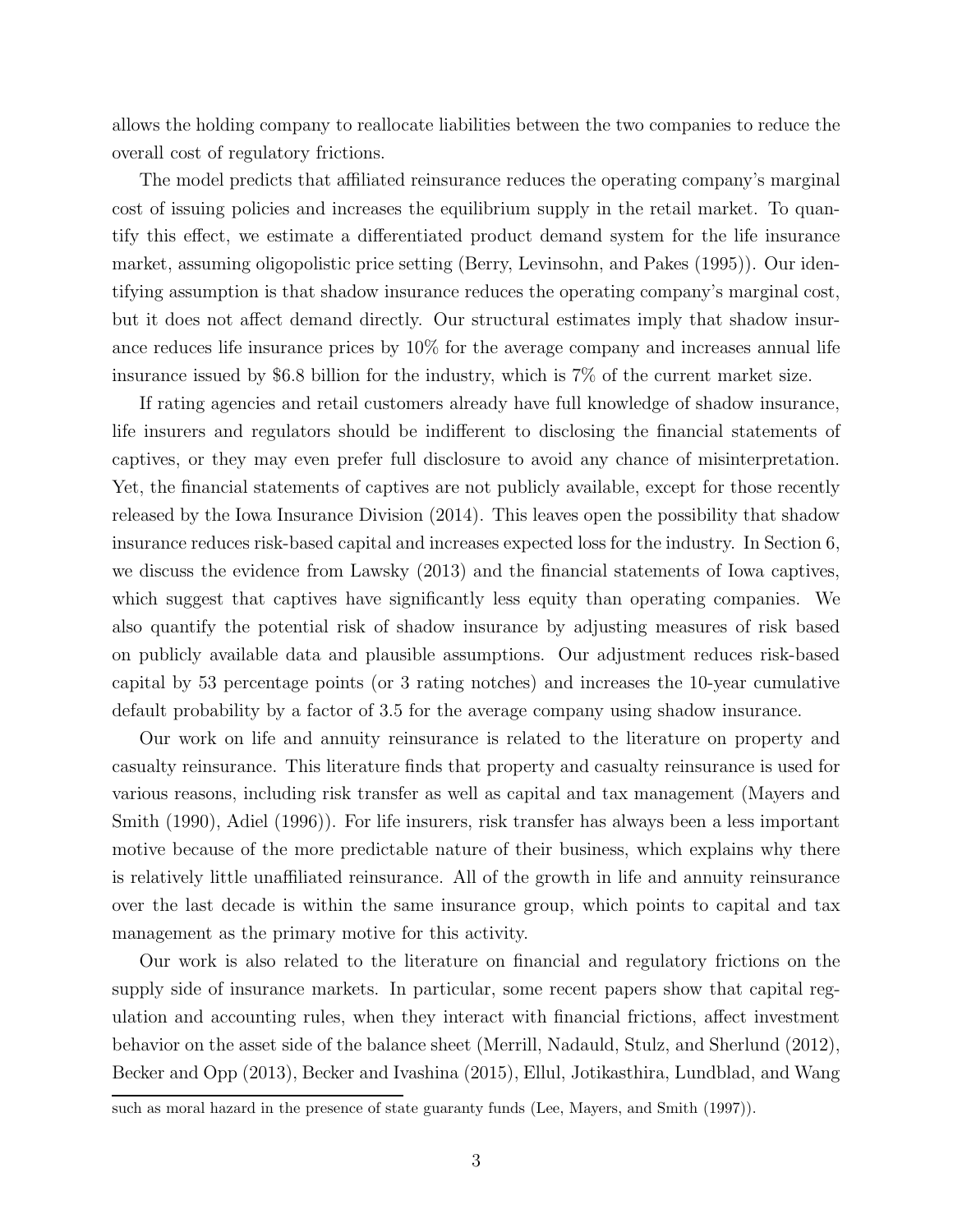(2015)). Our work complements this literature by showing that a set of capital regulation and accounting rules on the liability side has a profound impact on reinsurance activity and pricing behavior in the retail market (Koijen and Yogo (2015)).

#### 2. Changes in Regulation that Preceded Shadow Insurance

The four basic motives of life and annuity reinsurance are risk transfer, underwriting assistance, capital management, and tax management (Tiller and Tiller (2009, Chapter 1)). Over the last decade, the latter two motives have become increasingly important relative to the former two because of two related developments. On the one hand, changes in regulation after 2000 forced life insurers to hold more capital against life insurance liabilities. On the other hand, new state laws after 2002 allowed life insurers to establish captives to circumvent the new capital requirements. In this section, we summarize these developments and related institutional background that is relevant to this paper.

## 2.1. Changes in Life Insurance Regulation

In January 2000, the National Association of Insurance Commissioners (NAIC) adopted Model Regulation 830, commonly referred to as Regulation XXX. This was followed by Actuarial Guideline 38 in January 2003, commonly referred to as Regulation AXXX. These changes in regulation forced life insurers to hold much higher statutory reserves on newly issued term life insurance and universal life insurance with secondary guarantees.

These changes in regulation are a matter of statutory accounting principles and do not apply to generally accepted accounting principles (GAAP). The reserve requirements under GAAP are much lower and closer to actuarial value. Therefore, an operating company that reports under statutory accounting principles can cede reinsurance to either an affiliated or an unaffiliated reinsurer that reports under GAAP to reduce overall reserves. In practice, unaffiliated reinsurance can be expensive because of capital market frictions and market power (Gron (1994), Froot (2001)).

# 2.2. New Captive Laws

South Carolina introduced new laws in 2002 that allow life insurers to establish captives, whose primary function is to assume reinsurance from affiliated companies for the purpose of reducing overall reserves. States compete for captive business in order to increase employment and tax revenue (Cole and McCullough (2008)). Furthermore, the captive's state of domicile does not directly bear risk because the liabilities go back to the operating company (and ultimately the guaranty associations of states in which the policies were sold) when a captive fails. A captive structure that has proven especially successful is the special purpose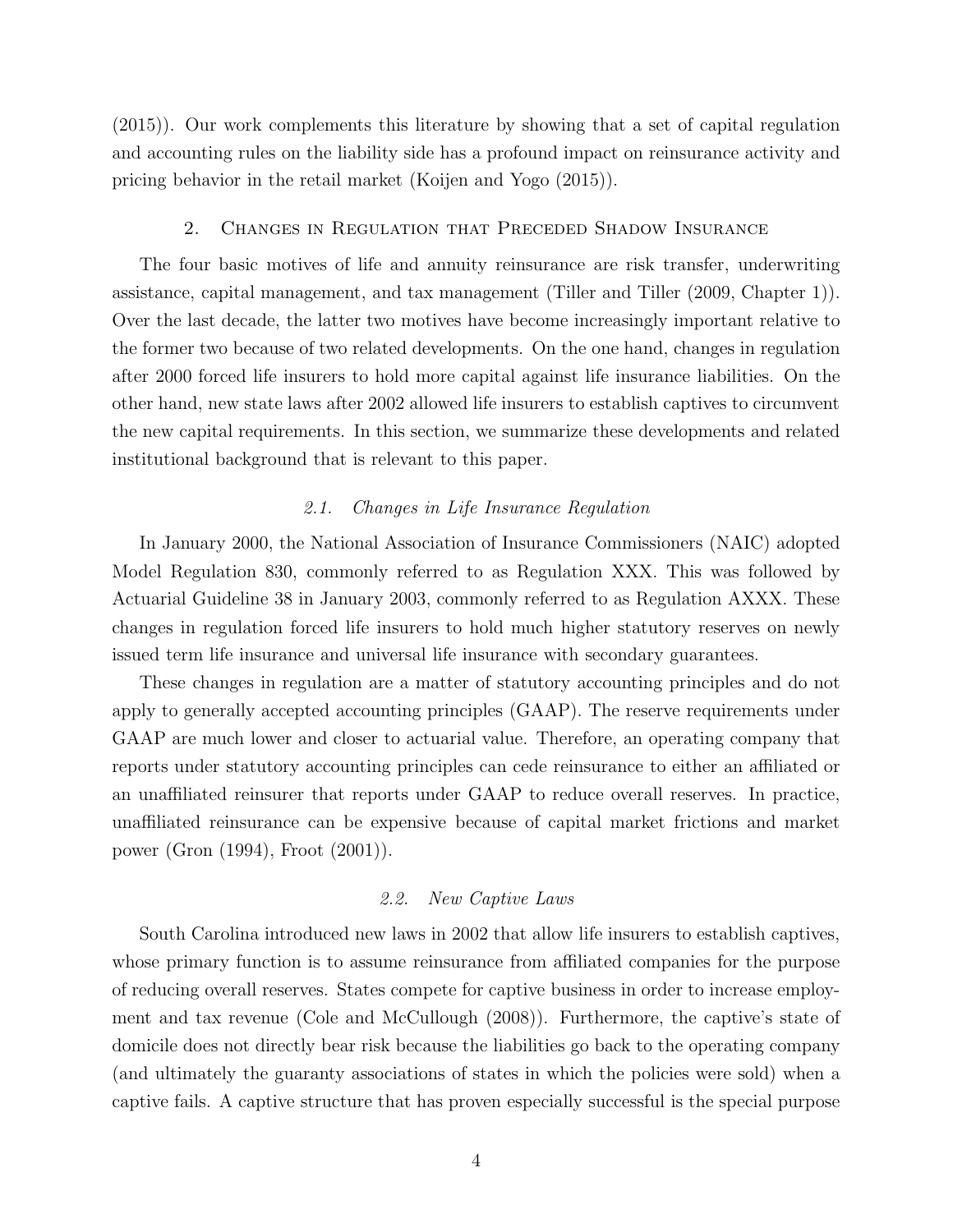financial captive, which is a type of special purpose vehicle that was introduced by South Carolina in 2004 and by Vermont in 2007. Twenty-six states have now adopted a version of the captive laws, eight of which have defined special purpose financial captives (Captives and Special Purpose Vehicle Use Subgroup (2013)).

Captives differ from traditional reinsurers in several important ways. First, captive reinsurance can be less expensive than unaffiliated reinsurance, especially after the fixed costs of entry have been paid. Second, captives can operate with less equity because they report under GAAP and are not subject to risk-based capital regulation. For example, captives in Vermont are required to have only \$250,000 in equity and are allowed to count letters of credit as admitted assets (Captives and Special Purpose Vehicle Use Subgroup (2013)). Third, captives have a more flexible financial structure that allows them to fund reinsurance transactions through letters of credit or securitization. Finally, their financial statements are confidential to the public, rating agencies, and even regulators outside their state of domicile. Appendix A contains balance sheet examples that highlight these aspects of captive reinsurance.

U.S. tax laws disallow reinsurance for the primary purpose of reducing tax liabilities. However, it can be an important side benefit of captive reinsurance that motivates where a life insurer establishes its captives. Life insurance premiums are taxable at the state level, and the tax rates on premiums vary across states (Cole and McCullough (2008)). In addition, profits are taxable at the federal level, so an operating company can reduce overall tax liabilities by ceding reinsurance to an offshore captive. Bermuda, Barbados, and the Cayman Islands are important captive domiciles for this purpose.

Operating companies are ultimately responsible for all liabilities that they issue, even those that they cede to reinsurers. Moreover, captives typically do not transfer risk to outside investors through securitization (Stern, Rosenblatt, Nadell, and Andruschak (2007)). These facts together imply that captives do not transfer risk outside the insurance group and exist solely for the purpose of capital and tax management. Thus, captives have a function similar to asset-backed commercial paper conduits with explicit guarantees from the sponsoring bank (Acharya, Schnabl, and Suarez (2013)), prior to the recent regulatory reform of shadow banking (Adrian and Ashcraft (2012)).

#### 3. Data on Life and Annuity Reinsurance

# 3.1. Data Construction

We construct our sample of life and annuity reinsurance agreements for U.S. life insurers from the Schedule S filings for fiscal years 2002 to 2012 (A.M. Best Company (2003–2013)). These financial statements are reported annually to the NAIC according to statutory ac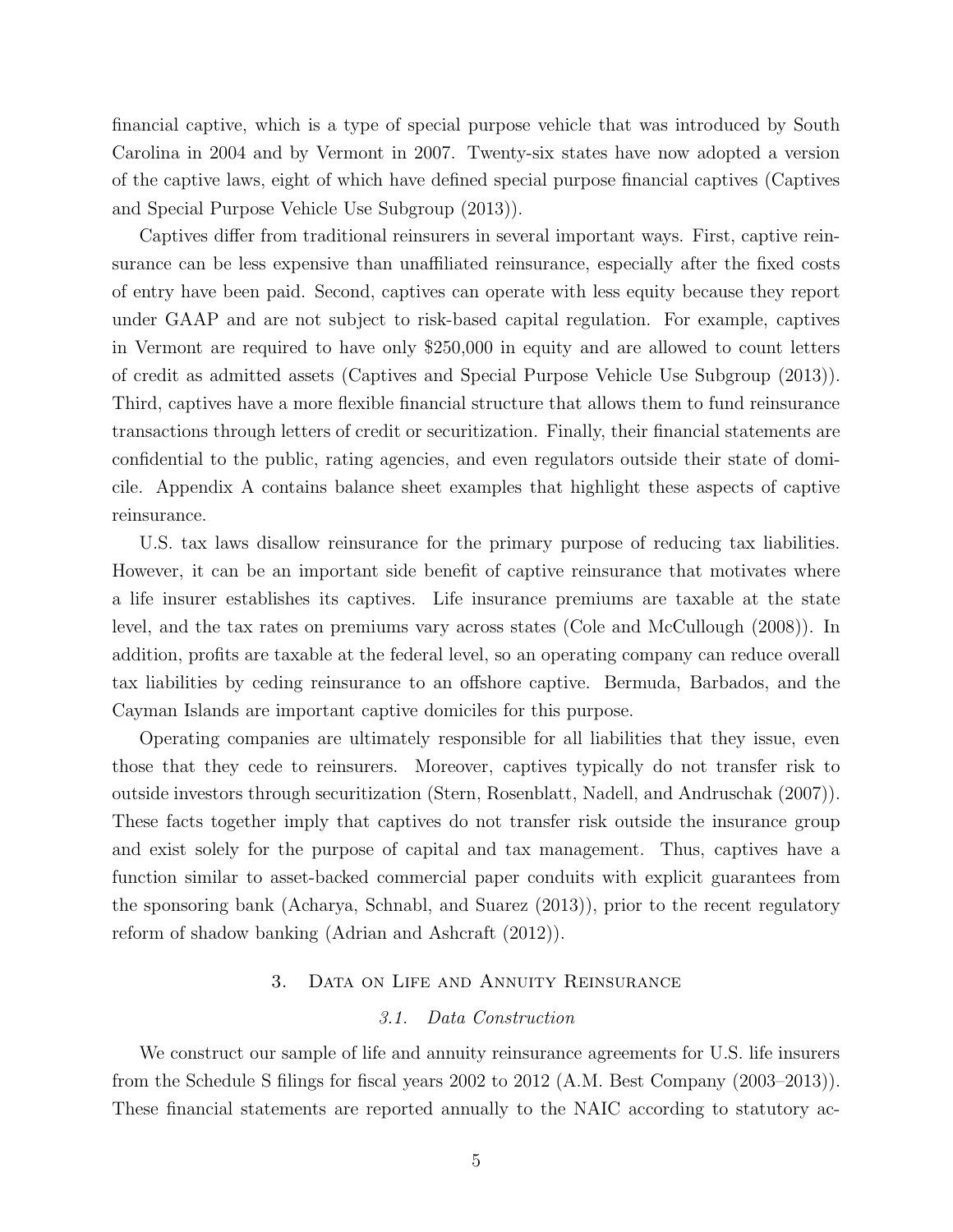counting principles, which are conveniently organized along with ratings information by A.M. Best Company. The relevant parts of Schedule S for our analysis are Part 1.1 (Reinsurance Assumed), Part 3.1 (Reinsurance Ceded), and Part 4 (Reinsurance Ceded to Unauthorized Companies).

The data contain all reinsurance agreements (both ceded and assumed) at each fiscal yearend for any operating company or authorized reinsurer. An authorized reinsurer is subject to the same reporting and capital requirements as an operating company in its state of domicile, whereas an unauthorized reinsurer is not. In particular, the data contain reinsurance ceded by an operating company to an unauthorized reinsurer, such as a domestic captive or a foreign reinsurer. However, we do not observe reinsurance ceded by unauthorized reinsurers that do not report to the NAIC.

For each reinsurance agreement, we observe the identity of the reinsurer, the type of reinsurance, the effective date, reserve credit taken (or reserves held), and modified coinsurance reserve. The sum of reserve credit taken and modified coinsurance reserve is essentially the dollar amount of reinsurance ceded (see Appendix A). We know the identity of the reinsurer up to its name, domicile, whether it is affiliated with the ceding company, whether it is authorized in the ceding company's domicile, and whether it is rated by A.M. Best Company. We define *shadow reinsurers* as affiliated and unauthorized reinsurers without an A.M. Best rating. Our definition is stricter than "captives" because some captives are actually authorized.

#### 3.2. Summary Statistics

Table I reports summary statistics for our sample of life and annuity reinsurance agreements, by whether they were ceded to unaffiliated or affiliated reinsurers. The table also reports the same statistics for shadow reinsurers. Although there are fewer affiliated than unaffiliated reinsurance agreements, the typical amount ceded is significantly higher for affiliated than unaffiliated reinsurance. For example, 456 unaffiliated reinsurance agreements originated in 2009. In comparison, only 120 affiliated reinsurance agreements originated in 2009, 67 of which were ceded to shadow reinsurers. Average unaffiliated reinsurance ceded was \$37 million in 2009, which is much lower than \$1,199 million for affiliated reinsurance and \$2,003 million for shadow insurance. The average shadow insurance agreement grew from \$60 million in 2002 to \$502 million in 2012.

Table II summarizes the characteristics of the life insurers in our sample, by whether they were using shadow insurance.<sup>2</sup> Although most life insurers do not use shadow insurance, the ones that do tend to be larger, by either market share or total liabilities. In 2012,

<sup>2</sup>See Appendix B for a description of the data on company characteristics.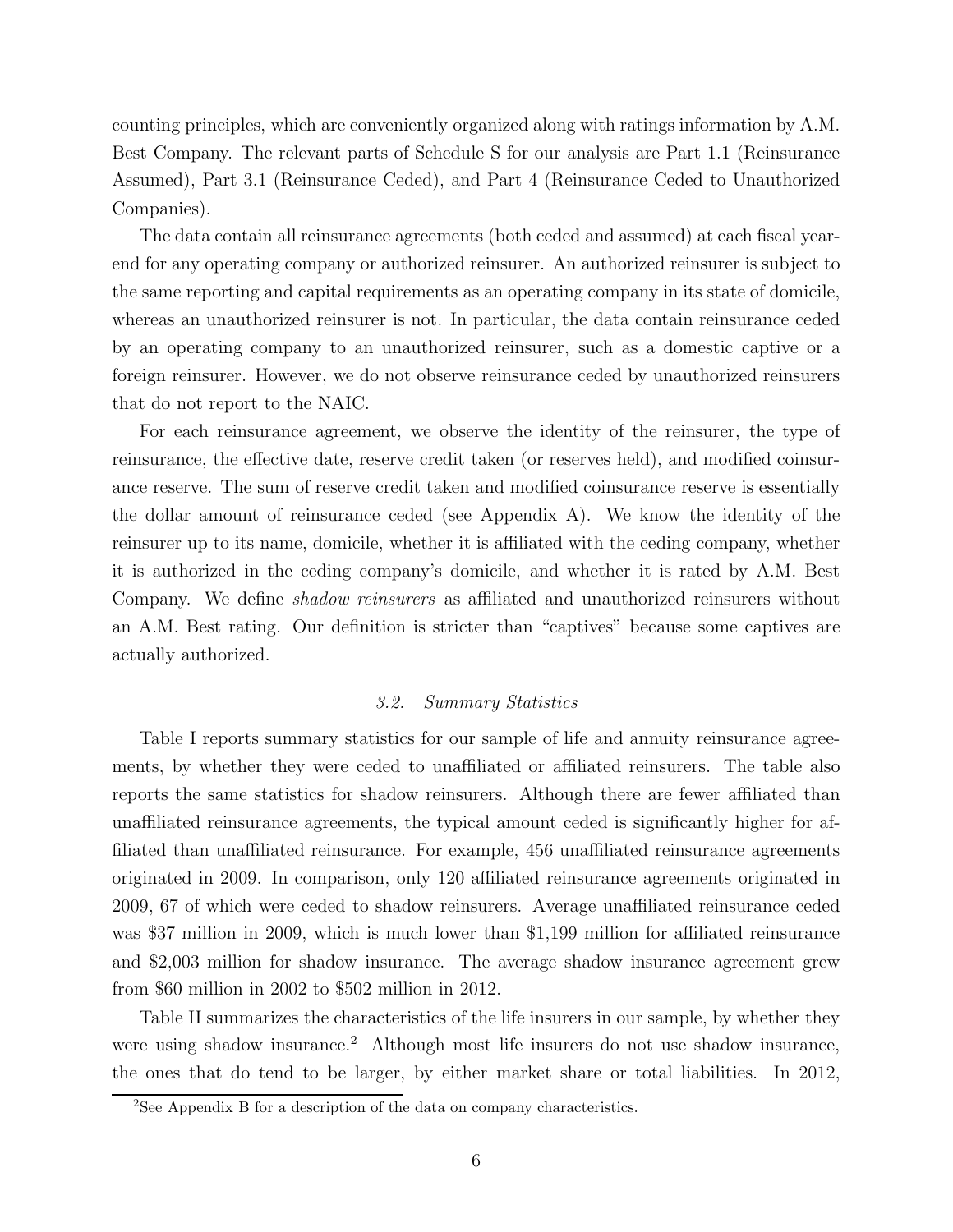78 companies used shadow insurance, whereas 443 companies did not. However, the life insurers using shadow insurance captured 48% of the market share for both life insurance and annuities. Furthermore, the average liabilities of life insurers using shadow insurance were 317% higher than those of the other companies. The life insurers using shadow insurance are mostly stock instead of mutual companies. They also tend to have lower risk-based capital, higher leverage, assets with lower liquidity, and higher profitability.

#### 4. New Facts about Shadow Insurance

We now document the rapid growth of shadow insurance over the last decade, as a consequence of changes in regulation summarized in Section 2. We start with a case study of the MetLife group, which is the largest insurance group in the United States by total assets. We then show that the rapid growth of affiliated reinsurance, especially with unrated and unauthorized reinsurers, stands in sharp contrast to the behavior of unaffiliated reinsurance over the same period.

# 4.1. A Case Study of the MetLife Group

Table III lists the U.S. operating companies of the MetLife group and their affiliated reinsurers in 2012. The operating companies all have an A.M. Best rating of A+ and cede reinsurance to the rest of the group. The reinsurers are all unrated and assume reinsurance from the rest of the group. The reinsurers are also unauthorized, except for MetLife Reinsurance of Delaware and MetLife Reinsurance of Charleston since 2009. The liabilities consistently disappear from the balance sheets of operating companies that sell policies and end up in less regulated and unrated reinsurers.

Net reinsurance ceded by Metropolitan Life Insurance (the flagship operating company in New York) was \$39.1 billion, which was nearly three times their capital and surplus. In the same year, net reinsurance assumed by Missouri Reinsurance (a captive in Barbados) was \$28.4 billion. The sum of net reinsurance ceded across all companies in Table III, which is total reinsurance ceded outside the MetLife group, was \$5.7 billion. Thus, most of the reinsurance activity is within the MetLife group, rather than with unaffiliated reinsurers.

### 4.2. Growth of Affiliated Reinsurance

Figure 1 reports total reinsurance ceded by U.S. life insurers to affiliated and unaffiliated reinsurers. Affiliated reinsurance grew from \$90 billion in 2002 to \$572 billion in 2012. In contrast, unaffiliated reinsurance peaked at \$287 billion in 2006 and is nearly constant thereafter. Affiliated reinsurance has exceeded unaffiliated reinsurance since 2007.

Figure 2 breaks down Figure 1 into life versus annuity reinsurance. Affiliated life reinsurance grew from \$36 billion in 2002 to \$375 billion in 2012. This trend coincides with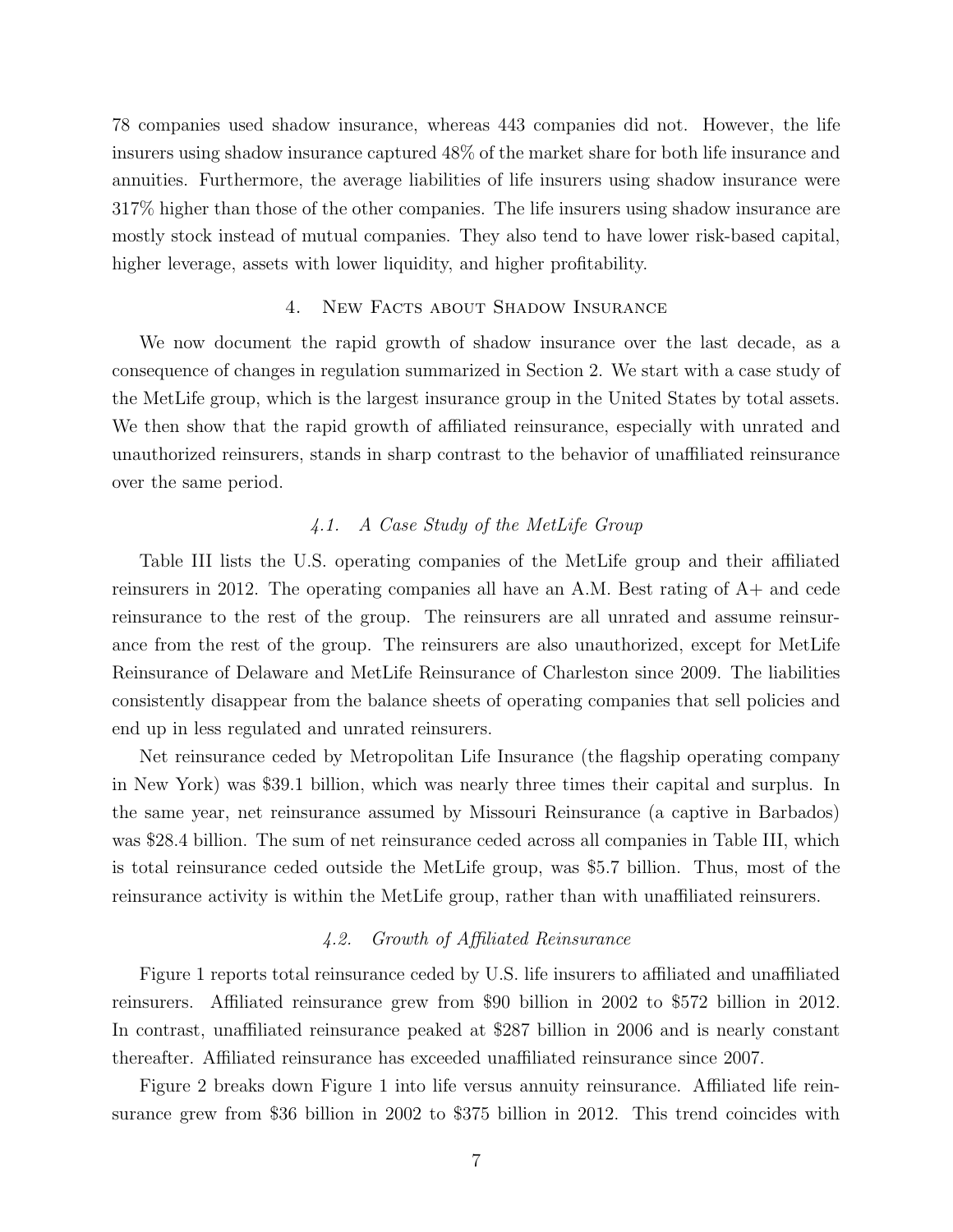the changes in life insurance regulation and new captive laws. In contrast, affiliated annuity reinsurance is nearly constant until 2007, then grew from \$91 billion in 2007 to \$197 billion in 2012. This growth is curious because Regulation (A)XXX does not apply to annuities, and its timing coincides with the financial crisis.

The use of affiliated annuity reinsurance during the financial crisis could be explained by a motive to smooth reserves, including that which arises from capital constraints (Koijen and Yogo (2015)). Under Actuarial Guideline 43, the reserve value of variable annuity liabilities under statutory accounting principles increases relative to that under GAAP after a period of high volatility (Credit Suisse (2012)). Therefore, a life insurer could smooth overall reserves by moving liabilities from an operating company that reports under statutory accounting principles to an affiliated reinsurer that reports under GAAP.

# 4.3. Geographic Concentration of Reinsurance

Figure 3 decomposes life and annuity reinsurance ceded by the reinsurer's domicile, separately for affiliated and unaffiliated reinsurance. The geography of affiliated reinsurance is characterized by increasing concentration, which is not present in unaffiliated reinsurance. As we discussed in Section 2, South Carolina and Vermont are the most important domiciles for domestic captives because of their capital regulation. The share of affiliated reinsurance ceded to these two states grew from virtually none in 2002 to 19% in 2012. In contrast, the share of unaffiliated reinsurance ceded to these two states remained low throughout the same period. Bermuda, Barbados, and the Cayman Islands are the most important domiciles for offshore captives because of their capital regulation and tax laws. The share of affiliated reinsurance ceded to these offshore domiciles grew from 9% in 2002 to 46% in 2012. In contrast, the share of unaffiliated reinsurance ceded to these offshore domiciles fell slightly over the same period.

#### 4.4. Reinsurance with Unrated and Unauthorized Reinsurers

Figure 4 decomposes life and annuity reinsurance ceded by the A.M. Best rating of the reinsurer, separately for affiliated and unaffiliated reinsurance. The share of affiliated reinsurance ceded to unrated reinsurers grew from 21% in 2002 to 76% in 2012. In contrast, the share of unaffiliated reinsurance ceded to unrated reinsurers fell slightly over the same period.

Figure 5 decomposes life and annuity reinsurance ceded by whether the reinsurer is authorized in the ceding company's domicile, separately for affiliated and unaffiliated reinsurance. The share of affiliated reinsurance ceded to unauthorized reinsurers grew from 19% in 2002 to 70% in 2012. In contrast, the share of unaffiliated reinsurance ceded to unauthorized reinsurers is nearly constant over the same period and is 23% in 2012.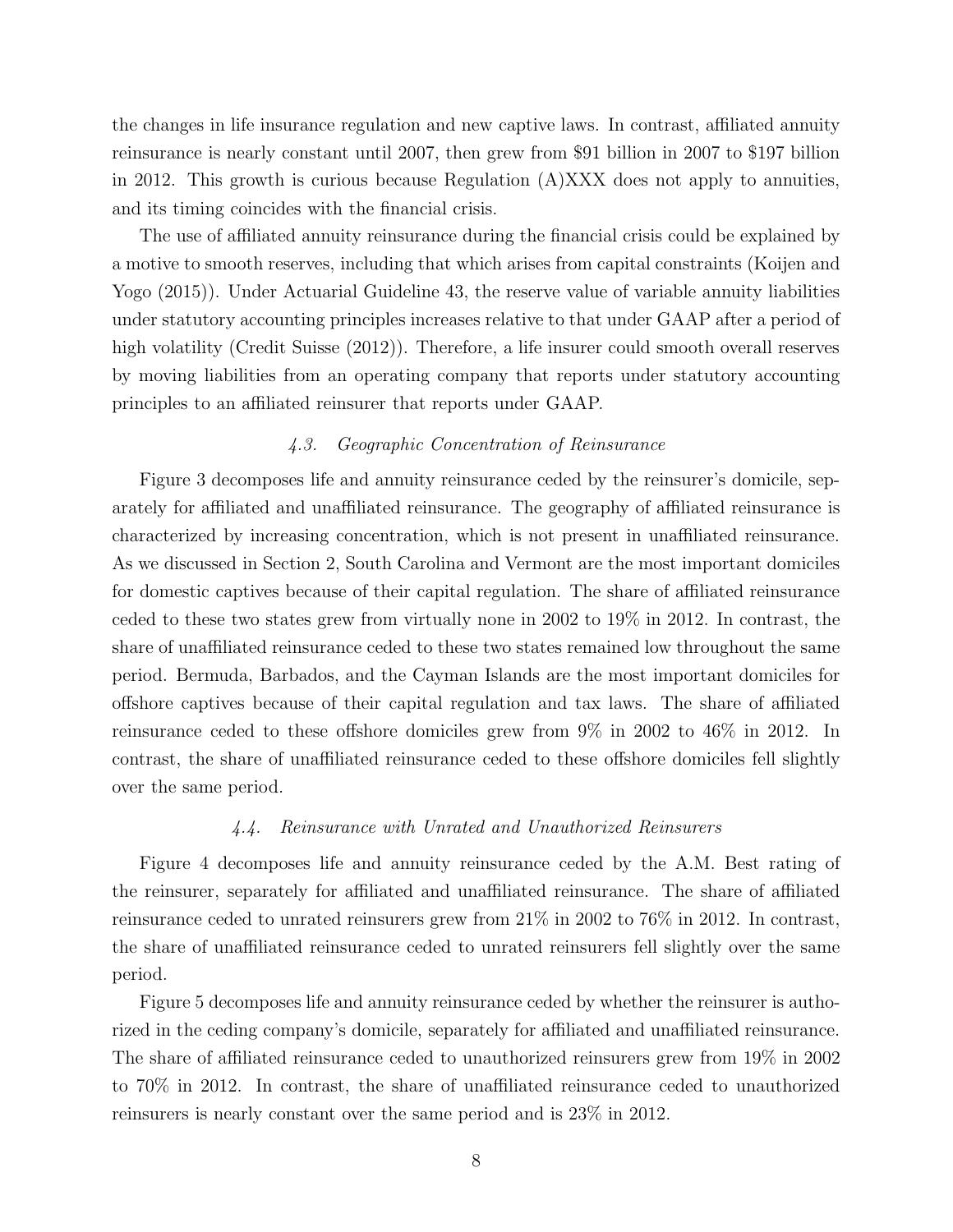#### 4.5. Growth of Shadow Insurance

Figure 6 reports total reinsurance ceded by U.S. life insurers to shadow reinsurers. Shadow insurance grew significantly from \$11 billion in 2002 to \$364 billion in 2012. In particular, growth accelerated during the financial crisis from 2006 to 2009. As a share of the capital and surplus of the ceding companies, shadow insurance grew from 0.22 in 2002 to 2.49 in 2012. As a share of gross life and annuity reserves for companies using shadow insurance, shadow insurance grew from 2 cents of every dollar insured in 2002 to 25 cents in 2012. This represents a significant accumulation of liabilities in a less regulated and nontransparent part of the insurance industry.

#### 5. A Model of Insurance Pricing and Reinsurance

We now develop a simple model that illustrates the impact of shadow insurance on the retail market and risk-based capital. We make several simplifying assumptions to highlight the key economic mechanisms. First, we tailor the model to the life insurance market to match our empirical application, but the key economic insights would carry over to the annuity market. Second, we do not model equity issuance under the assumption that it is a more expensive way to raise statutory capital than affiliated reinsurance (Myers and Majluf (1984)), consistent with the evidence in Section 4. For a similar reason, we leave out unaffiliated reinsurance, which we modeled in an earlier version of this paper (Koijen and Yogo (2013)). Finally, we do not model taxes because it is difficult to do so realistically, and the tax benefits of reinsurance are not separately identified from a reduced cost of regulatory frictions based on publicly available data.

#### 5.1. A Holding Company's Maximization Problem

A holding company consists of an operating company and an affiliated reinsurer (i.e., a captive or a special purpose vehicle). In period  $t$ , the operating company offers long-term life insurance at a per-period premium of  $P_t$  per unit. As long as the policyholder pays  $P_t$ in each period  $t + s$  for  $s \geq 0$ , the operating company promises to pay a dollar if the insured dies in period  $t + s + 1$ , which occurs with probability  $1 - \pi$ . Let  $R_L$  be a constant gross discount rate on liabilities in period t. Then the actuarial value is  $V = (1 - \pi)/R_L$  per unit, which is the present value of the death benefit in period  $t + 1$ . A share  $1 - \lambda$  of policies sold in period t are lapsed in each period  $t+s$  for  $s\geq 1$ . Alternatively,  $\lambda$  determines the effective maturity of life insurance. For example, one-period coverage is a special case when  $\lambda = 0$ , and lifetime coverage is a special case when  $\lambda = 1$ .

The operating company optimally prices insurance in an oligopolistic market, where we assume the existence of a Nash equilibrium in prices. The operating company faces a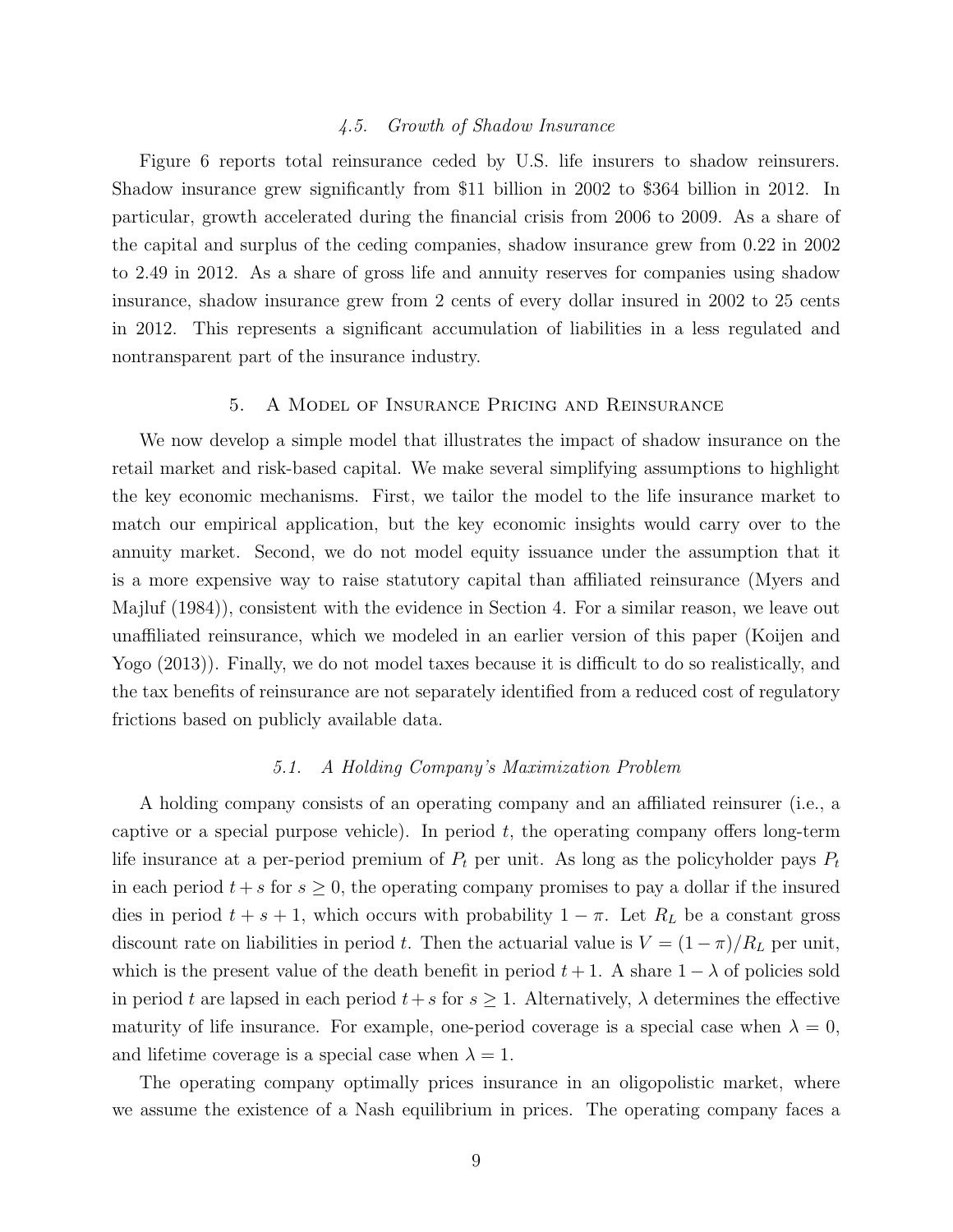demand function that is continuous, continuously differentiable, and strictly decreasing in its own price. Let  $Q_t$  be the quantity of policies sold in period  $t$ . After the sale of policies, the operating company can cede reinsurance to the affiliated reinsurer. Let  $B_t \geq 0$  be the quantity of affiliated reinsurance ceded in period t.

The holding company's profit in period t is

(1) 
$$
Y_t = \sum_{s=0}^{\infty} \delta^s (P_{t-s} - V) Q_{t-s},
$$

where  $\delta = \pi \lambda$ . Total profit is the sum of profits across all policies sold that remain in effect. Only a share  $\delta$  of policies sold in period  $t-1$  remain in effect in period t because of attrition through death and lapsation. Affiliated reinsurance does not affect total profit under the maintained assumption of no tax effects.

#### 5.1.1. Balance Sheet Dynamics

We now describe how the sale of policies and affiliated reinsurance affect the balance sheet. The operating company's liabilities at the end of period  $t$  are

(2) 
$$
L_t = \sum_{s=0}^{\infty} \delta^s V(Q_{t-s} - B_{t-s}) = \delta L_{t-1} + V(Q_t - B_t).
$$

Liabilities are the sum of policies net of affiliated reinsurance that remain in effect, evaluated at actuarial value. Let  $R_{A,t}$  be the return on assets in period t. The operating company's assets at the end of period t are

(3) 
$$
A_t = R_{A,t}A_{t-1} + V(Q_t - B_t) + Y_t.
$$

This equation follows from the flow of funds identity, which says that the change in assets is the change in liabilities plus total profit.

We define the operating company's statutory capital at the end of period  $t$  as

$$
(4) \t K_t = A_t - (1+\rho)L_t,
$$

where a higher  $\rho > 0$  implies tighter capital regulation. Our formulation of statutory capital has two interpretations, both of which lead to equation (4). First, as we discussed in Section 2, operating companies must hold additional reserves under Regulation (A)XXX. Under this interpretation,  $1 + \rho$  is the ratio of statutory reserve to actuarial value. Second, operating companies that face risk-based capital regulation must hold additional capital to buffer shocks to their liabilities. Under this interpretation,  $\rho$  is the risk charge on liabilities.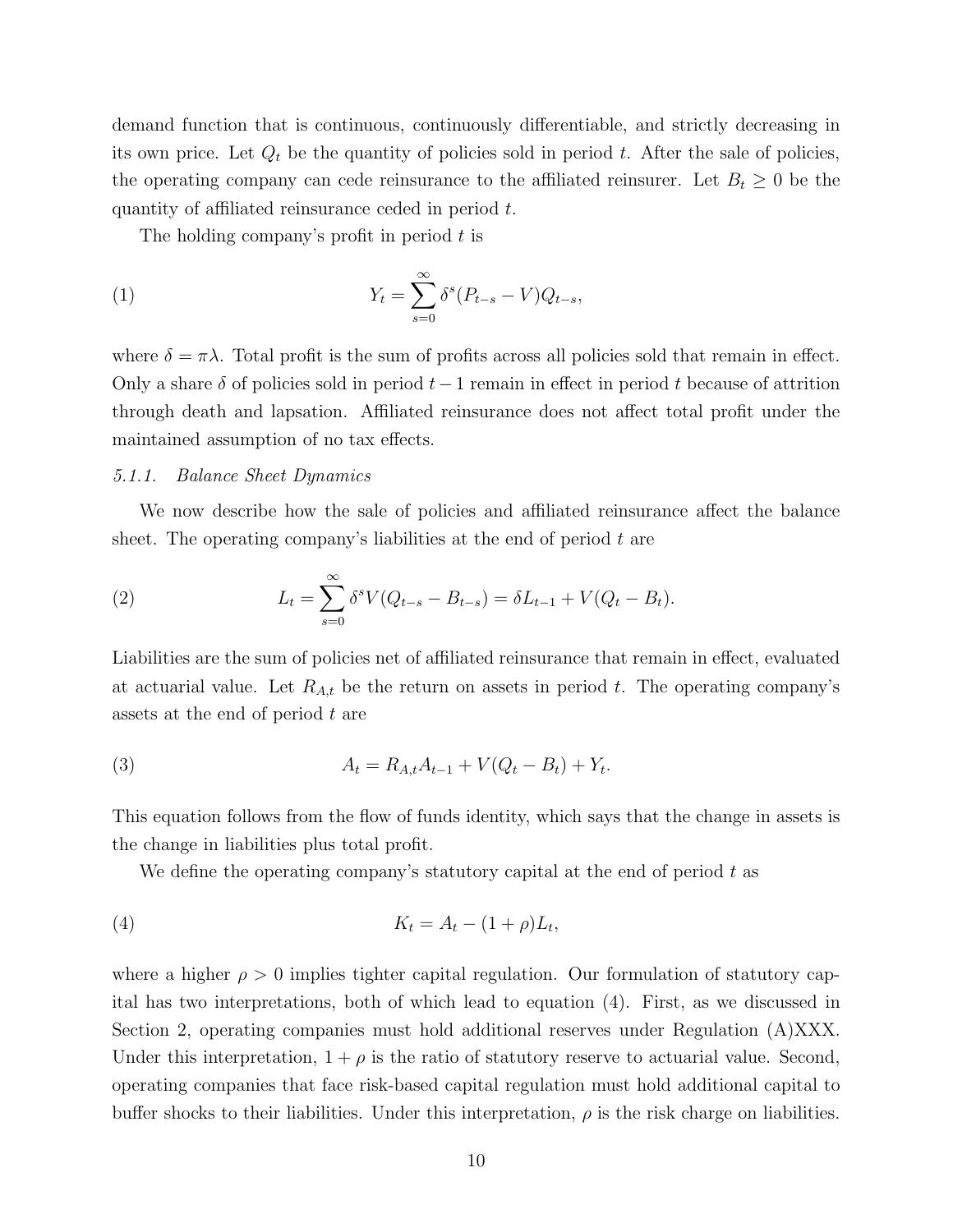The only role of the affiliated reinsurer is to assume reinsurance from the operating company. The affiliated reinsurer's liabilities at the end of period  $t$  are

(5) 
$$
\widehat{L}_t = \sum_{s=0}^{\infty} \delta^s V B_{t-s} = \delta \widehat{L}_{t-1} + V B_t.
$$

Its assets at the end of period  $t$  are

(6) 
$$
\widehat{A}_t = R_{A,t}\widehat{A}_{t-1} + VB_t.
$$

We assume that the affiliated reinsurer faces looser capital regulation than the operating company, which is captured by  $\hat{\rho} \in (0, \rho)$ . We define the affiliated reinsurer's statutory capital at the end of period  $t$  as

(7) 
$$
\widehat{K}_t = \widehat{A}_t - (1 + \widehat{\rho})\widehat{L}_t.
$$

We define the holding company's excess capital at the end of period  $t$  as

(8) 
$$
W_t = A_t + \widehat{A}_t - (1+\rho)\left(L_t + \widehat{L}_t\right).
$$

Excess capital corresponds to the operating company's statutory capital if its balance sheet were consolidated with that of the affiliated reinsurer. Alternatively, if we interpret  $\rho$  as the risk charge on liabilities, this equation corresponds to risk-based capital in differences instead of as a ratio (i.e.,  $(A_t - L_t + \hat{A}_t - \hat{L}_t)/(\rho(L_t + \hat{L}_t))).$ 

# 5.1.2. Objective Function

The Insurance Holding Company System Regulatory Act protects the interests of existing policyholders and the state guaranty funds by restricting the movement of capital within a holding company, including through affiliated reinsurance (National Association of Insurance Commissioners (2011, Appendix A-440)). Furthermore, increased use of shadow insurance could draw regulatory scrutiny or intervention (Lawsky (2013)). We model these regulatory frictions through a cost function:

$$
C_t = C\left(\frac{K_t}{L_{t-1}}, \frac{\widehat{K}_t}{\widehat{L}_{t-1}}\right).
$$

We assume that this cost function is continuous, twice continuously differentiable, strictly decreasing, and strictly convex. The cost function is decreasing because higher statutory capital, relative to balance sheet size as captured by lagged liabilities, reduces the likelihood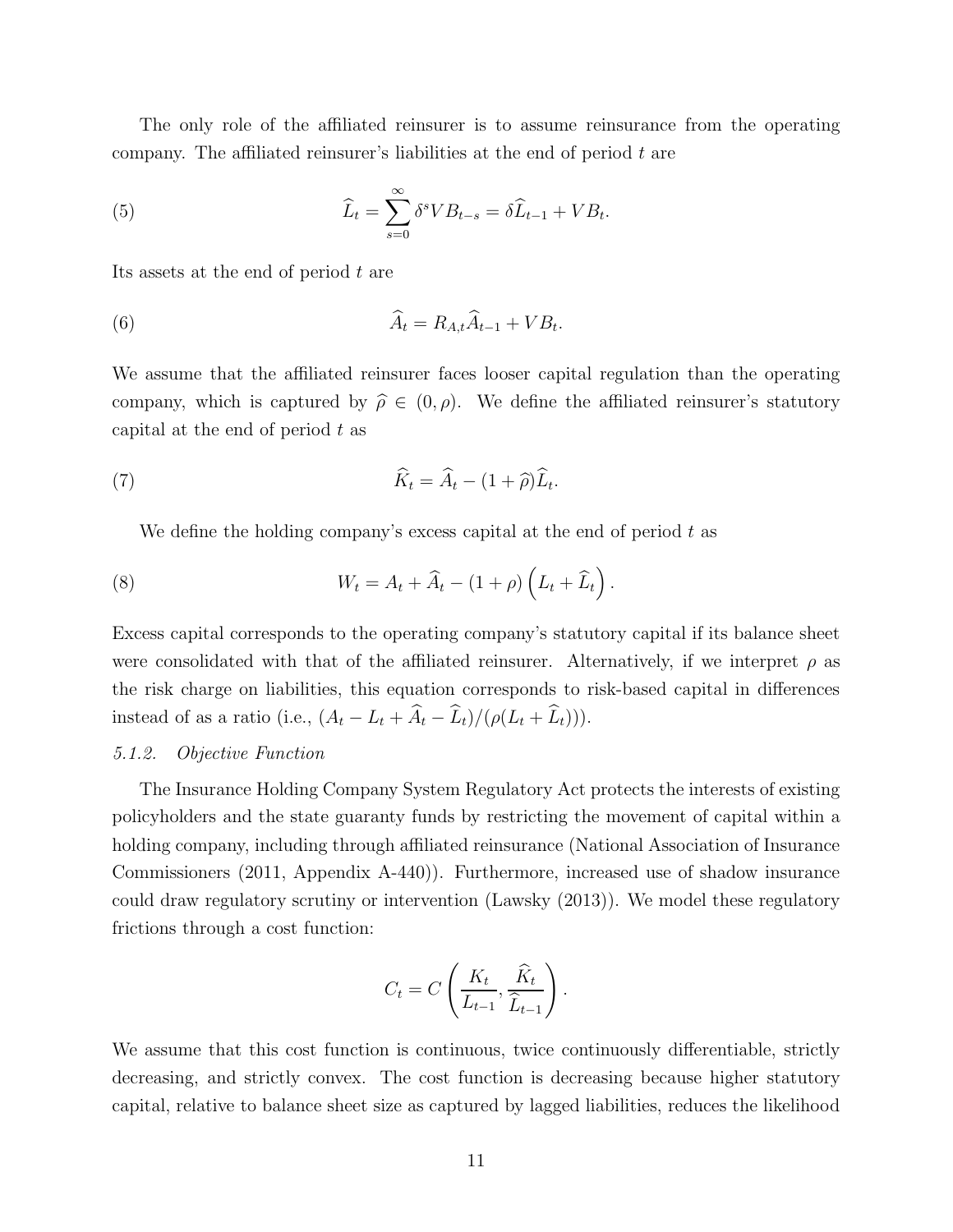of regulatory scrutiny or intervention. The cost function is convex because these benefits of higher statutory capital have diminishing returns.

In each period  $t$ , the holding company chooses the insurance price  $P_t$  and affiliated reinsurance  $B_t$  to maximize firm value. The holding company has limited liability and operates as long as excess capital relative to balance sheet size exceeds a constant default boundary:  $W_t/(L_{t-1} + \hat{L}_{t-1}) \geq \tau$ . We assume the absence of arbitrage, which implies the existence of a stochastic discount factor  $M_{t+1}$  that is strictly positive but not necessarily unique (Cochrane  $(2001, Chapter 4)$ ). Thus, firm value is the present value of profits minus the cost of regulatory frictions:

(9) 
$$
J_t = Y_t - C_t + \mathbb{E}_t[M_{t+1}J_{t+1}]
$$

$$
= Y_t - C_t + \Pr_t\left(\frac{W_{t+1}}{L_t + \hat{L}_t} \geq \tau\right) \mathbb{E}_t\left[M_{t+1}J_{t+1}\middle|\frac{W_{t+1}}{L_t + \hat{L}_t} \geq \tau\right],
$$

where the second line follows from the normalization that loss conditional on default is zero.

# 5.2. Optimal Insurance Pricing and Reinsurance

To simplify notation, we first define the operating company's shadow cost of capital as<sup>3</sup>

$$
c_t = -\frac{\partial C_t}{\partial K_t} + \mathbb{E}_t \left[ M_{t+1} \frac{\partial J_{t+1}}{\partial K_t} \right].
$$

The shadow cost of capital quantifies the importance of regulatory frictions in either the present or the future. Similarly, we define the affiliated reinsurer's shadow cost of capital as

$$
\widehat{c}_t = -\frac{\partial C_t}{\partial \widehat{K}_t} + \mathbb{E}_t \left[ M_{t+1} \frac{\partial J_{t+1}}{\partial \widehat{K}_t} \right].
$$

The following proposition characterizes the optimal insurance price and affiliated reinsurance.

PROPOSITION 1: The optimal insurance price is

(10) 
$$
P_t = \left(1 - \frac{1}{\epsilon_t}\right)^{-1} \Phi_t,
$$

where  $\epsilon_t = -\partial \log(Q_t)/\partial \log(P_t)$  is the elasticity of demand and

$$
\Phi_t = \frac{(1 + (1 + \rho)c_t)V}{1 + c_t}
$$

<sup>3</sup>Our assumptions on the cost function imply that the value function is differentiable (Stokey, Lucas, and Prescott (1989, Theorem 4.11)), and the partial derivative with respect to statutory capital can be passed inside the conditional expectation by Leibniz's rule.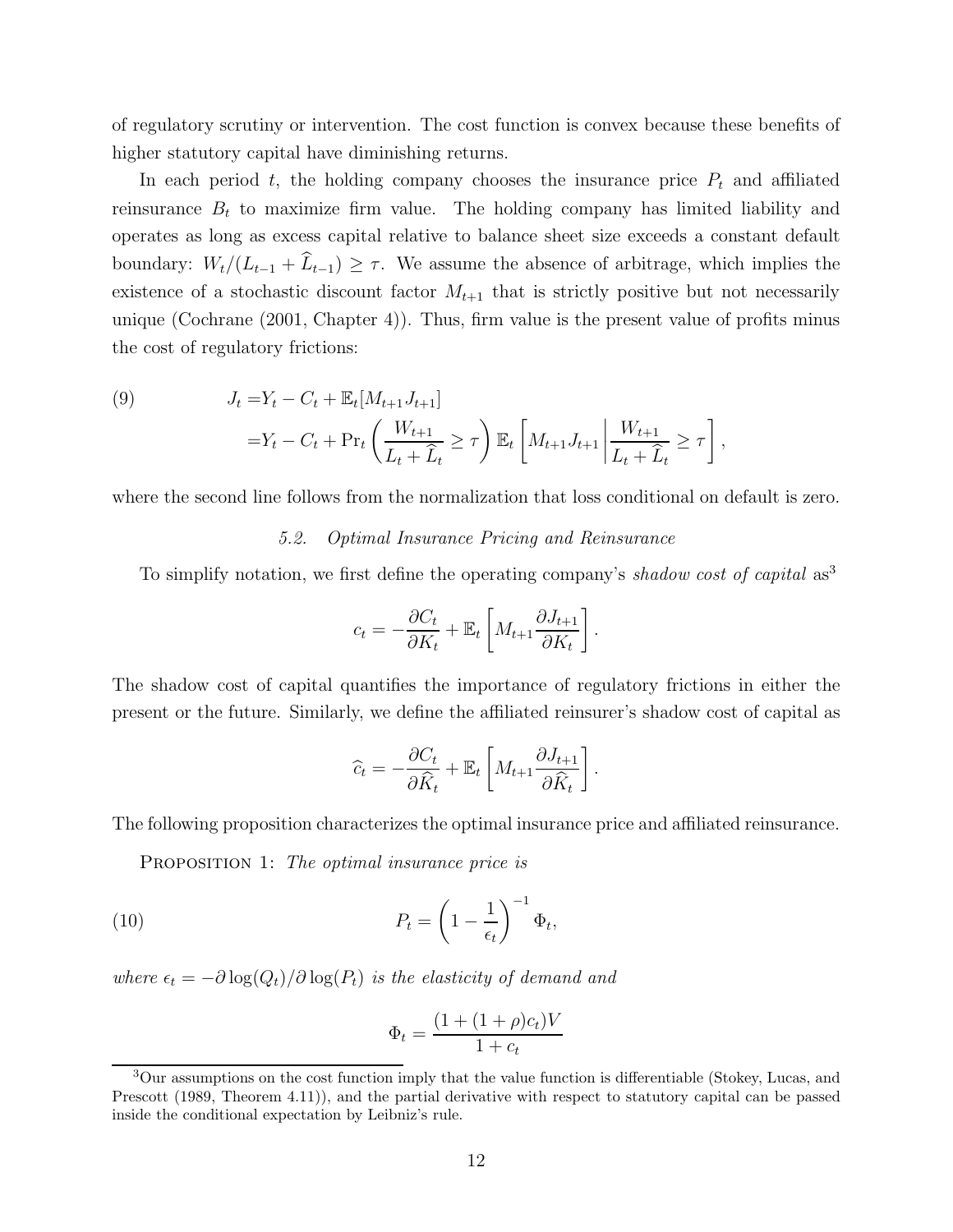is the marginal cost of issuing policies. If affiliated reinsurance is at an interior optimum, it satisfies

(11) 
$$
c_t \rho = \widehat{c_t} \widehat{\rho}.
$$

We prove Proposition 1 in Appendix C. The first term in equation (10) is familiar from the Bertrand pricing formula. The optimal insurance price is decreasing in the elasticity of demand. The second term is marginal cost that arises from regulatory frictions. Marginal cost increases with the shadow cost of capital and tighter capital regulation (i.e., higher  $\rho$ ).

Equation (11) says that the holding company equates the shadow cost of capital across the two companies, appropriately weighted by the tightness of capital regulation. For example, suppose that the two companies have the same shadow cost of capital prior to affiliated reinsurance. Then the operating company cedes reinsurance to the affiliated reinsurer that faces looser capital regulation (i.e.,  $\hat{\rho} < \rho$ ). The operating company's statutory capital rises relative to the affiliated reinsurer's, so that equation (11) holds with  $c_t < \hat{c}_t$  after affiliated reinsurance.

COROLLARY 1: Affiliated reinsurance reduces the marginal cost of issuing policies (i.e., ∂Φ*t*/∂B*<sup>t</sup>* < 0). Furthermore, affiliated reinsurance reduces excess capital if ∂P*t*/∂B*<sup>t</sup>* < 0.

We prove Corollary 1 in Appendix C. Affiliated reinsurance reduces the operating company's shadow cost of capital and thereby reduces the marginal cost of issuing policies. A lower marginal cost implies a lower price through equation (10), provided that the demand elasticity does not decrease to more than offset the lower marginal cost. Thus, affiliated reinsurance could reduce the insurance price and increase the quantity of policies issued.

If affiliated reinsurance reduces the insurance price, it also reduces excess capital according to Corollary 1. The reason is that the marginal increase in equity from the additional business is less than the marginal increase in capital required to support the additional liabilities. Thus, affiliated reinsurance could reduce risk-based capital and increase the probability of default. In practice, we cannot accurately assess these effects because the balance sheets of captives are not publicly available, which means that we do not directly observe excess capital (8) or the probability of default (9).

# 5.3. Impact of Shadow Insurance on the Retail Market

In Appendix D, we quantify the impact of shadow insurance on the retail market by estimating a differentiated product demand system for the life insurance market, together with the optimal pricing equation. Demand is determined by the random coefficients logit model (Berry et al. (1995)), where product differentiation is along company characteristics.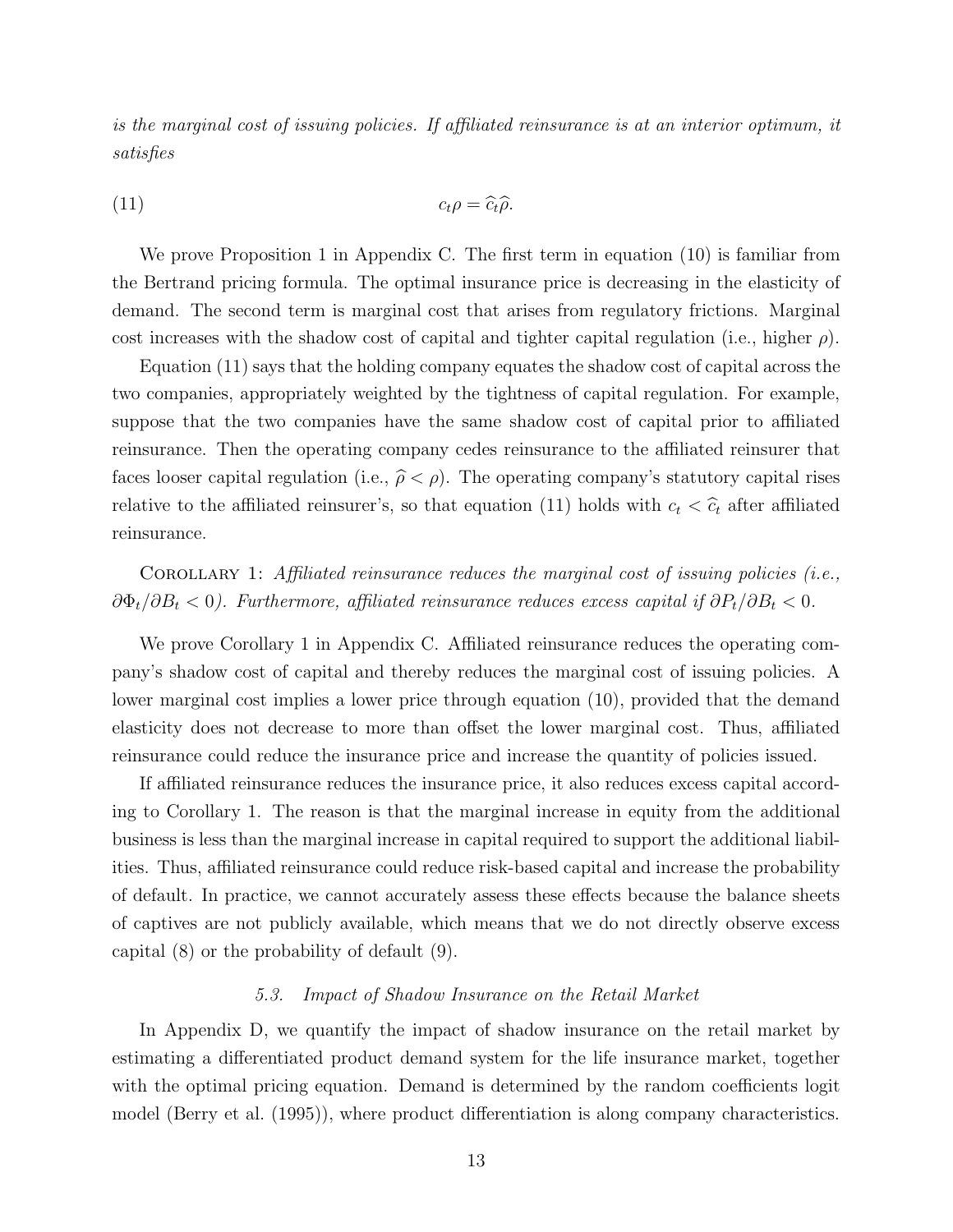We specify marginal cost as an exponential-linear function of shadow insurance and company characteristics. We then estimate the structural model under an identifying assumption that shadow insurance reduces marginal cost, but it does not affect demand directly. Finally, we use the structural model to estimate counterfactual insurance prices and market size in the absence of shadow insurance.

We summarize our conservative estimates under the assumption that ratings and riskbased capital already reflect the risk of shadow insurance. In Koijen and Yogo (2013), we also report larger effects under an alternative assumption that ratings and risk-based capital do not adequately reflect the risk of shadow insurance. Marginal cost would increase by 13.3% for the average company using shadow insurance in 2012. In response to higher marginal cost, the average company would raise prices by 10.4%. The quantity of life insurance issued annually would fall by \$7.2 billion for the operating companies using shadow insurance, while the other companies would gain \$0.4 billion because of substitution effects. Higher prices mean that some potential customers would stay out of the life insurance market. The industry as a whole would shrink by \$6.8 billion, which is 7% of its current size of \$91.5 billion in 2012.

#### 6. Potential Risk of Shadow Insurance

We now discuss the possibility that shadow insurance reduces risk-based capital and increases expected loss for the industry. As we discussed in Section 2, captives are not subject to Regulation (A)XXX or risk-based capital regulation. Therefore, captives would have to voluntarily hold as much capital as the operating companies in order for shadow insurance to not affect risk at the holding company level. Two pieces of evidence suggest that this is not always the case.

First, Lawsky (2013) has examined non-public financial statements of captives that assume reinsurance from operating companies in New York and finds widespread use of fragile sources of funding, such as conditional letters of credit (guaranteed by the parent company) and naked parental guarantees. These fragile sources of funding erode the effective equity in captives. Moody's Investors Service shares a similar view that "because many companies' captives are capitalized at lower levels compared to flagship companies, the use of captives tends to weaken capital adequacy" (Robinson and Son (2013, p. 3)).

Second, the Iowa Insurance Division (2014) recently released financial statements for eight captives in their domicile for 2013 and 2014. These financial statements report how much equity these captives have when evaluated under the statutory accounting principles that apply to operating companies. Six of the eight captives have significantly negative equity under statutory accounting. When aggregated over the eight captives, total equity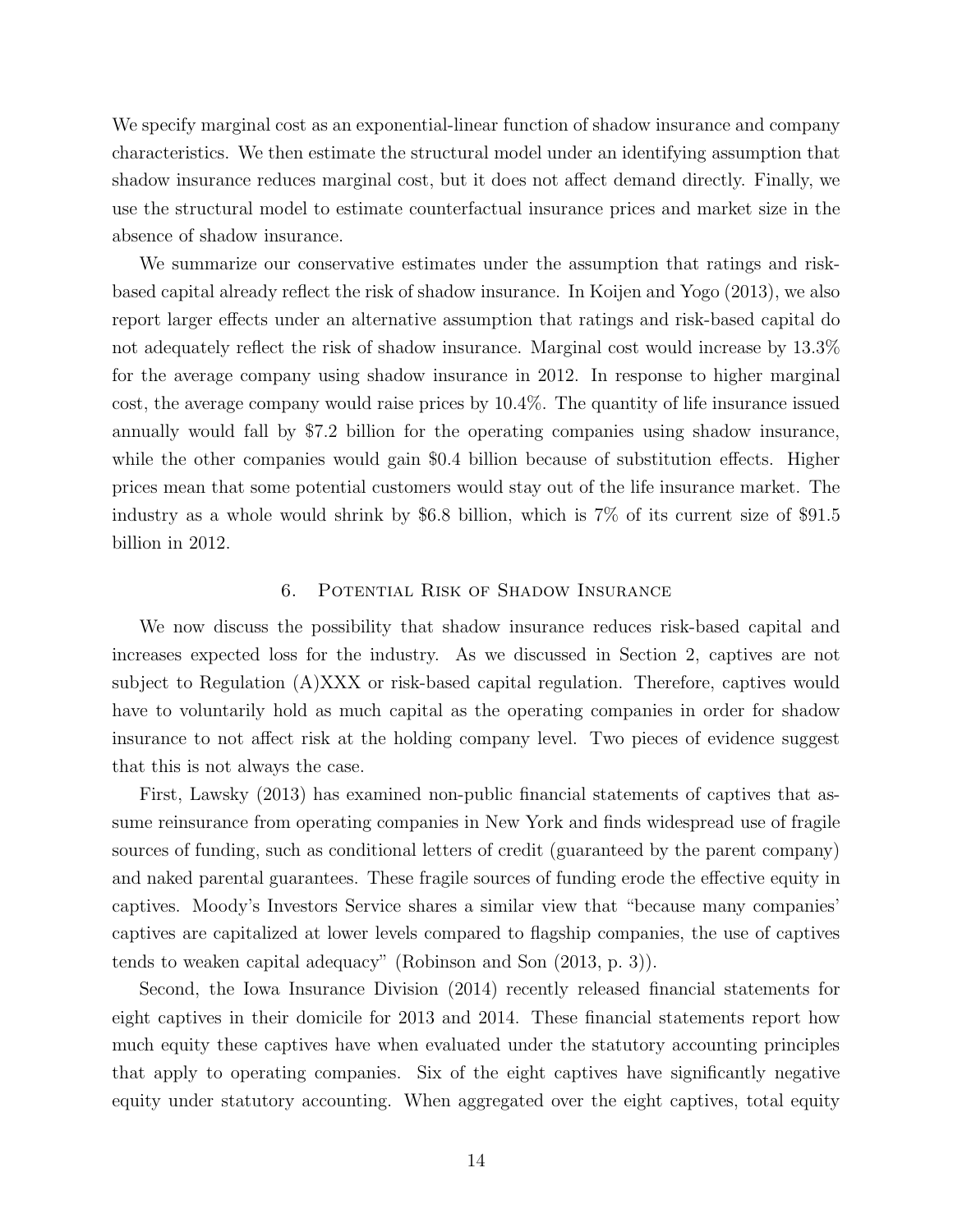under statutory accounting is −\$2.7 billion in 2014.

We do not have sufficient data to accurately assess the potential risk of shadow insurance. Based on publicly available data, we can only explore what plausible assumptions imply for risk. In Appendix E, we quantify the potential risk of shadow insurance by adjusting measures of risk based on two assumptions. First, we assume that captives do not have equity under statutory accounting, consistent with the two pieces of evidence. Second, we assume that the risk profile of reinsurance ceded is identical to assets and liabilities that remain on the balance sheet, which is a natural starting point. Under these assumptions, our adjustment reduces risk-based capital by 53 percentage points (or 3 rating notches) and increases the 10-year cumulative default probability by a factor of 3.5 for the average company using shadow insurance. This implies an expected loss of \$14.4 billion for the industry, which is 26% of the total capacity of state guaranty funds.

#### 7. Conclusion

We have documented new facts about reinsurance for U.S. life insurers. All of the growth in life and annuity reinsurance over the last decade is explained by affiliated reinsurance within the same insurance group, rather than unaffiliated reinsurance across groups. This growth in affiliated reinsurance accelerated during the financial crisis, especially for annuity reinsurance. Affiliated reinsurance is geographically concentrated in states (e.g., South Carolina and Vermont) and offshore domiciles (e.g., Bermuda, Barbados, and Cayman Islands) with more favorable capital regulation or tax laws. Shadow insurance is the part of affiliated reinsurance that is with less regulated and unrated reinsurers. The U.S. shadow insurance sector grew significantly from \$11 billion in 2002 to \$364 billion in 2012. Life insurers using shadow insurance ceded 25 cents of every dollar insured to shadow reinsurers in 2012, up from 2 cents in 2002.

Based on publicly available data, we do not know the amount of equity in captives, the fragility of their funding arrangements, or the risk profile of their assets and liabilities. Therefore, we cannot conclusively tell whether shadow insurance simply offsets inefficient capital requirements and taxes, or whether it increases expected loss for the industry. In the interest of more transparency, state regulators could release the financial statements of captives, following the lead of the Iowa Insurance Division. More broadly, financial disclosure should not be limited to the United States because insurance is a global business. In particular, we do not know the size of the European shadow insurance sector because of limited disclosure and inconsistent reporting requirements across countries.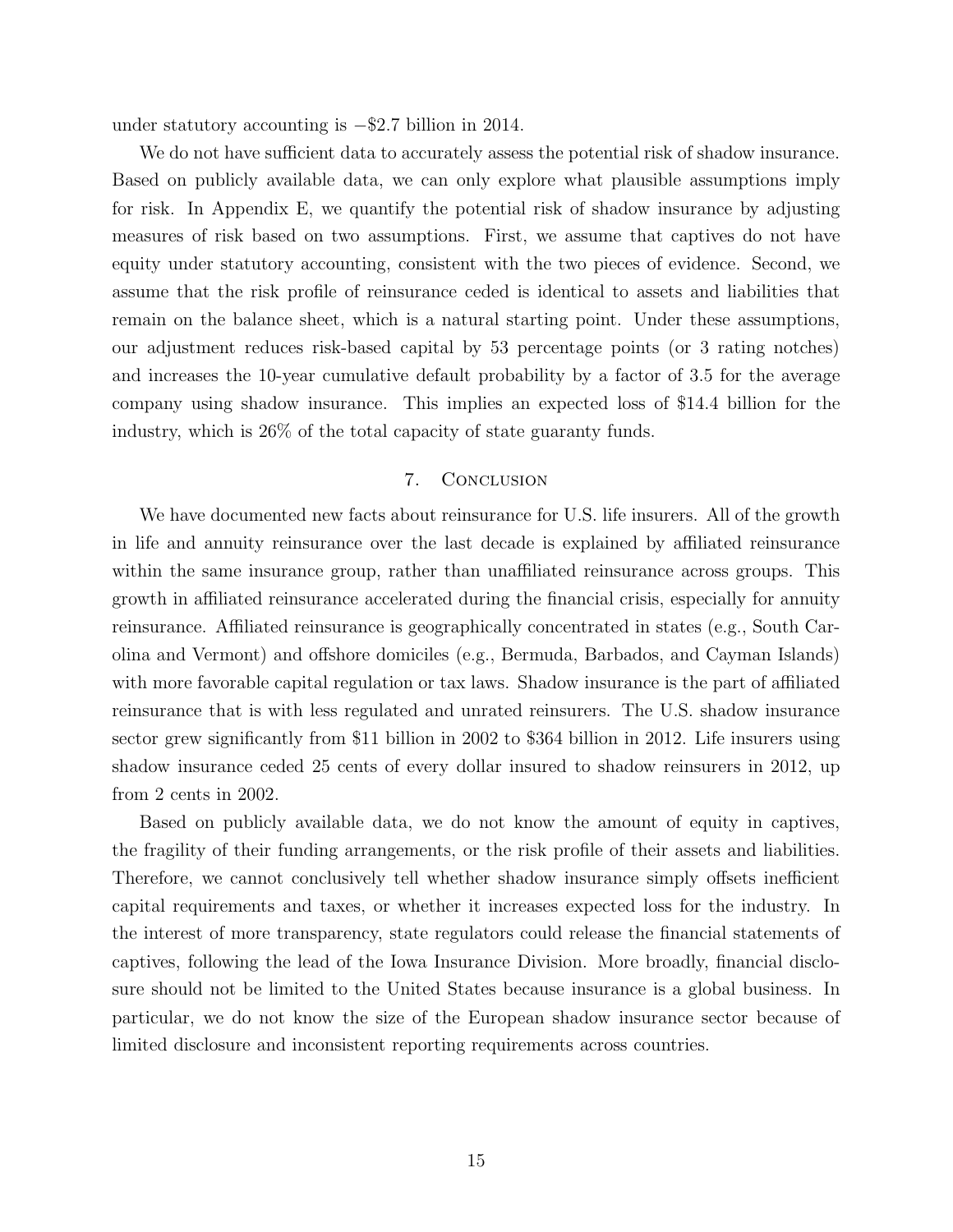#### **REFERENCES**

- Acharya, V. V., P. Schnabl, and G. Suarez (2013): "Securitization without Risk Transfer," Journal of Financial Economics, 107, 515–536.
- Adiel, R. (1996): "Reinsurance and the Management of Regulatory Ratios and Taxes in the Property-Casualty Insurance Industry," Journal of Accounting and Economics, 22, 207–240.
- ADRIAN, T. AND A. B. ASHCRAFT (2012): "Shadow Banking Regulation," Annual Review of Financial Economics, 4, 99–140.
- A.M. Best Company (1999–2013): Best's Statement File: Life/Health, United States, Oldwick, NJ: A.M. Best Company.

 $-$  (2003–2013): *Best's Schedule S: Life/Health, United States, Oldwick, NJ: A.M. Best* Company.

- ——— (2011): "Best's Credit Rating Methodology: Global Life and Non-Life Insurance Edition," A.M. Best Methodology.
- $-$  (2013a): "Best's Impairment Rate and Rating Transition Study—1977 to 2012," A.M. Best Special Report.

 $-$  (2013b): "Rating Factors for Organizations Using Life Captive Reinsurers," A.M. Best Special Report.

- ——— (2013c): "U.S. Life/Health Impairment Review: L/H Impairments Hold at Half-Century Low; Accident and Health Remains Trouble Spot," A.M. Best Special Report.
- Becker, B. and V. Ivashina (2015): "Reaching for Yield in the Bond Market," Journal of Finance, 70, 1863–1901.
- Becker, B. and M. Opp (2013): "Regulatory Reform and Risk-Taking: Replacing Ratings," Working Paper 19257, NBER.
- BERRY, S., J. LEVINSOHN, AND A. PAKES (1995): "Automobile Prices in Market Equilibrium," Econometrica, 63, 841–890.
- BOARD OF GOVERNORS OF THE FEDERAL RESERVE SYSTEM (2013): Financial Accounts of the United States: Historical Annual Tables 2005–2012, no. Z.1 in Federal Reserve Statistical Release, Washington, DC: Board of Governors of the Federal Reserve System.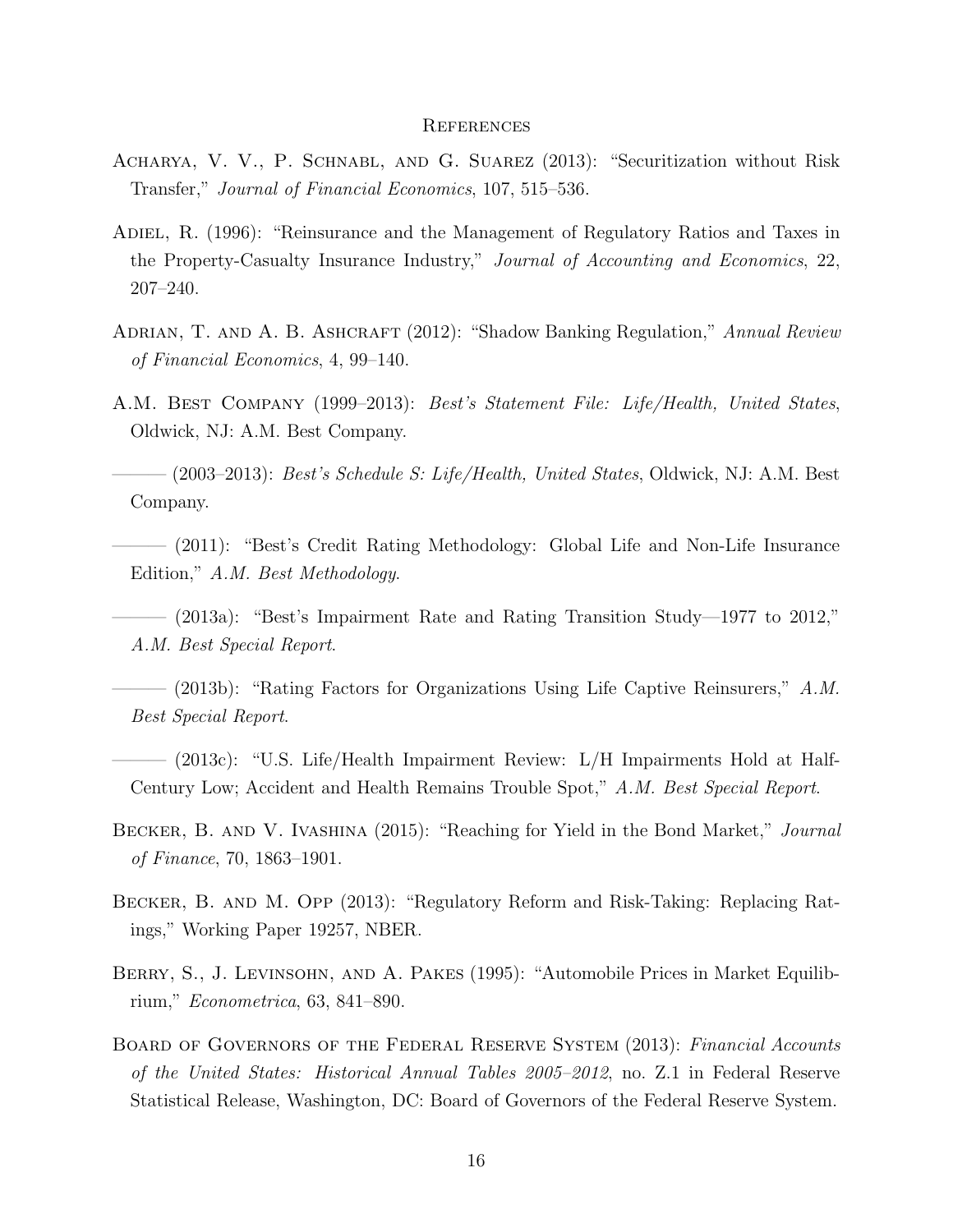- Captives and Special Purpose Vehicle Use Subgroup (2013): "Captives and Special Purpose Vehicles," Unpublished Manuscript, National Association of Insurance Commissioners.
- COCHRANE, J. H. (2001): *Asset Pricing*, Princeton, NJ: Princeton University Press.
- Cole, C. R. and K. A. McCullough (2008): "Captive Domiciles: Trends and Recent Changes," Journal of Insurance Regulation, 26, 61–90.
- COMPULIFE SOFTWARE (2002–2012): *Compulife Historical Data*, Harrodsburg, KY: Compulife Software.
- Credit Suisse (2012): "US Variable Annuities," Credit Suisse Connections Series.
- Ellul, A., C. Jotikasthira, C. T. Lundblad, and Y. Wang (2015): "Is Historical Cost Accounting a Panacea? Market Stress, Incentive Distortions, and Gains Trading," Journal of Finance, 70, 2489–2538.
- FROOT, K. A. (2001): "The Market for Catastrophe Risk: A Clinical Examination," Journal of Financial Economics, 60, 529–571.
- Gallanis, P. G. (2009): "NOLHGA, the Life and Health Insurance Guaranty System, and the Financial Crisis of 2008–2009," Unpublished Manuscript, National Organization of Life and Health Insurance Guaranty Associations.
- Gron, A. (1994): "Evidence of Capacity Constraints in Insurance Markets," Journal of Law and Economics, 37, 349–377.
- GÜRKAYNAK, R. S., B. SACK, AND J. H. WRIGHT  $(2007)$ : "The U.S. Treasury Yield Curve: 1961 to the Present," Journal of Monetary Economics, 54, 2291–2304.
- Iowa Insurance Division (2014): "Financial Statements—Single-State Life or Property," http://www.iid.state.ia.us/single state life pc.
- KOIJEN, R. S. J. AND M. YOGO (2013): "Shadow Insurance," Working Paper 19568, NBER.
- $-$  (2015): "The Cost of Financial Frictions for Life Insurers," American Economic Review, 105, 445–475.
- Lawsky, B. M. (2013): "Shining a Light on Shadow Insurance: A Little-Known Loophole That Puts Insurance Policyholders and Taxpayers at Greater Risk," Unpublished Manuscript, New York State Department of Financial Services.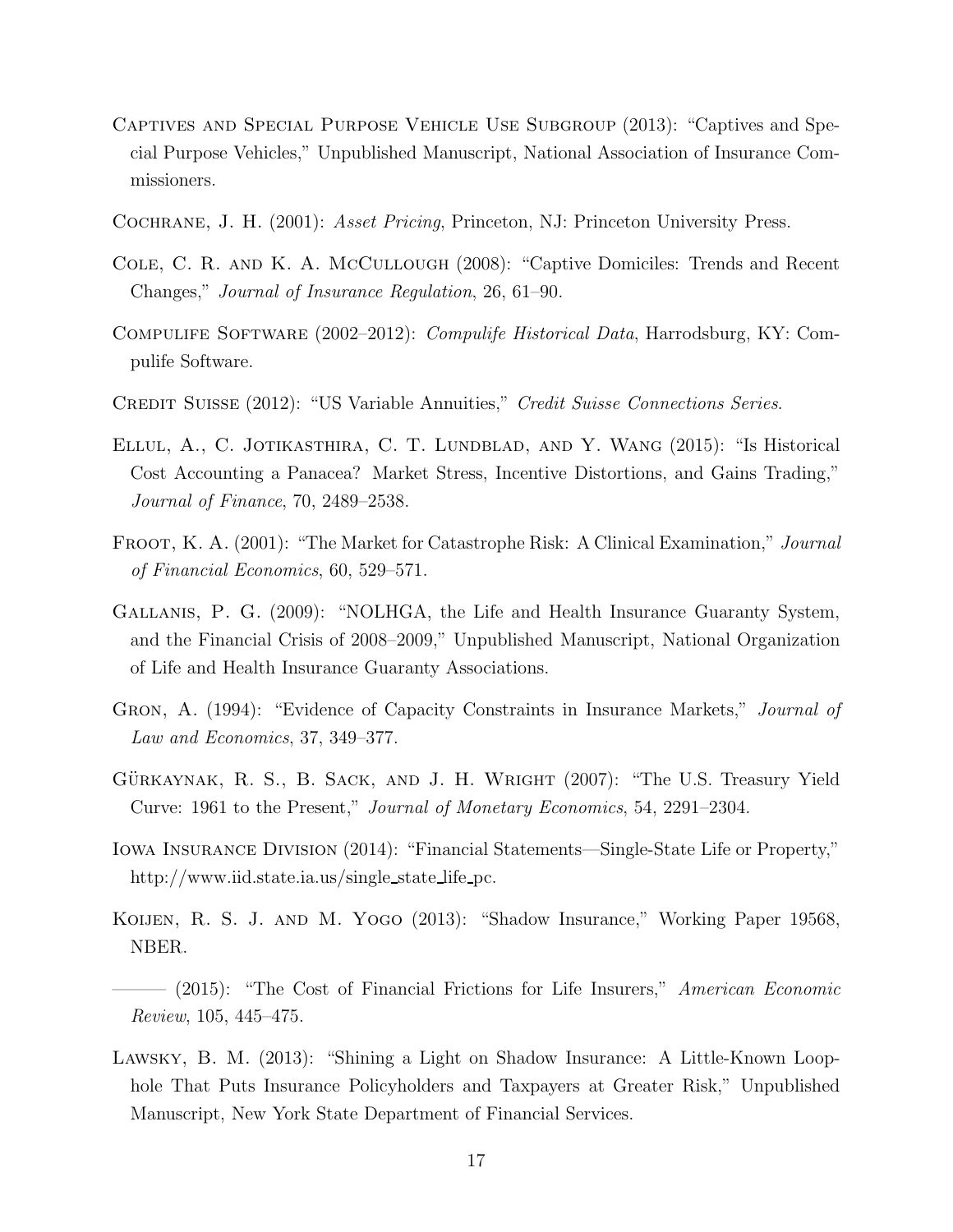- LEE, S.-J., D. MAYERS, AND C. W. SMITH, JR. (1997): "Guaranty Funds and Risk-Taking: Evidence from the Insurance Industry," Journal of Financial Economics, 44, 3–24.
- LORING, D. W. AND G. M. HIGGINS (1997): "Introduction to Life Reinsurance 101," Record of the Society of Actuaries, 23, 1–25.
- MAYERS, D. AND C. W. SMITH, JR. (1981): "Contractual Provisions, Organizational Structure, and Conflict Control in Insurance Markets," Journal of Business, 54, 407–434.
- (1990): "On the Corporate Demand for Insurance: Evidence from the Reinsurance Market," *Journal of Business*, 63, 19–40.
- Merrill, C. B., T. D. Nadauld, R. M. Stulz, and S. M. Sherlund (2012): "Did Capital Requirements and Fair Value Accounting Spark Fire Sales in Distressed Mortgage-Backed Securities?" Working Paper 18270, NBER.
- Modigliani, F. and M. H. Miller (1958): "The Cost of Capital, Corporation Finance and the Theory of Investment," American Economic Review, 48, 261–297.
- MYERS, S. C. AND N. S. MAJLUF (1984): "Corporate Financing and Investment Decisions When Firms Have Information that Investors Do Not Have," Journal of Financial Economics, 13, 187–221.
- NATIONAL ASSOCIATION OF INSURANCE COMMISSIONERS (2011): Accounting Practices and Procedures Manual, Kansas City, MO: National Association of Insurance Commissioners.
- PETERSON, P. A. (2013): *Insolvency Cost Information Files*, Herndon, VA: National Organization of Life and Health Insurance Guaranty Associations.
- Robinson, S. and M. Son (2013): "The Captive Triangle: Where Life Insurers' Reserve and Capital Requirements Disappear," Report 156495, Moody's Investors Service.
- STERN, J., W. ROSENBLATT, B. NADELL, AND K. M. ANDRUSCHAK (2007): "Insurance Securitizations: Coping with Excess Reserve Requirements under Regulation XXX," Journal of Taxation and Regulation of Financial Institutions, 20, 30–34.
- Stock, J. H. and M. Yogo (2005): "Testing for Weak Instruments in Linear IV Regression," in Identification and Inference for Econometric Models: Essays in Honor of Thomas Rothenberg, ed. by D. W. Andrews and J. H. Stock, Cambridge: Cambridge University Press, chap. 5, 80–108.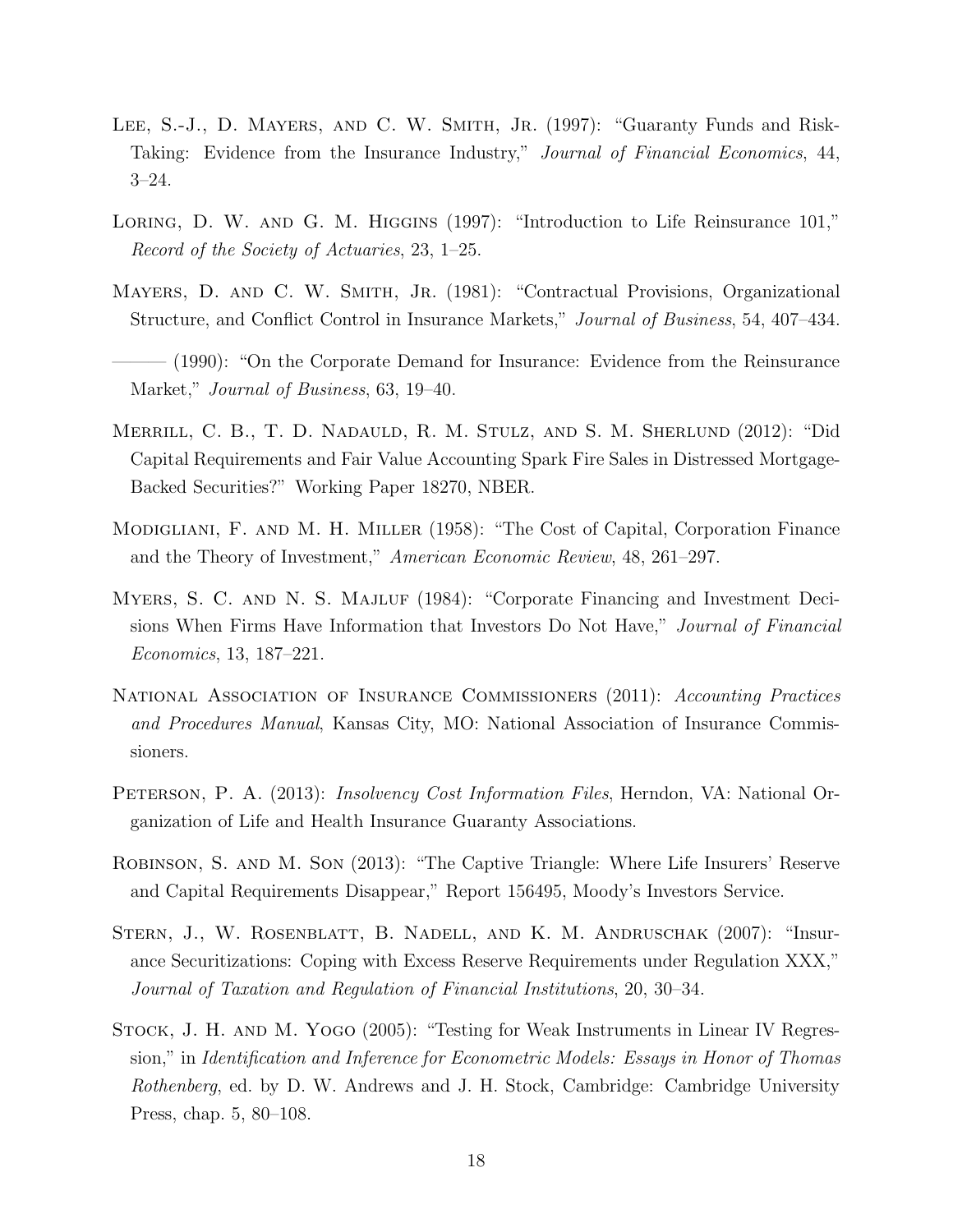- STOKEY, N. L., R. E. LUCAS, JR., AND E. C. PRESCOTT (1989): Recursive Methods in Economic Dynamics, Cambridge, MA: Harvard University Press.
- TILLER, JR., J. E. AND D. F. TILLER (2009): Life, Health and Annuity Reinsurance, Winsted, CT: ACTEX Publications, 3rd ed.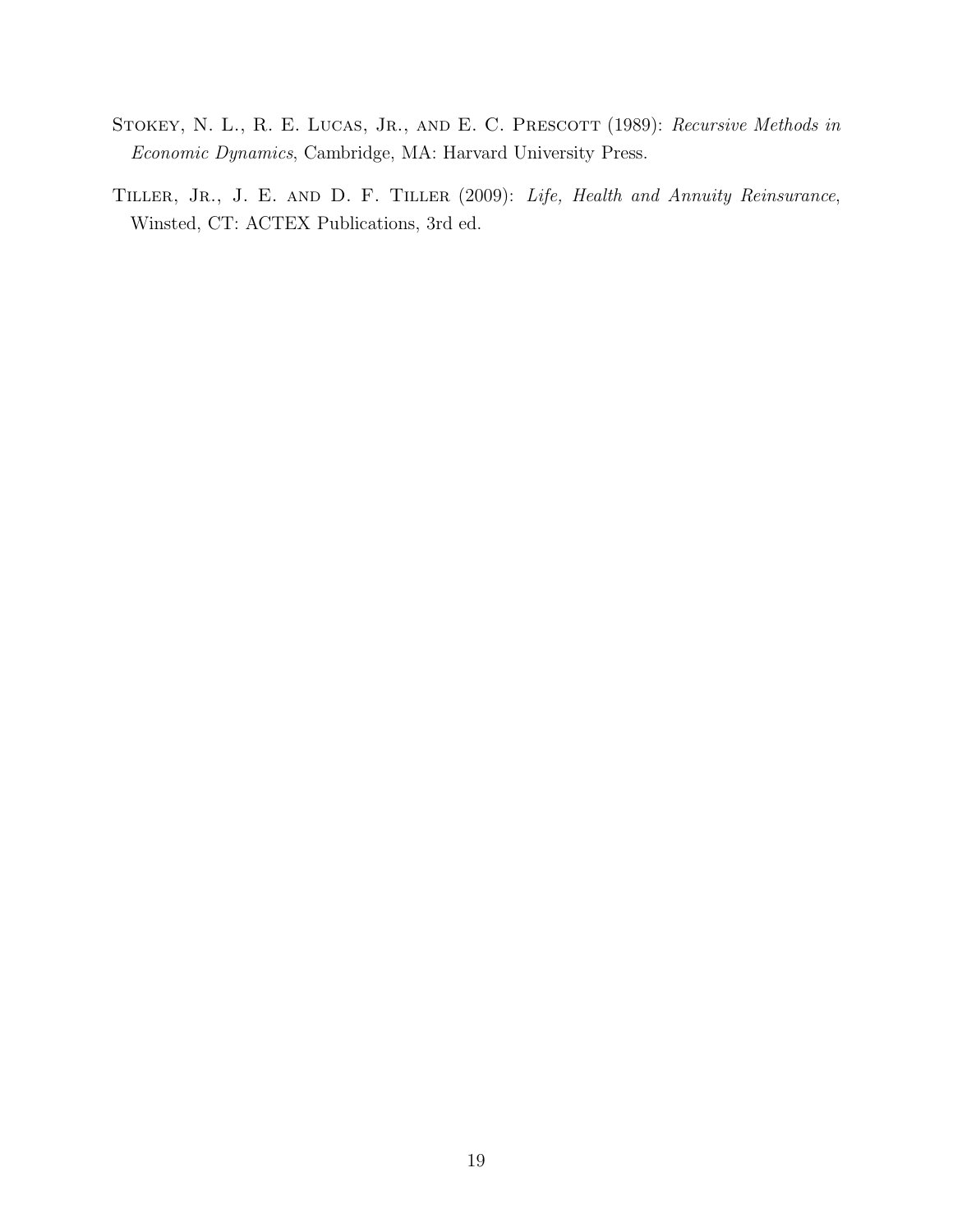| Number of reinsurance agreements<br>ceded to |              |            |        | Mean reinsurance ceded<br>$(million \$ |            |        |
|----------------------------------------------|--------------|------------|--------|----------------------------------------|------------|--------|
| Year                                         | Unaffiliated | Affiliated | Shadow | Unaffiliated                           | Affiliated | Shadow |
| 2002                                         | 1,493        | 157        | 53     | 26                                     | 77         | 60     |
| 2003                                         | 960          | 119        | 70     | 26                                     | 116        | 59     |
| 2004                                         | 753          | 149        | 89     | 101                                    | 528        | 502    |
| 2005                                         | 824          | 182        | 110    | 28                                     | 211        | 163    |
| 2006                                         | 681          | 146        | 85     | 54                                     | 227        | 231    |
| 2007                                         | 599          | 114        | 65     | 39                                     | 345        | 451    |
| 2008                                         | 566          | 132        | 88     | 25                                     | 613        | 717    |
| 2009                                         | 456          | 120        | 67     | 37                                     | 1,199      | 2,003  |
| 2010                                         | 410          | 116        | 56     | 10                                     | 509        | 776    |
| 2011                                         | 310          | 110        | 49     | 56                                     | 626        | 640    |
| 2012                                         | 328          | 120        | 45     | 89                                     | 392        | 502    |

# TABLE I SUMMARY STATISTICS FOR REINSURANCE AGREEMENTS

Summary statistics for life and annuity reinsurance agreements are reported, by origination year and whether they were ceded to unaffiliated or affiliated reinsurers. Reinsurance ceded is the sum of reserve credit taken and modified coinsurance reserve ceded. Shadow reinsurers are a subset of affiliated reinsurers that are unauthorized and do not have an A.M. Best rating.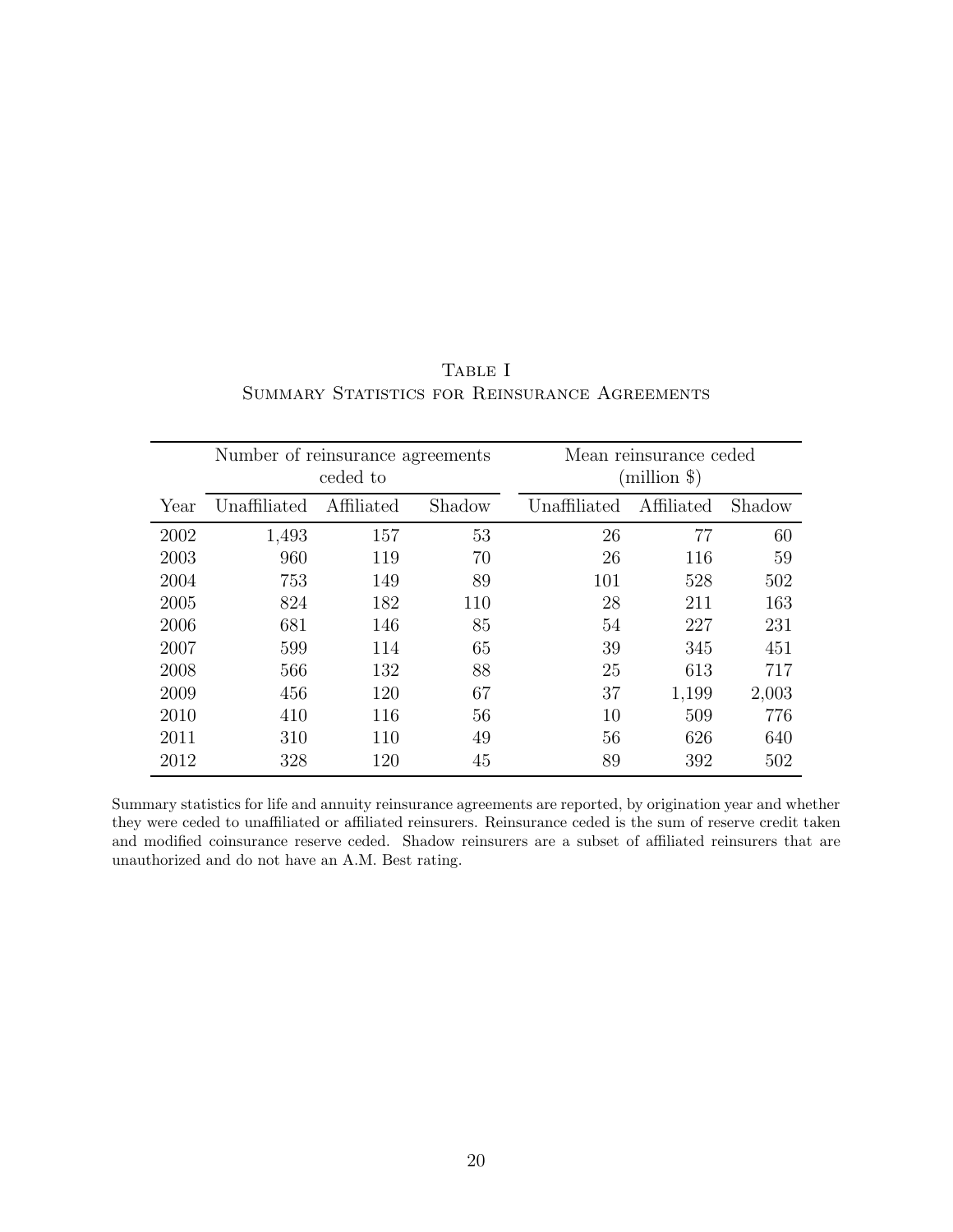|                           | Using shadow<br>insurance |              |
|---------------------------|---------------------------|--------------|
| Statistic                 | No                        | Yes          |
| Number of companies       | 443                       | 78           |
| Market share $(\%)$ :     |                           |              |
| Life insurance            | 52                        | 48           |
| Annuities                 | 52                        | 48           |
| Stock company $(\%)$      | 91                        | 99           |
| Mean:                     |                           |              |
| Log liabilities           | $0.00\,$                  | 3.17         |
| A.M. Best rating          | $A -$                     | $\mathsf{A}$ |
| Risk-based capital $(\%)$ | 307                       | 208          |
| Leverage $(\%)$           | 72                        | 89           |
| Current liquidity $(\%)$  | 158                       | 80           |
| Return on equity $(\%)$   |                           | 18           |

TABLE II Characteristics of Life Insurers Using Shadow Insurance

Summary statistics for U.S. life insurers in 2012 are reported, by whether they were using shadow insurance. The market shares are based on gross reserves held for life insurance and annuities, respectively.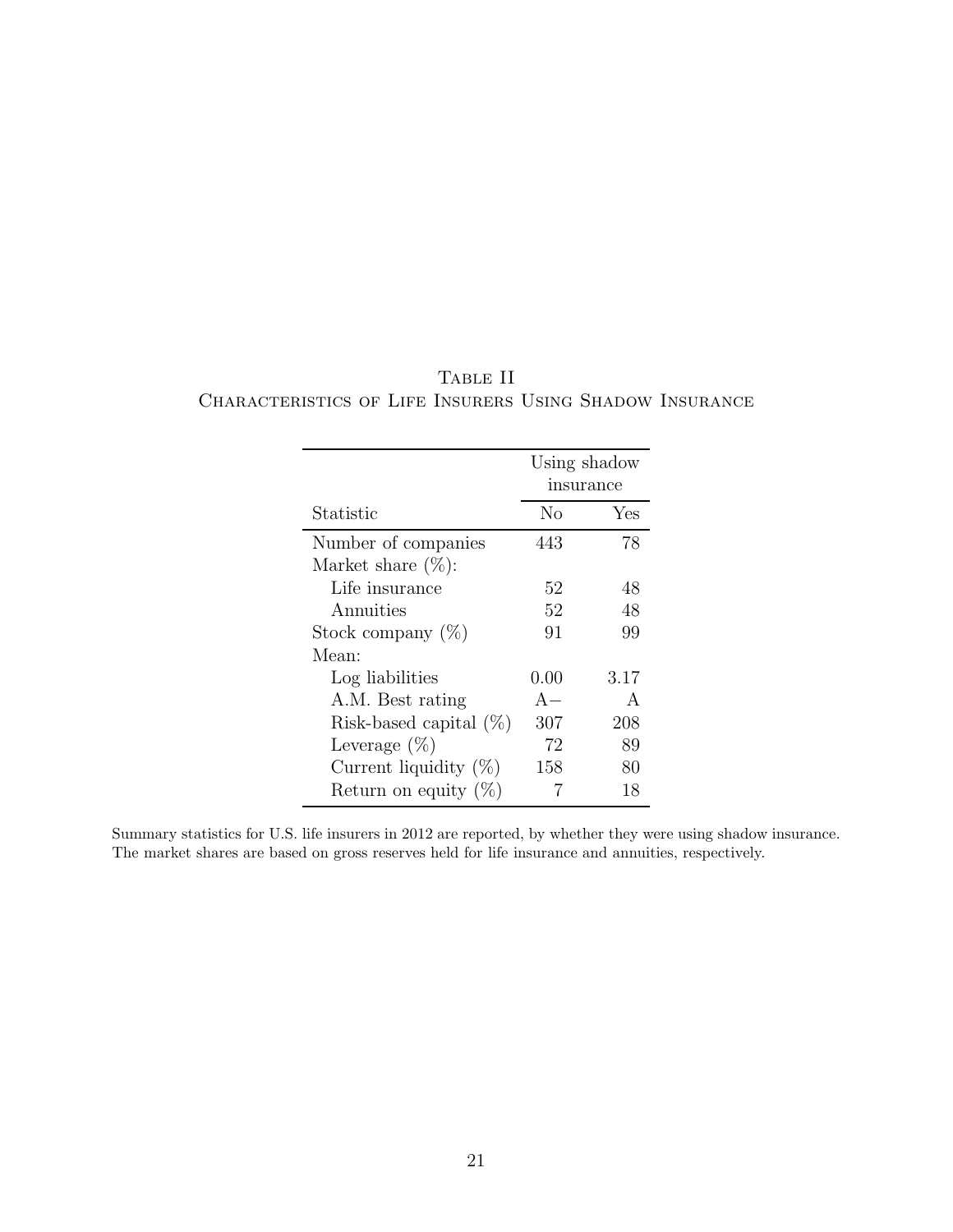|                                       |                 | А.М.   | Net reinsur- |
|---------------------------------------|-----------------|--------|--------------|
|                                       |                 | Best   | ance ceded   |
| Company                               | Domicile        | rating | $(blion \$   |
| Metropolitan Life Insurance           | New York        | $A+$   | 39.1         |
| MetLife Investors USA Insurance       | Delaware        | $A+$   | 13.3         |
| General American Life Insurance       | Missouri        | $A+$   | 3.9          |
| MetLife Insurance of Connecticut      | Connecticut     | $A+$   | 3.6          |
| MetLife Investors Insurance           | Missouri        | $A+$   | 2.6          |
| First MetLife Investors Insurance     | New York        | $A+$   | 1.6          |
| New England Life Insurance            | Massachusetts   | $A+$   | 1.0          |
| Metropolitan Tower Life Insurance     | Delaware        | $A+$   | 0.8          |
| MetLife Reinsurance of Delaware       | Delaware        |        | $-0.4$       |
| MetLife Reinsurance of South Carolina | South Carolina  |        | $-3.1$       |
| Exeter Reassurance                    | Bermuda         |        | $-5.6$       |
| MetLife Reinsurance of Vermont        | Vermont         |        | $-9.9$       |
| MetLife Reinsurance of Charleston     | South Carolina  |        | $-12.9$      |
| Missouri Reinsurance                  | <b>Barbados</b> |        | $-28.4$      |
| Total for the MetLife group           |                 |        | 5.7          |

# Table III Affiliated Reinsurance within the MetLife Group

The U.S. operating companies of the MetLife group and their affiliated reinsurers, whose net reinsurance ceded is greater than \$0.1 billion in absolute value in 2012, are listed. Net reinsurance ceded is the sum of reserve credit taken and modified coinsurance reserve ceded minus the sum of reserves held and modified coinsurance reserve assumed.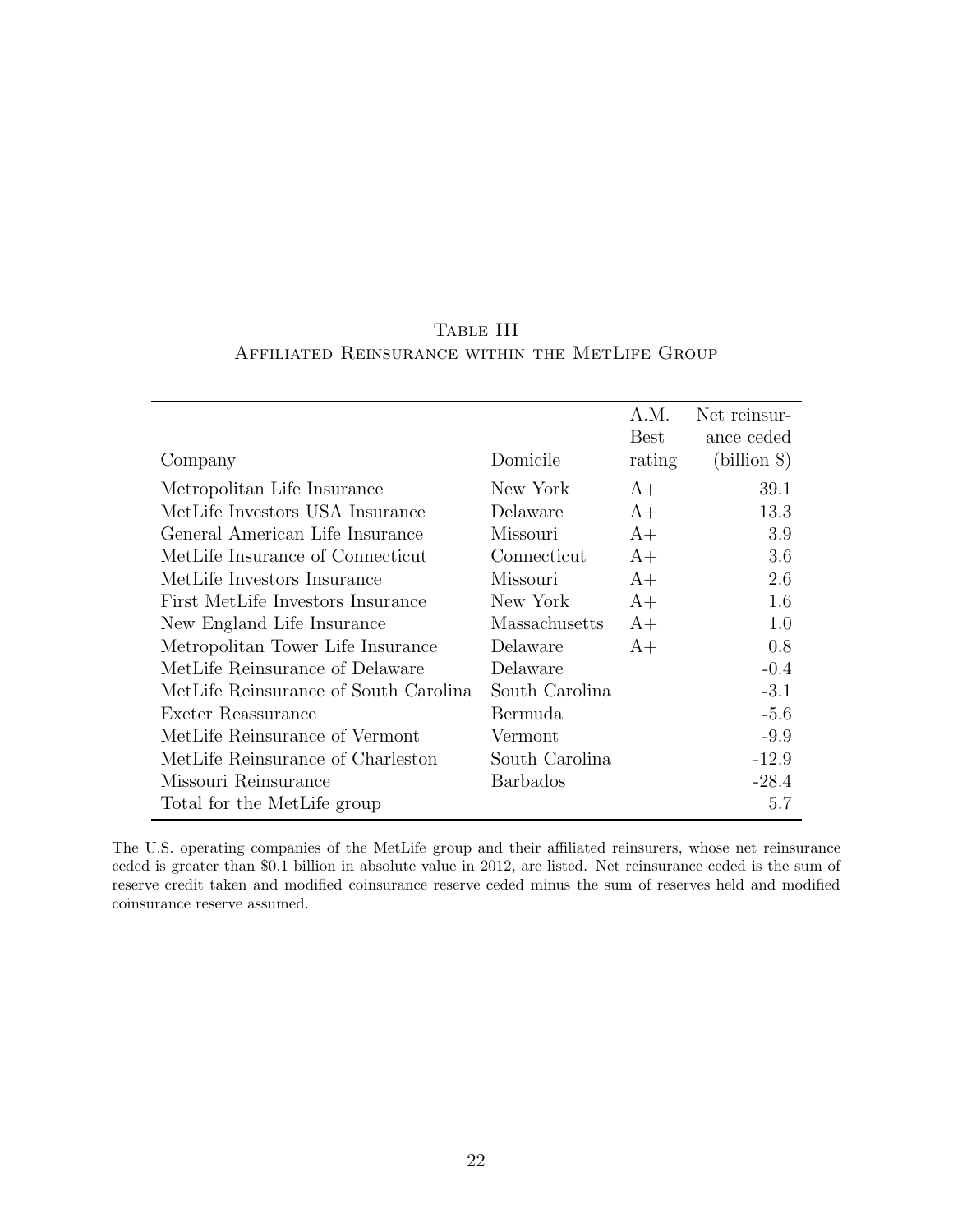

FIGURE 1. Reinsurance ceded to affiliated and unaffiliated reinsurers. Life and annuity reinsurance ceded by U.S. life insurers to affiliated and unaffiliated reinsurers is reported. Reinsurance ceded is the sum of reserve credit taken and modified coinsurance reserve ceded.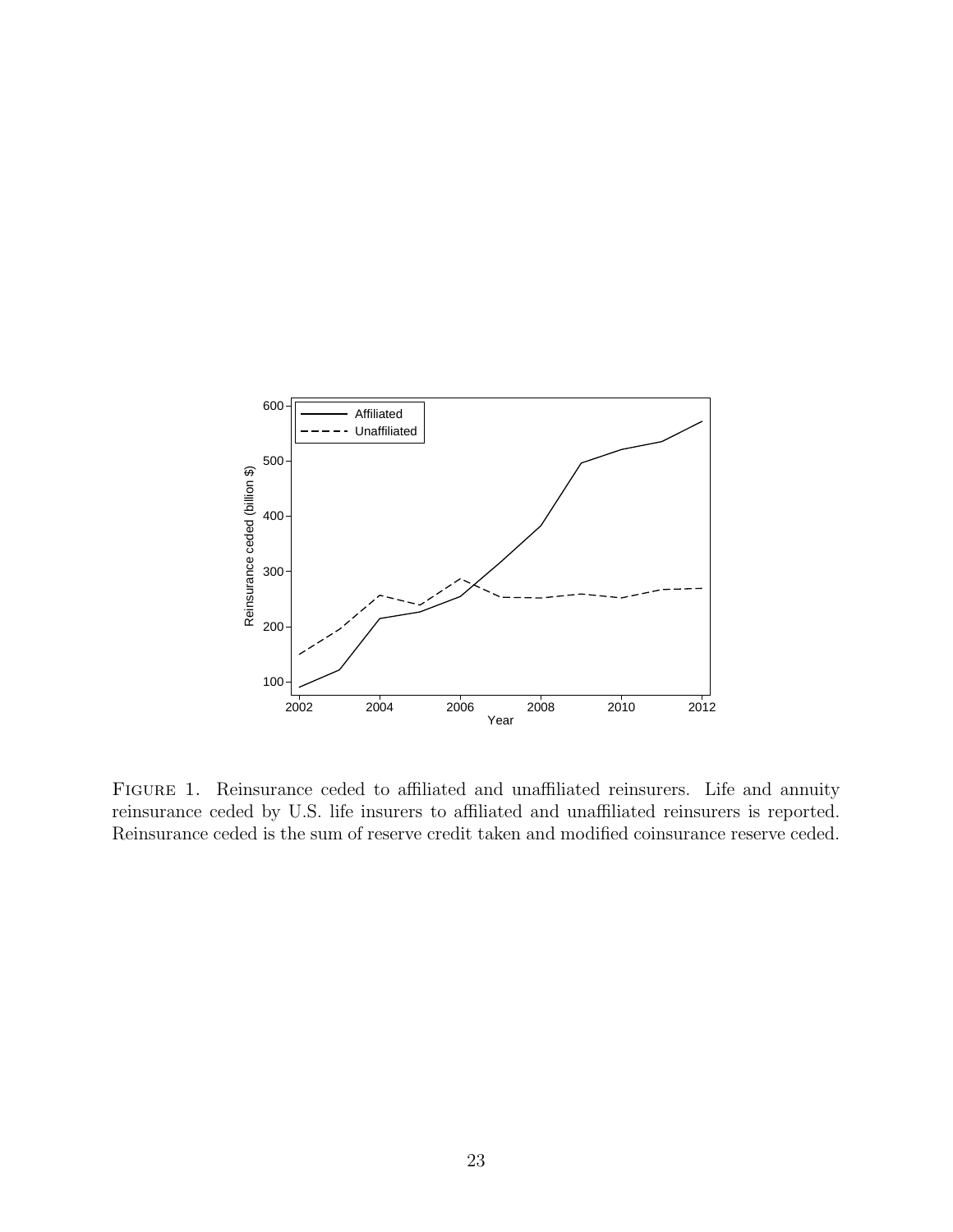

FIGURE 2. Life versus annuity reinsurance ceded to affiliated and unaffiliated reinsurers. Reinsurance ceded by U.S. life insurers to affiliated and unaffiliated reinsurers is reported, separately for life and annuity reinsurance. Reinsurance ceded is the sum of reserve credit taken and modified coinsurance reserve ceded.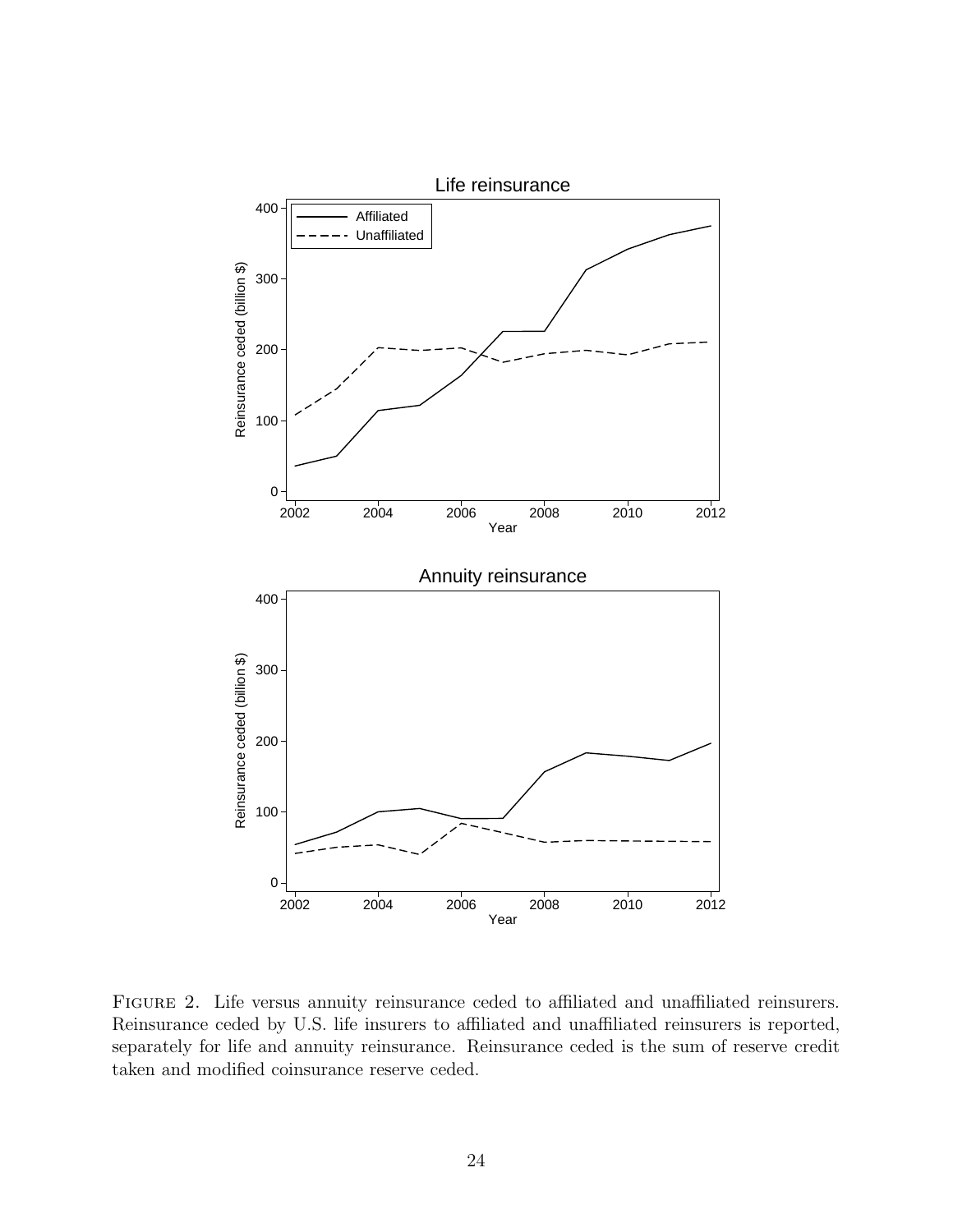

FIGURE 3. Reinsurance ceded by the reinsurer's domicile. Life and annuity reinsurance ceded by U.S. life insurers is decomposed by the reinsurer's domicile, separately for affiliated and unaffiliated reinsurance. Reinsurance ceded is the sum of reserve credit taken and modified coinsurance reserve ceded.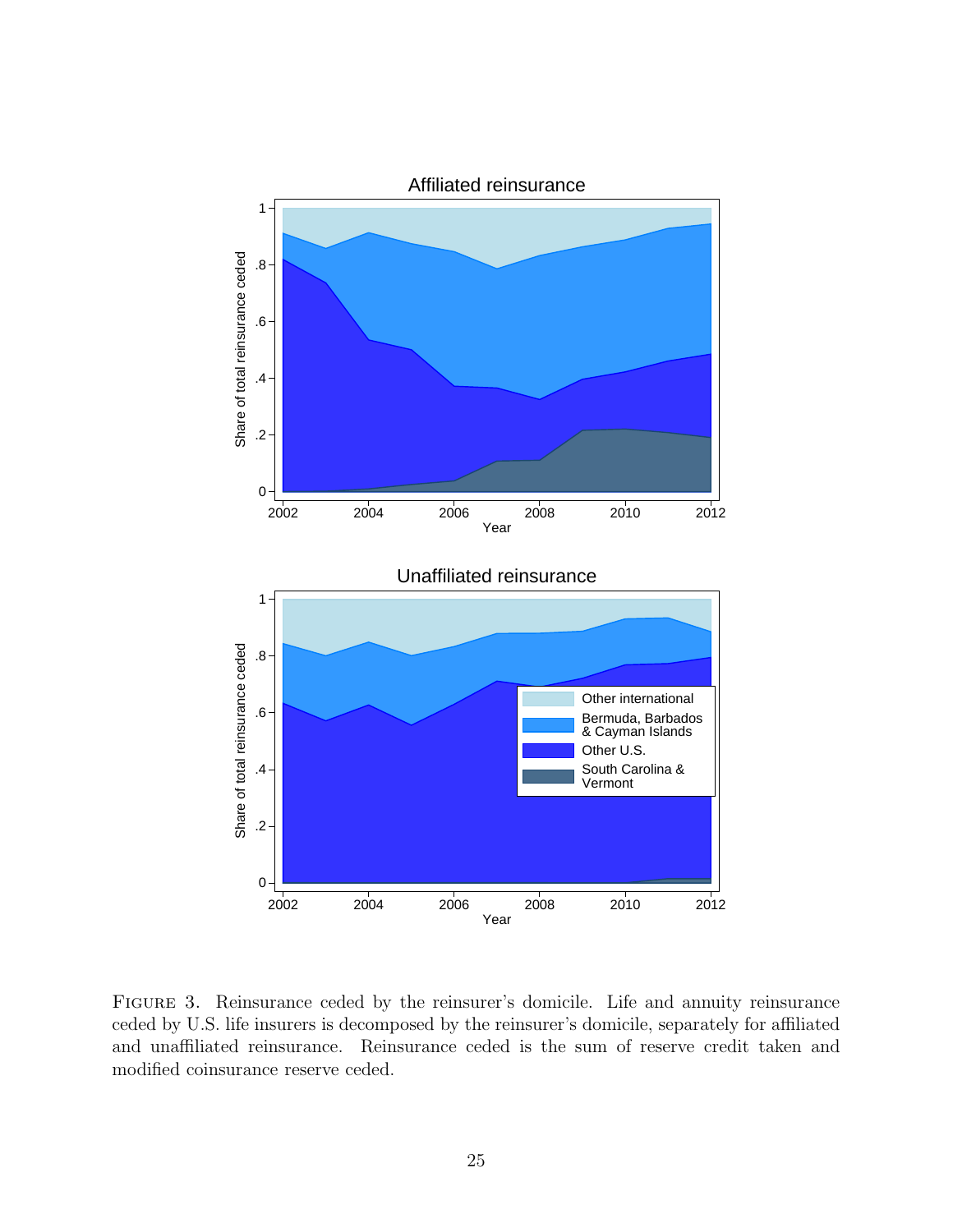

FIGURE 4. Reinsurance ceded by rating of reinsurer. Life and annuity reinsurance ceded by U.S. life insurers is decomposed by the A.M. Best rating of the reinsurer, separately for affiliated and unaffiliated reinsurance. Reinsurance ceded is the sum of reserve credit taken and modified coinsurance reserve ceded.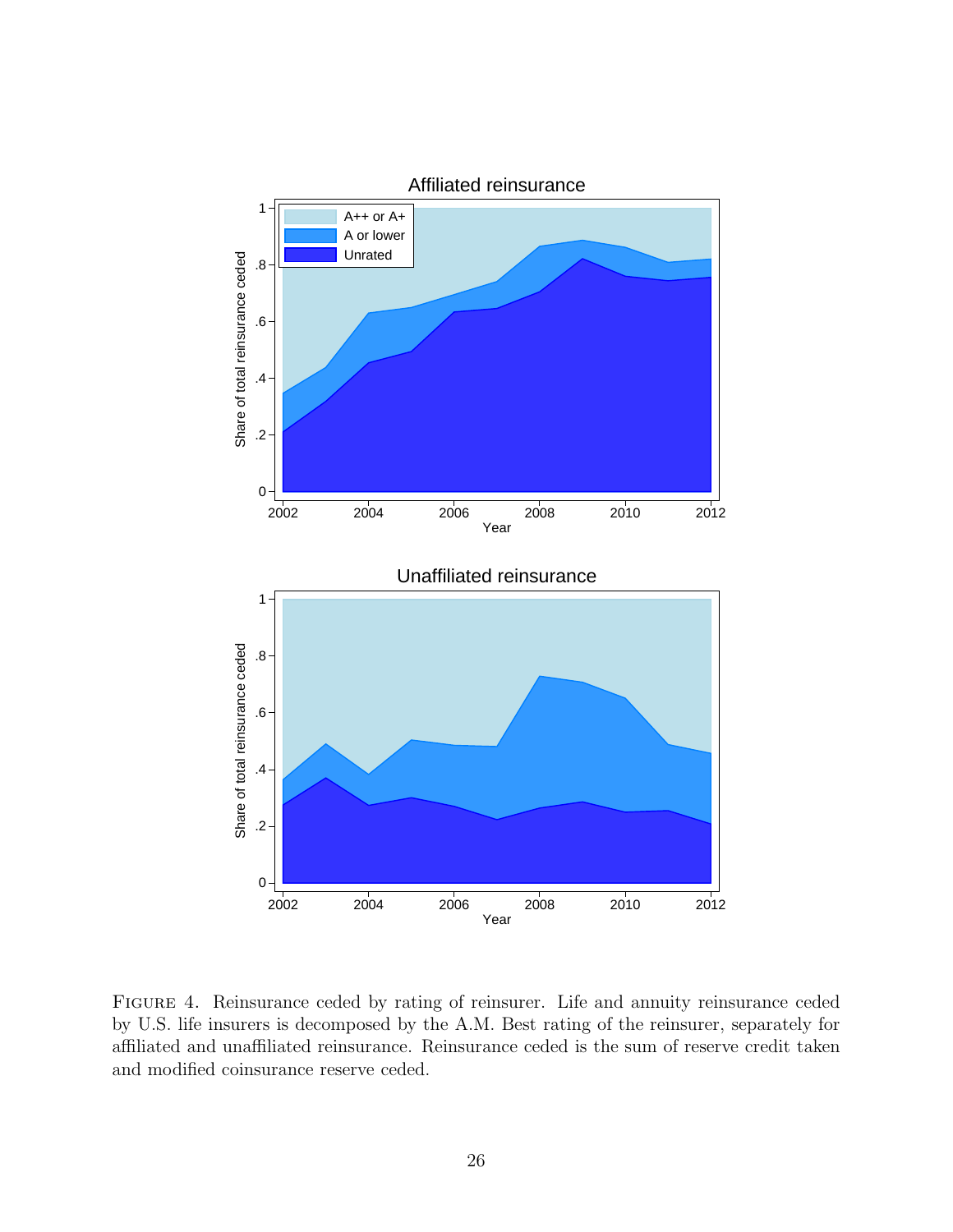

Figure 5. Reinsurance ceded to unauthorized reinsurers. Life and annuity reinsurance ceded by U.S. life insurers is decomposed by whether the reinsurer is authorized in the ceding company's domicile, separately for affiliated and unaffiliated reinsurance. Reinsurance ceded is the sum of reserve credit taken and modified coinsurance reserve ceded.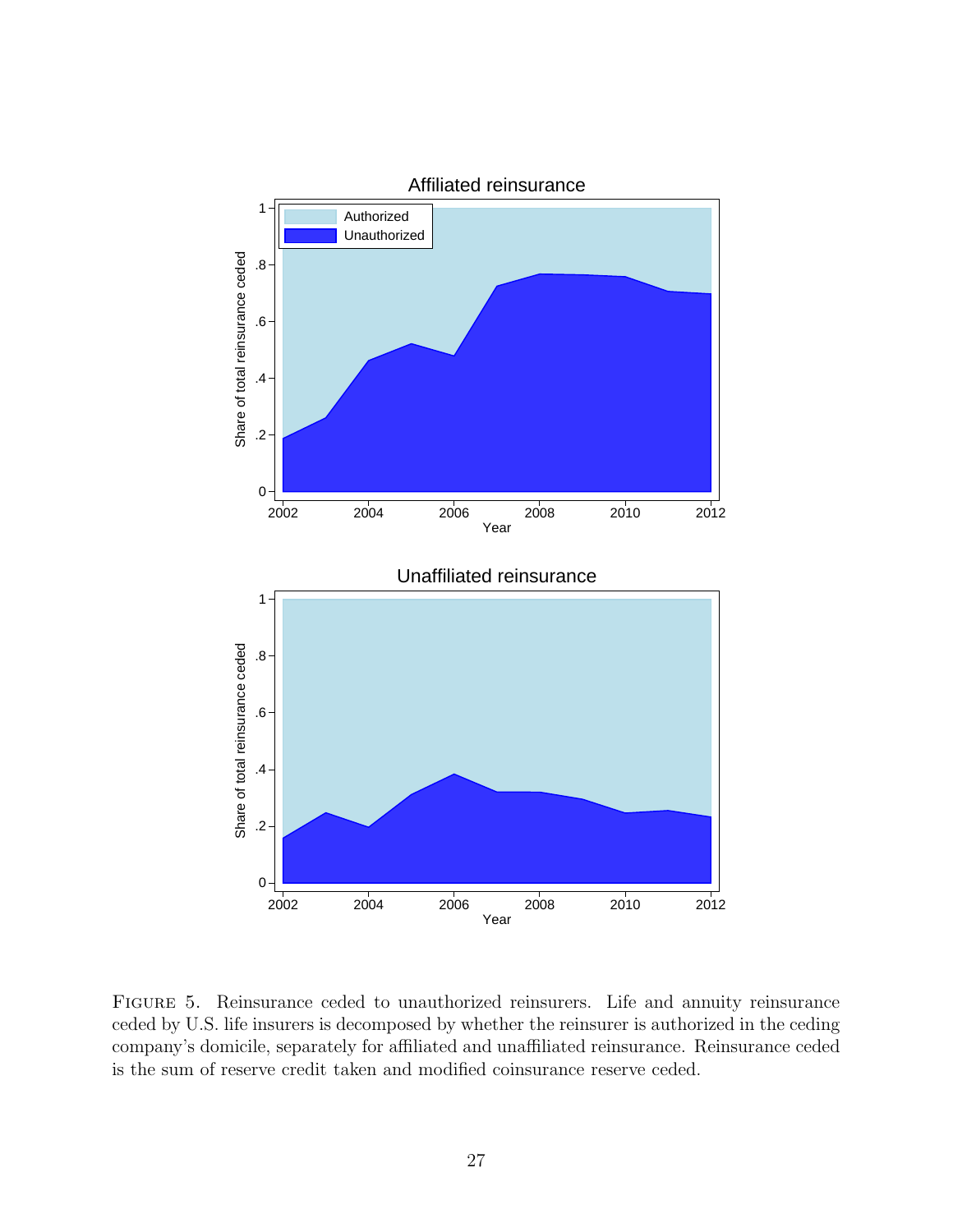

FIGURE 6. Reinsurance ceded to shadow reinsurers. Life and annuity reinsurance ceded by U.S. life insurers to shadow reinsurers is reported in total dollars and as a share of the capital and surplus of the ceding companies. Reinsurance ceded is the sum of reserve credit taken and modified coinsurance reserve ceded.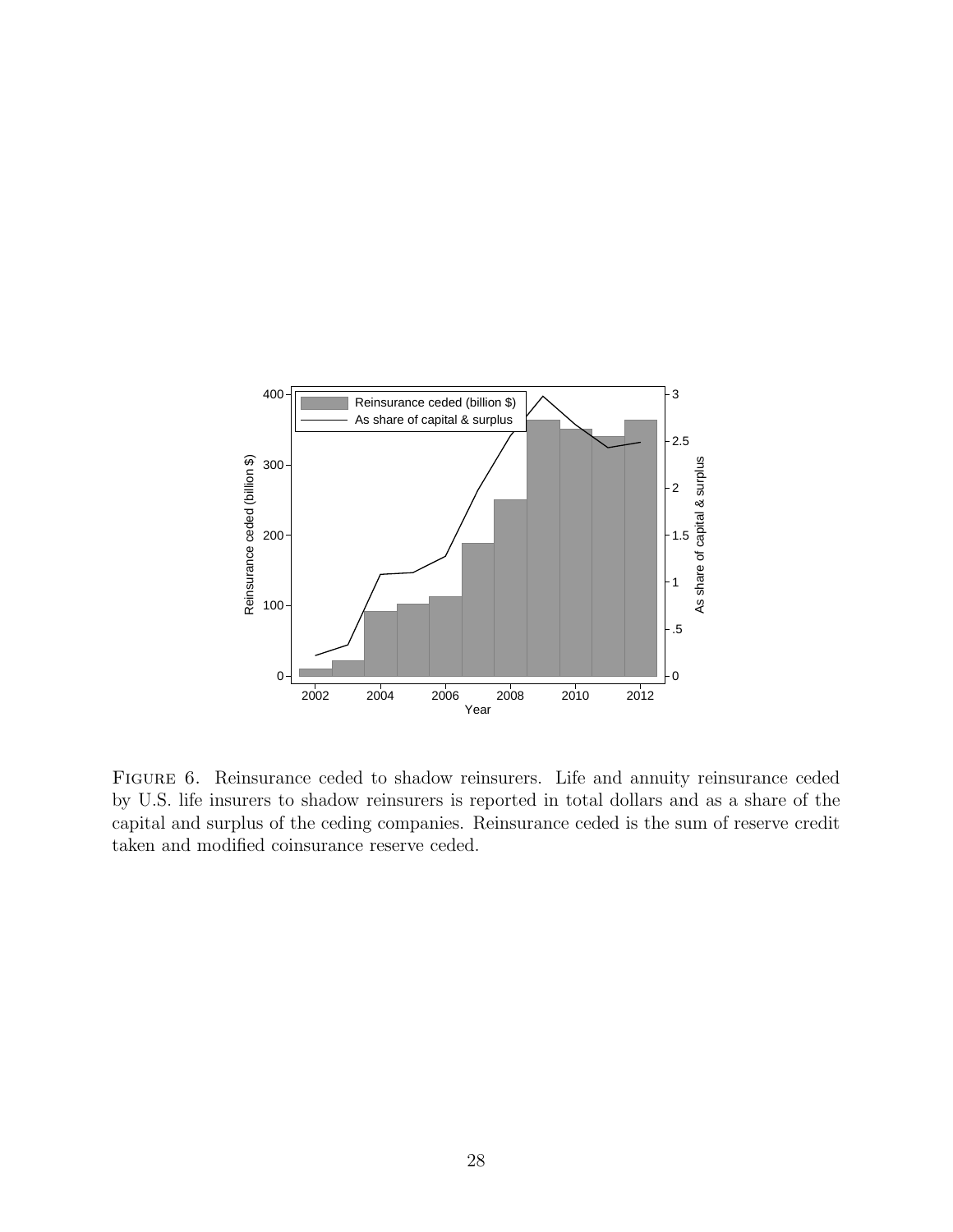#### Appendix A. Stylized Examples of Captive Reinsurance

We illustrate the balance sheet mechanics of how an operating company can increase statutory capital by ceding reinsurance to an unauthorized captive. We offer three examples to illustrate the three main types of reinsurance: coinsurance, coinsurance with funds withheld, and modified coinsurance.<sup>4</sup> The latter two types differ from coinsurance in that the ceding company retains control of the assets, so the captive does not need to establish a trust fund. The examples show that the three types of reinsurance can achieve the same economic outcomes. We refer the reader to Loring and Higgins (1997) and Tiller and Tiller (2009, Chapters 4–5) for further details.

#### A.1. Coinsurance

In Figure A.1, the operating company starts with \$10 in bonds and no liabilities, so its equity is \$10. For simplicity, the captive is initially a shell company with no assets. In the first step, the operating company sells term life insurance for \$100. The operating company must record a statutory reserve of \$110, which is higher than the GAAP reserve of \$90 because of Regulation XXX. Consequently, its equity is reduced to \$0.

In the second step, the operating company cedes all liabilities to the captive, paying a reinsurance premium of \$100. Reserve credit on reinsurance ceded to an unauthorized reinsurer requires collateral through a trust fund established in or an unconditional letter of credit from a qualified U.S. financial institution (National Association of Insurance Commissioners (2011, Appendix A-785)). Therefore, the captive establishes a trust fund with \$90 in bonds and secures a letter of credit up to \$20 to fund the difference between statutory and GAAP reserves. For simplicity, our example ignores a small fee that the captive would pay to secure the letter of credit. On the liability side, the captive records a GAAP reserve of only \$90 because it is not subject to Regulation XXX.<sup>5</sup>

As a consequence of captive reinsurance, the operating company's balance sheet is restored to its original position with \$10 in equity. The captive ends up with an additional \$10 in cash that it can use for various purposes, including a commission to the operating company or a dividend to the parent company.

<sup>&</sup>lt;sup>4</sup>The types of life reinsurance in the data are coinsurance, modified coinsurance, combination coinsurance, yearly renewable term, and accidental death benefit. The types of annuity reinsurance are coinsurance, modified coinsurance, combination coinsurance, and guaranteed minimum death benefit.

<sup>5</sup>Our example assumes that the operating company's domicile does not require mirror reserving, and the captive's domicile does not count a letter of credit as an admitted asset. If we flip both of these assumptions, the economics of this example remains the same. The captive records the letter of credit as a \$20 asset and holds a statutory reserve of \$110, so its equity remains \$10.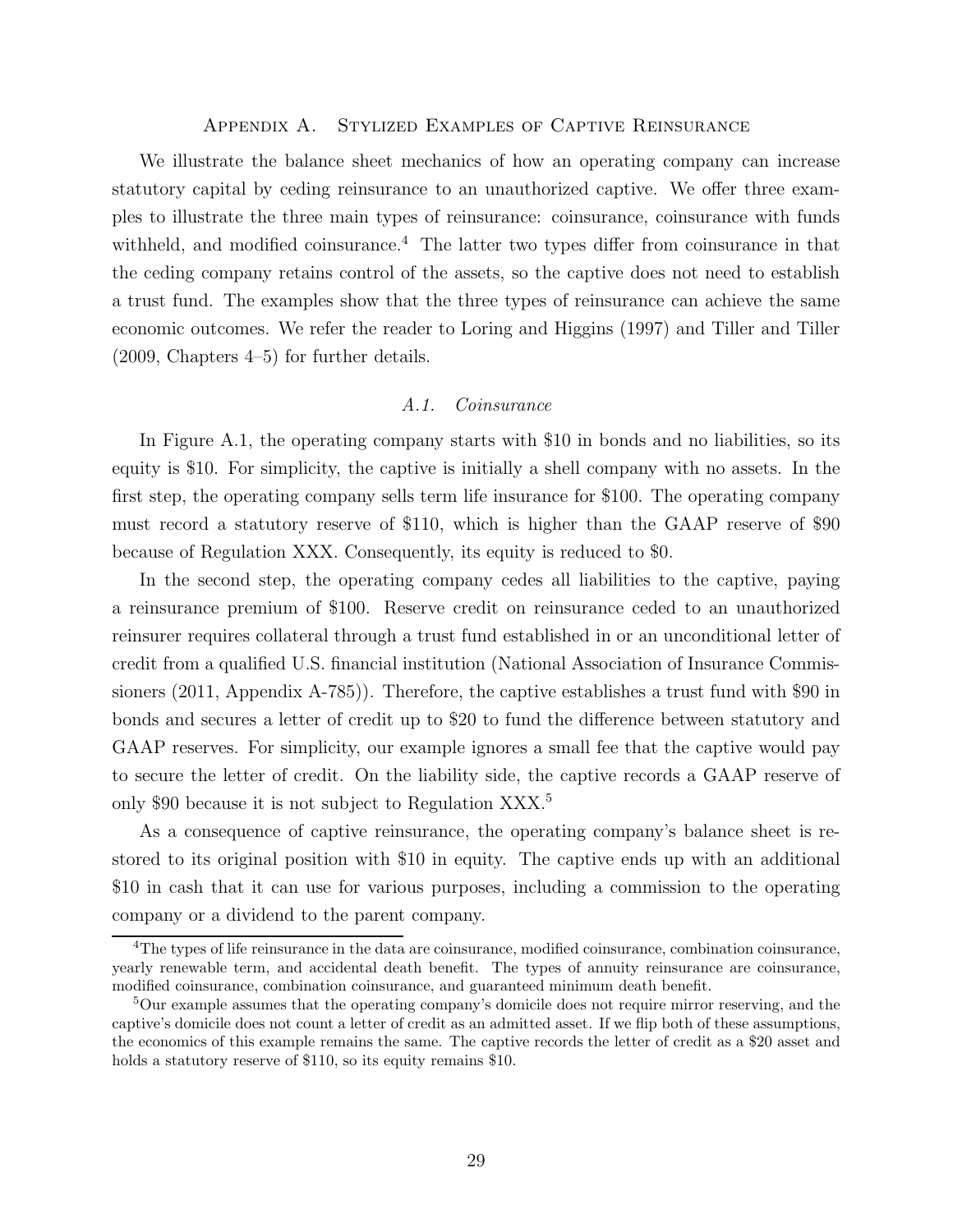#### A.2. Coinsurance with Funds Withheld

The first step in Figure A.2 is the same as in Figure A.1. In the second step, the operating company cedes all liabilities to the captive, paying a reinsurance premium of \$10. The operating company withholds \$90 in the transaction, investing it in bonds. The withheld assets are recorded as a "funds held" liability for the operating company and as a "funds deposited" asset for the captive. The captive secures a letter of credit up to \$20 to fund the difference between statutory and GAAP reserves. On the liability side, the captive records a GAAP reserve of only \$90 because it is not subject to Regulation XXX.

## A.3. Modified Coinsurance

The first step in Figure A.3 is the same as in Figure A.1. In the second step, the operating company cedes all liabilities to the captive, paying a reinsurance premium of \$10. The operating company withholds \$90 in the transaction, investing it in bonds. The withheld assets are recorded as a "modco reserve" liability for the operating company and as a "modco deposit" asset for the captive. The captive secures a letter of credit up to \$20 to fund the difference between statutory and GAAP reserves. On the liability side, the captive records a GAAP reserve of only \$90 because it is not subject to Regulation XXX.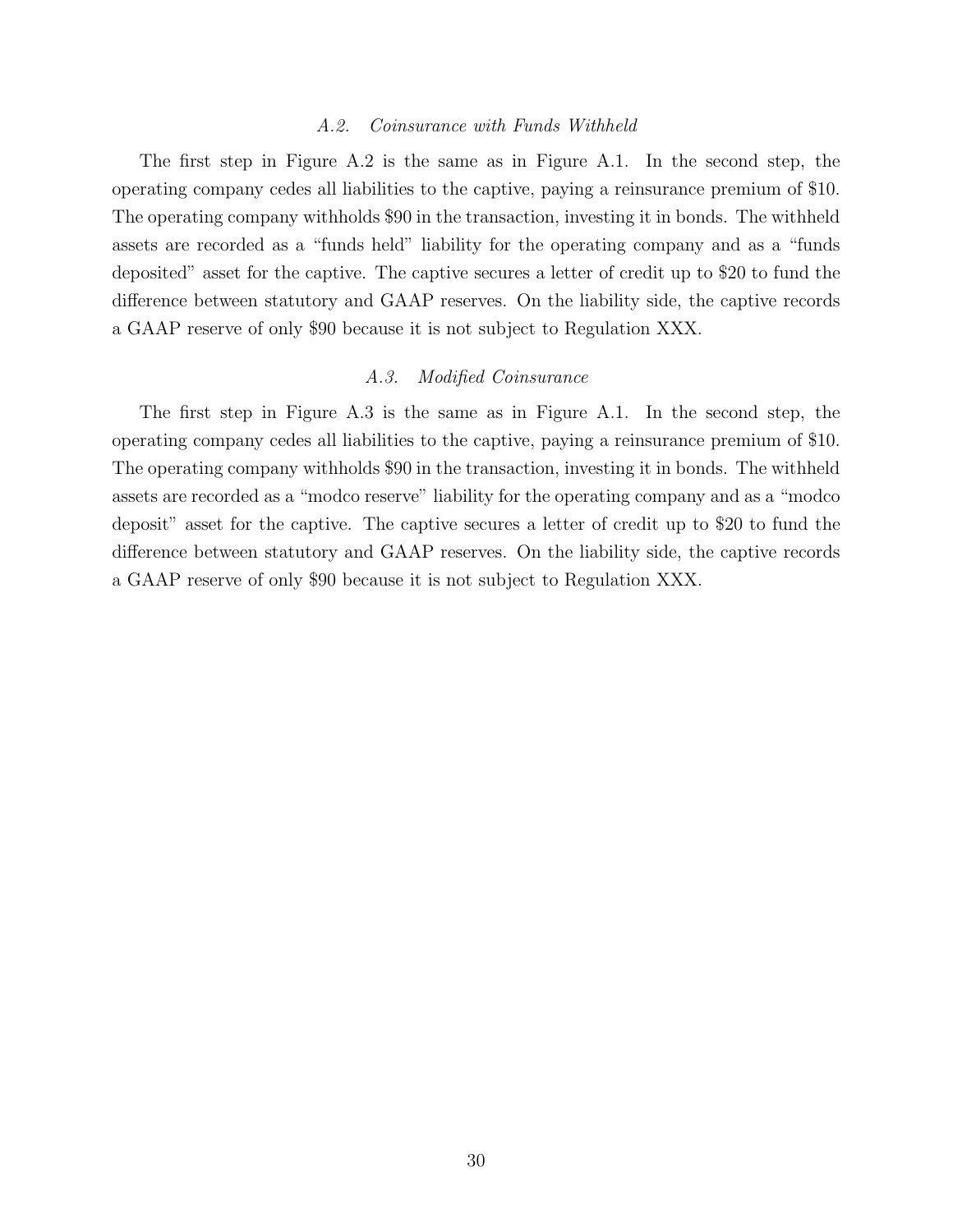# **Operating company**

(in domicile with tighter capital regulation)





(in domicile with looser capital regulation)

2. Assumes reinsurance.Establishes trust with *\$*90 in bonds. Secures letter of credit up to *\$*20.

|        |     | Trust: Bonds     | \$90 | Reserve \$90 |      |
|--------|-----|------------------|------|--------------|------|
|        |     | Letter of credit |      |              |      |
|        |     | Cash             | \$10 |              |      |
| Equity | \$0 |                  |      | Equity       | \$10 |

Figure A.1. An example of captive reinsurance: Coinsurance. This example illustrates how coinsurance affects the balance sheets of an operating company and an unauthorized captive, both of which are part of the same insurance group. The operating company must hold <sup>a</sup> statutory reserve of \$110, while the captive can hold <sup>a</sup> GAAP reserve of \$90.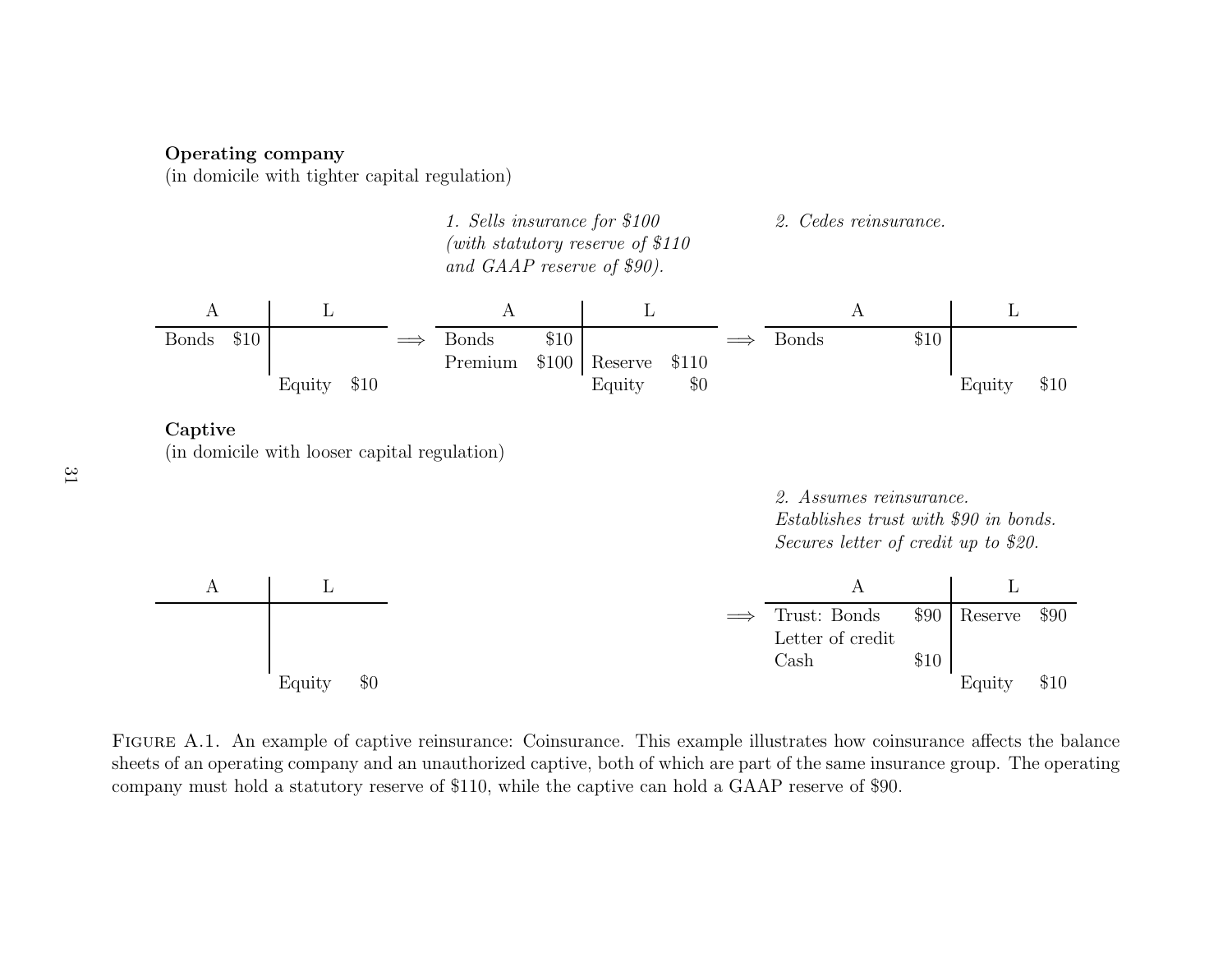# **Operating company**

(in domicile with tighter capital regulation)



**Captive**

(in domicile with looser capital regulation)

32

2. Assumes reinsurance.Secures letter of credit up to *\$*20.



Figure A.2. An example of captive reinsurance: Coinsurance with funds withheld. This example illustrates how coinsurance with funds withheld affects the balance sheets of an operating company and an unauthorized captive, both of which are part of the same insurance group. The operating company must hold <sup>a</sup> statutory reserve of \$110, while the captive can hold <sup>a</sup> GAAP reserve of \$90.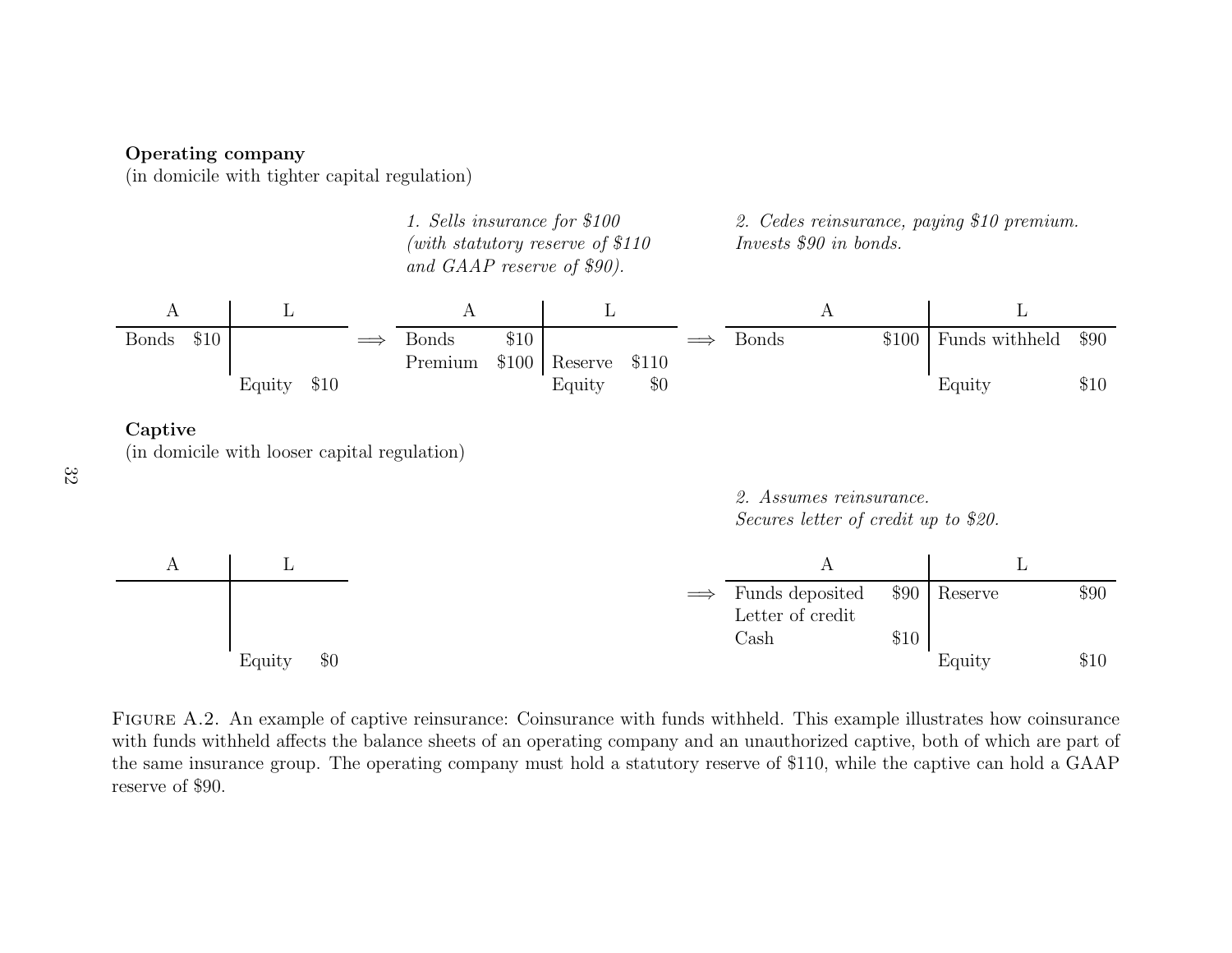# **Operating company**

(in domicile with tighter capital regulation)



**Captive**

(in domicile with looser capital regulation)

2. Assumes reinsurance. Secures letter of credit up to *\$*20.



Figure A.3. An example of captive reinsurance: Modified coinsurance. This example illustrates how modified coinsurance affects the balance sheets of an operating company and an unauthorized captive, both of which are part of the same insurance group. The operating company must hold <sup>a</sup> statutory reserve of \$110, while the captive can hold <sup>a</sup> GAAP reserve of \$90.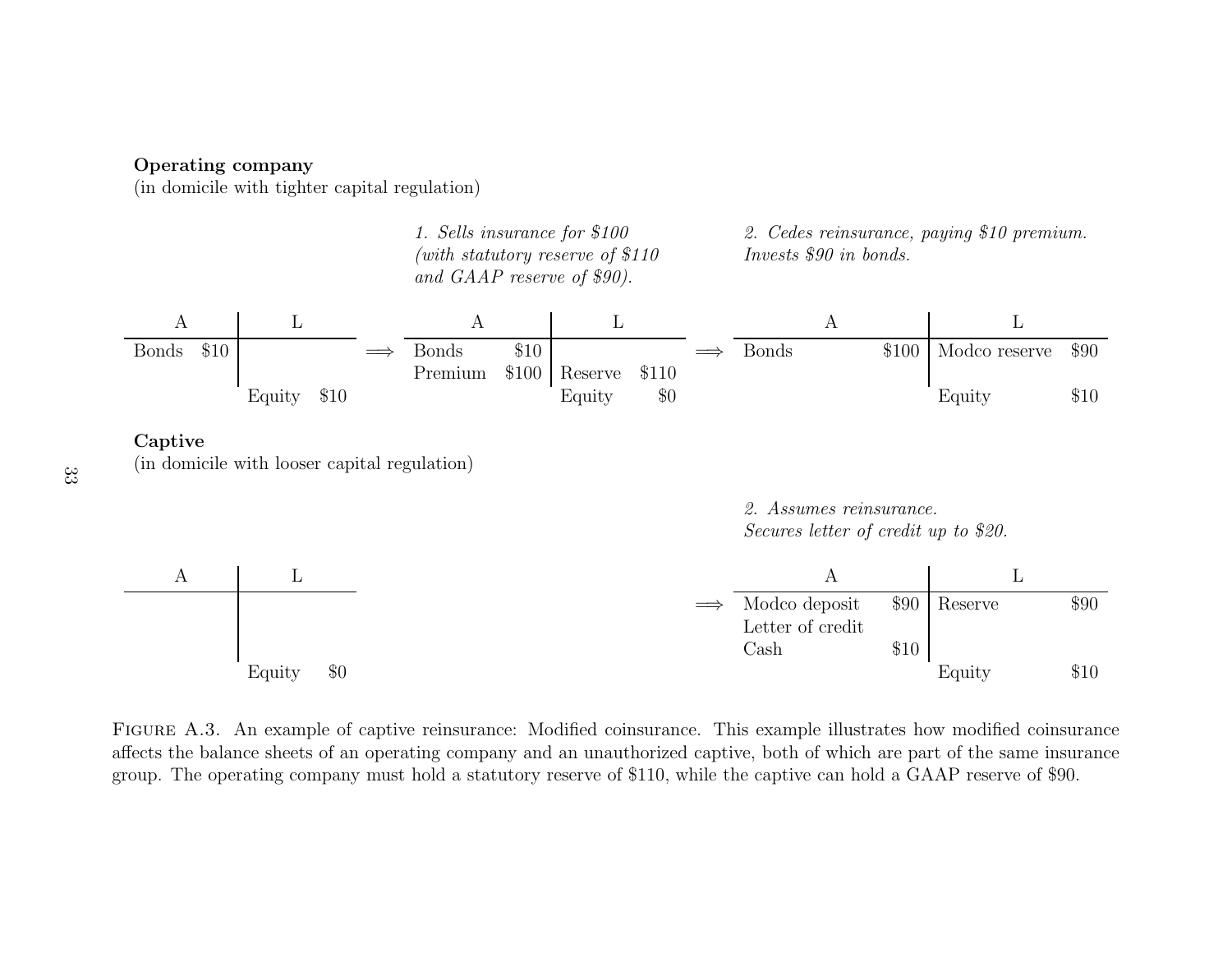#### Appendix B. Data on Company Characteristics

We construct the following company characteristics based on the NAIC annual financial statements (A.M. Best Company (1999–2013)). The relevant parts for our construction are Liabilities, Surplus and Other Funds; Exhibit 5 (Aggregate Reserve for Life Contracts); Exhibit of Life Insurance; and Schedule S Part 6 (Restatement of Balance Sheet to Identify Net Credit for Ceded Reinsurance).

- Log liabilities: The logarithm of as reported total liabilities.
- Leverage: The ratio of as reported total liabilities to as reported total assets.

A.M. Best Company (2011) constructs the following company characteristics as part of the rating process.

- A.M. Best rating: We convert the A.M. Best financial strength rating (coded from  $A++$  to D) to a cardinal measure (coded from 175 to 0%) based on risk-based capital guidelines (A.M. Best Company (2011, p. 24)).
- Risk-based capital: A.M. Best capital adequacy ratio, which is the ratio of adjusted capital and surplus to required capital.
- Current liquidity: A measure of balance sheet liquidity, defined as the ratio of current assets (i.e., unencumbered cash and unaffiliated investments) to total liabilities.
- Return on equity: A measure of profitability, defined as the ratio of net operating gain after taxes to the average capital and surplus over the current and prior year.
- A.M. Best financial size category: A measure of company size (coded from 1 to 15) based on the adjusted policyholders' surplus for the insurance group.

# Appendix C. Proofs

PROOF OF PROPOSITION 1: We first rewrite total profit and statutory capital in period t as functions of the state variables:  $Y_{t-1}$ ,  $L_{t-1}$ ,  $\hat{L}_{t-1}$ ,  $K_{t-1}$ , and  $\hat{K}_{t-1}$ . Using equations (2) and (5), we rewrite equation (1) recursively as

$$
Y_t = \delta Y_{t-1} + (P_t - V)Q_t.
$$

Substituting equations  $(2)$  and  $(3)$  in equation  $(4)$ , we have

$$
K_t = R_{A,t}K_{t-1} + (1+\rho)(R_{A,t}-\delta)L_{t-1} + \delta Y_{t-1} + (P_t - (1+\rho)V)Q_t + \rho VB_t.
$$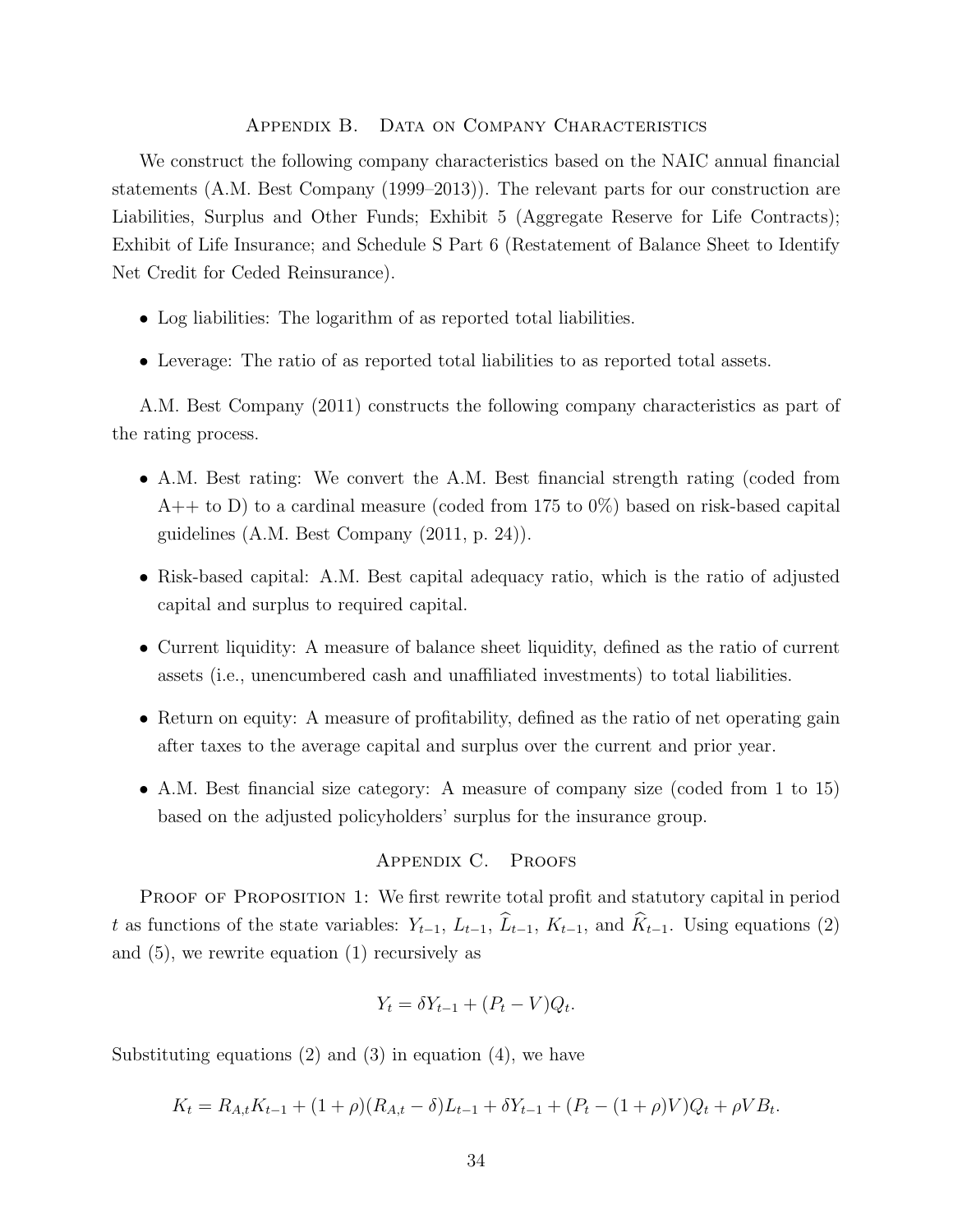Substituting equations  $(5)$  and  $(6)$  in equation  $(7)$ , we have

$$
\widehat{K}_t = R_{A,t}\widehat{K}_{t-1} + (1+\widehat{\rho})(R_{A,t}-\delta)\widehat{L}_{t-1} - \widehat{\rho}VB_t.
$$

The first-order condition for the insurance price is

$$
\frac{\partial J_t}{\partial P_t} = \frac{\partial Y_t}{\partial P_t} + c_t \frac{\partial K_t}{\partial P_t}
$$
  
=  $Q_t + (P_t - V) \frac{\partial Q_t}{\partial P_t} + c_t \left( Q_t + (P_t - (1 + \rho)V) \frac{\partial Q_t}{\partial P_t} \right) = 0,$ 

which implies equation (10). The first-order condition for affiliated reinsurance is

$$
\frac{\partial J_t}{\partial B_t} = c_t \frac{\partial K_t}{\partial B_t} + \hat{c}_t \frac{\partial \hat{K}_t}{\partial B_t} \n= (c_t \rho - \hat{c}_t \hat{\rho}) V = 0,
$$

which implies equation  $(11)$ .  $Q.E.D.$ 

PROOF OF COROLLARY 1: The partial derivative of marginal cost with respect to affiliated reinsurance is

$$
\frac{\partial \Phi_t}{\partial B_t} = \left(\frac{\rho V}{1 + c_t}\right)^2 \frac{\partial c_t}{\partial K_t}.
$$

The sign of this partial derivative is determined by

$$
\frac{\partial c_t}{\partial K_t} = -\frac{\partial^2 C_t}{\partial K_t^2} + \mathbb{E}_t \left[ M_{t+1} \frac{\partial^2 J_{t+1}}{\partial K_t^2} \right] < 0,
$$

which follows from the assumption  $\partial^2 C_t/\partial K_t^2 > 0$  and  $\partial^2 J_{t+1}/\partial K_t^2 < 0$  by Stokey et al. (1989, Theorem 4.8).

We rewrite excess capital in period  $t$  as

$$
W_t = K_t + \widehat{K}_t - (\rho - \widehat{\rho})\widehat{L}_t.
$$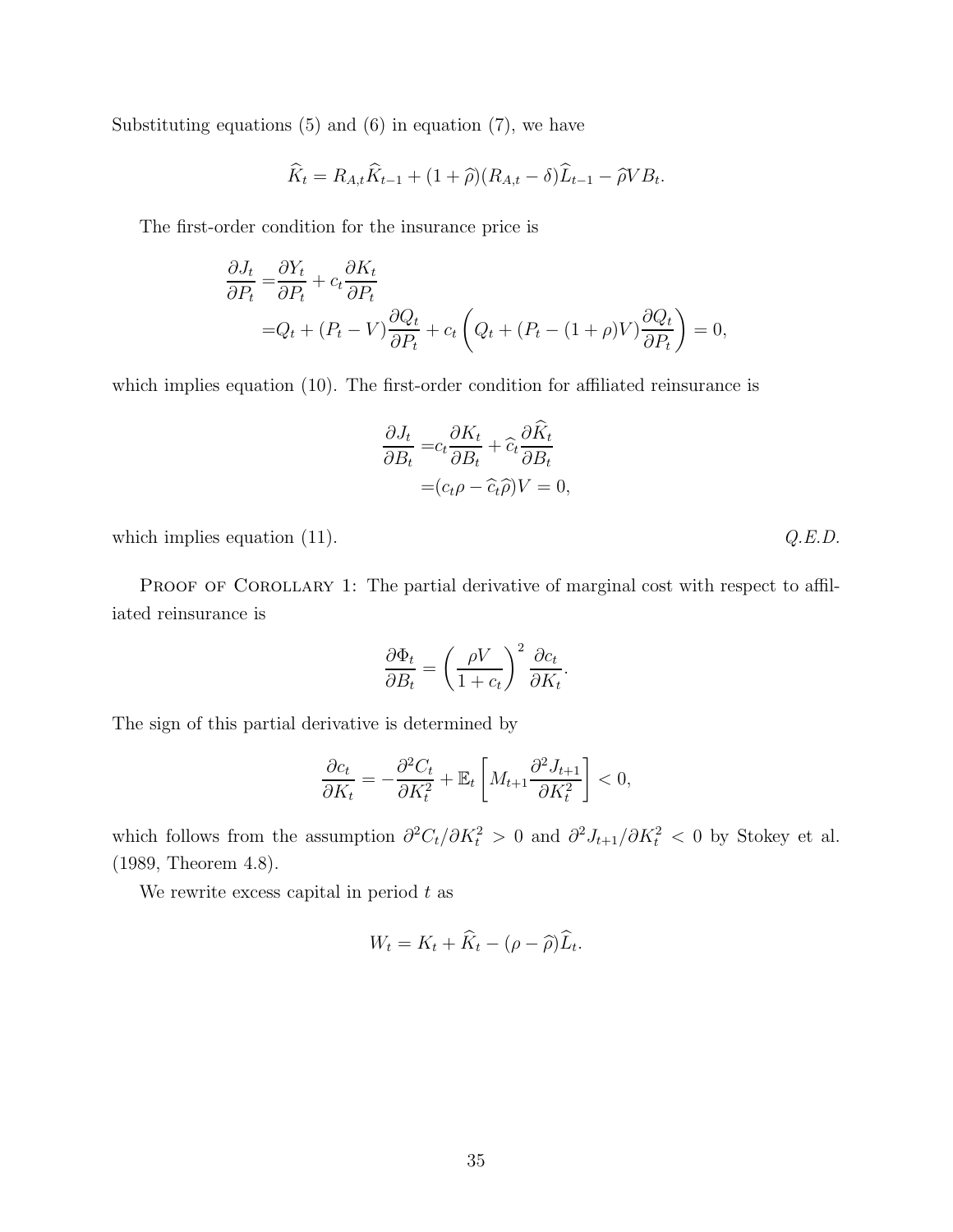The partial derivative of excess capital with respect to affiliated reinsurance is

$$
\frac{\partial W_t}{\partial B_t} = \frac{\partial K_t}{\partial B_t} + \frac{\partial \hat{K}_t}{\partial B_t} - (\rho - \hat{\rho}) \frac{\partial \hat{L}_t}{\partial B_t}
$$

$$
= \frac{\partial P_t}{\partial B_t} \left( Q_t + (P_t - (1 + \rho)V) \frac{\partial Q_t}{\partial P_t} \right)
$$

$$
= \frac{\partial P_t}{\partial B_t} Q_t \epsilon_t \left( \frac{1}{\epsilon_t} - 1 + \frac{(1 + \rho)V}{P_t} \right).
$$

The expression inside the parentheses is positive since

$$
\frac{P_t}{V}\left(1-\frac{1}{\epsilon_t}\right)<1+\rho\Leftrightarrow\frac{1+(1+\rho)c_t}{1+c_t}<1+\rho\Leftrightarrow\rho>0.
$$

#### Appendix D. A Structural Model of the Life Insurance Market

We develop a structural model to test the prediction that shadow insurance reduces the marginal cost of issuing policies and increases the equilibrium supply in the retail market. We estimate the structural model on the life insurance market, rather than the annuity market, for two reasons. First, as we discussed in Section 4, life insurance accounts for a larger share of affiliated reinsurance than annuities because of Regulation (A)XXX. Second, variable annuities account for most of the annuity market, and data on their rider fees are not readily available.

# D.1. Data on Life Insurance Prices

Our sample of life insurance premiums is from Compulife Software (2002–2012), which is a computer-based quotation system for insurance agents. We focus on 10-year guaranteed level term life insurance for males aged 30 as representative of the life insurance market. However, we have also examined 20-year policies and older age groups for robustness. We pull quotes for all states at the end of June in each year from 2002 to 2012, for the regular health category and a face amount of \$1 million. We merge the life insurance premiums with the company characteristics in Appendix B by company name. Whenever the premium is not available for an operating company, we assign the average premium for its insurance group.

Our measure of price is the premium divided by actuarial value. Let  $\pi_n$  be the one-year survival probability at age n, and let  $R(m)$  be the zero-coupon Treasury (gross) yield at maturity m. We define the actuarial value of 10-year term life insurance at age  $n$  per dollar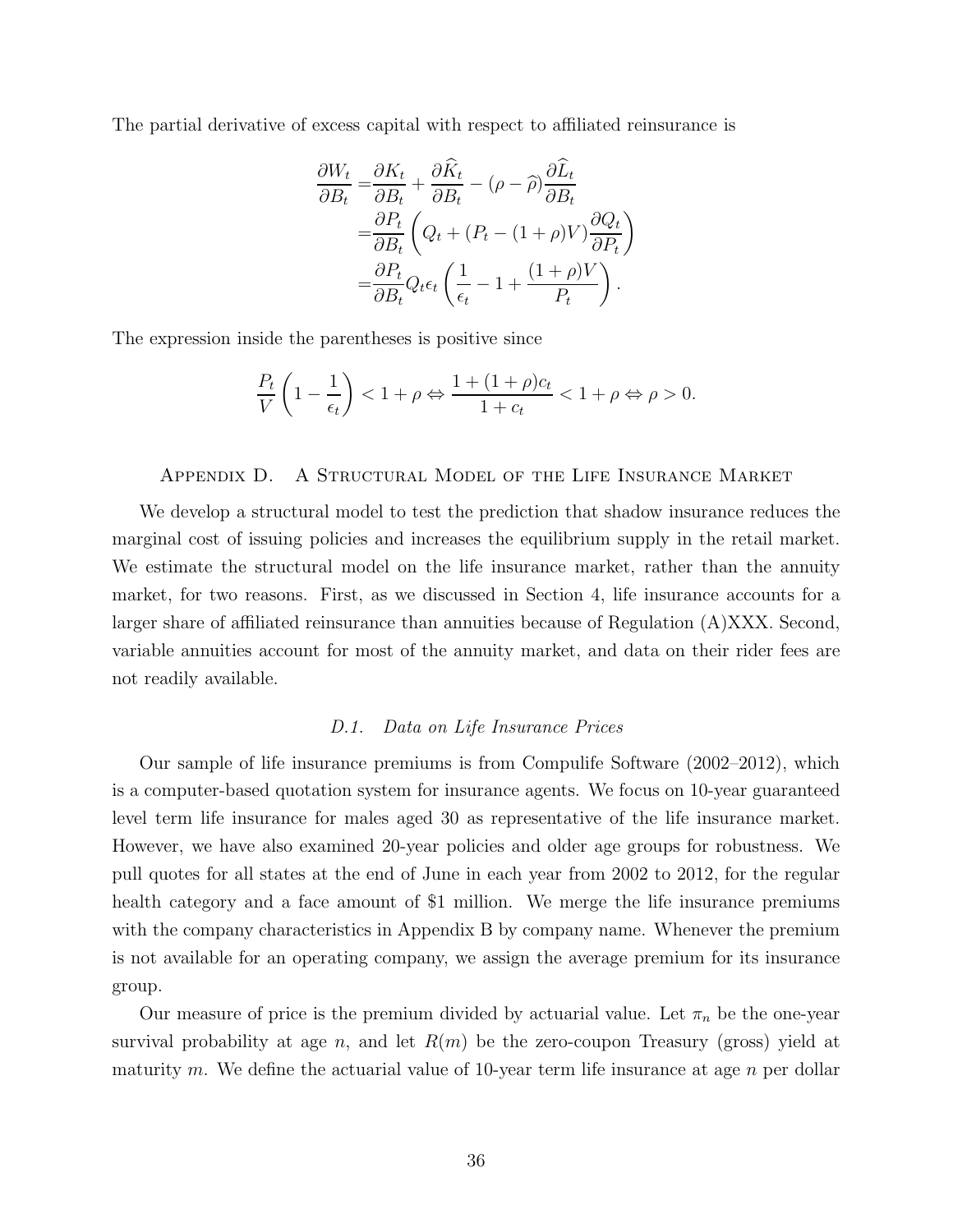of death benefit as

$$
V(n) = \left(1 + \sum_{m=1}^{9} \frac{\prod_{l=0}^{m-1} \pi_{n+l}}{R(m)^m}\right)^{-1} \left(\sum_{m=1}^{10} \frac{\prod_{l=0}^{m-2} \pi_{n+l}(1 - \pi_{n+m-1})}{R(m)^m}\right).
$$

We use the appropriate mortality table from the American Society of Actuaries: the 2001 Valuation Basic Table before January 2008 and the 2008 Valuation Basic Table after January 2008. These mortality tables are derived from the actual mortality experience of insured pools, so they account for potential adverse selection. We smooth the transition between the two vintages of the mortality tables by geometric averaging.

## D.2. Empirical Specification

Operating companies optimally price insurance in an oligopolistic market. Demand is determined by the random coefficients logit model, which can be derived from a discrete choice problem. Since all companies sell the same type of policy, product differentiation is along company characteristics that capture reputation in the retail market. Life insurance is a type of intermediated savings, so the natural alternative is all saving vehicles that are intermediated by financial institutions other than insurance companies. Therefore, we specify the "outside good" as total annual saving by U.S. households in savings deposits, money market funds, and mutual funds (Board of Governors of the Federal Reserve System (2013, Table F.100)).

Let  $P_{n,t}$  be the price of insurance sold by company n in year t. Let  $\mathbf{x}_{n,t}$  be a vector of observable characteristics of company  $n$  in year  $t$ , which are determinants of demand. The probability that retail customers with preference parameters  $(\alpha, \beta)$  buy insurance from company  $n$  in year  $t$  is

$$
q_{n,t}(\alpha,\beta) = \frac{\exp{\{\alpha P_{n,t} + \beta' \mathbf{x}_{n,t} + \xi_{n,t}\}}}{1 + \sum_{m=1}^N \exp{\{\alpha P_{m,t} + \beta' \mathbf{x}_{m,t} + \xi_{m,t}\}},
$$

where N is the total number of operating companies. The structural error  $\xi_{n,t}$  captures company characteristics that are unobservable to the econometrician.

Let  $S_t$  be the demand for the outside good in year t, and let  $Q_{n,t}$  be the demand for insurance sold by company n in year t. Let  $F(\alpha, \beta)$  denote the distribution of preference parameters, which is multivariate normal with a diagonal covariance matrix. The market share for company  $n$  in year  $t$  is

(D.1) 
$$
\overline{q}_{n,t} = \frac{Q_{n,t}}{S_t + \sum_{m=1}^{N} Q_{m,t}} = \int q_{n,t}(\alpha, \beta) dF(\alpha, \beta).
$$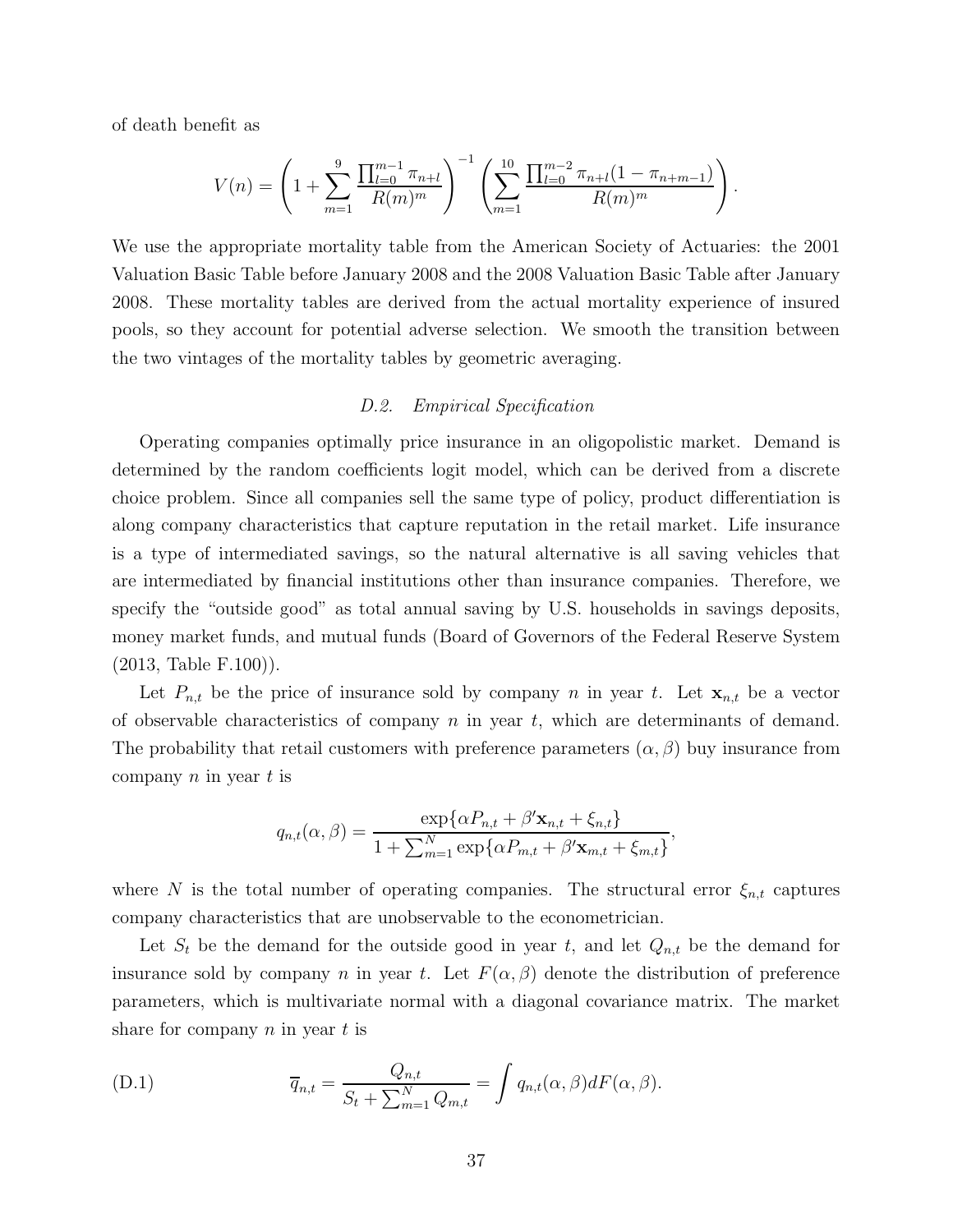The demand elasticity for insurance sold by company  $n$  in year  $t$  is

$$
\epsilon_{n,t} = -\frac{\partial \log(\overline{q}_{n,t})}{\partial \log(P_{n,t})} = -\frac{P_{n,t}}{\overline{q}_{n,t}} \int \alpha q_{n,t}(\alpha,\beta) (1 - q_{n,t}(\alpha,\beta)) dF(\alpha,\beta).
$$

Equation (10) is the optimal pricing equation for each company in Nash equilibrium. Marginal cost varies across operating companies because of differences in the shadow cost of capital. Let  $\mathrm{SI}_{n,t}$  be a dummy that is one if company n uses shadow insurance in year  $t$ .<sup>6</sup> Let  $y_{n,t}$  be a vector of observable characteristics of company n in year t, which are determinants of marginal cost. We parameterize marginal cost for company  $n$  in year  $t$  as

(D.2) 
$$
\Phi_{n,t} = \left(1 - \frac{1}{\epsilon_{n,t}}\right) P_{n,t} = \exp{\{\phi S I_{n,t} + \psi' \mathbf{y}_{n,t} + \nu_{n,t}\}},
$$

where the structural error  $\nu_{n,t}$  represents an unobservable cost shock. Shadow insurance reduces marginal cost according to Proposition 1, so we expect that  $\phi < 0$ .

# D.3. Identifying Assumption

Because insurance prices are endogenous to demand, we make the following identifying assumption.

ASSUMPTION 1: The structural error in demand (D.1) satisfies

$$
\mathbb{E}[\xi_{n,t}|\mathrm{SI}_{n,t}, \mathbf{x}_{n,t}] = 0.
$$

The structural error in marginal cost (D.2) satisfies

$$
\mathbb{E}[\nu_{n,t}|\mathrm{SI}_{n,t}, \mathbf{y}_{n,t}] = 0.
$$

We estimate demand  $(D.1)$  and marginal cost  $(D.2)$  jointly under Assumption 1. Equation (D.3) says that shadow insurance is uncorrelated with demand, conditional on observable characteristics. A motivation for this identifying assumption is that retail customers only care about shadow insurance insofar as it reduces prices under the hypothesis that it does not increase risk. Another motivation is that retail customers do not bother gathering information about shadow insurance beyond what is already reflected in the A.M. Best

<sup>&</sup>lt;sup>6</sup>The dummy for shadow insurance is one if gross life and annuity reserves ceded to shadow reinsurers is positive. We have also considered the share of gross life and annuity reserves ceded to shadow reinsurers, which is a continuous measure between zero and one. Because there are relatively few companies that use shadow insurance (see Table II), there is little cross-sectional variation in the intensive margin that is useful for identification. Therefore, we report the results based on the dummy for shadow insurance to make clear that our identification is coming from the extensive margin of whether the life insurer uses shadow insurance.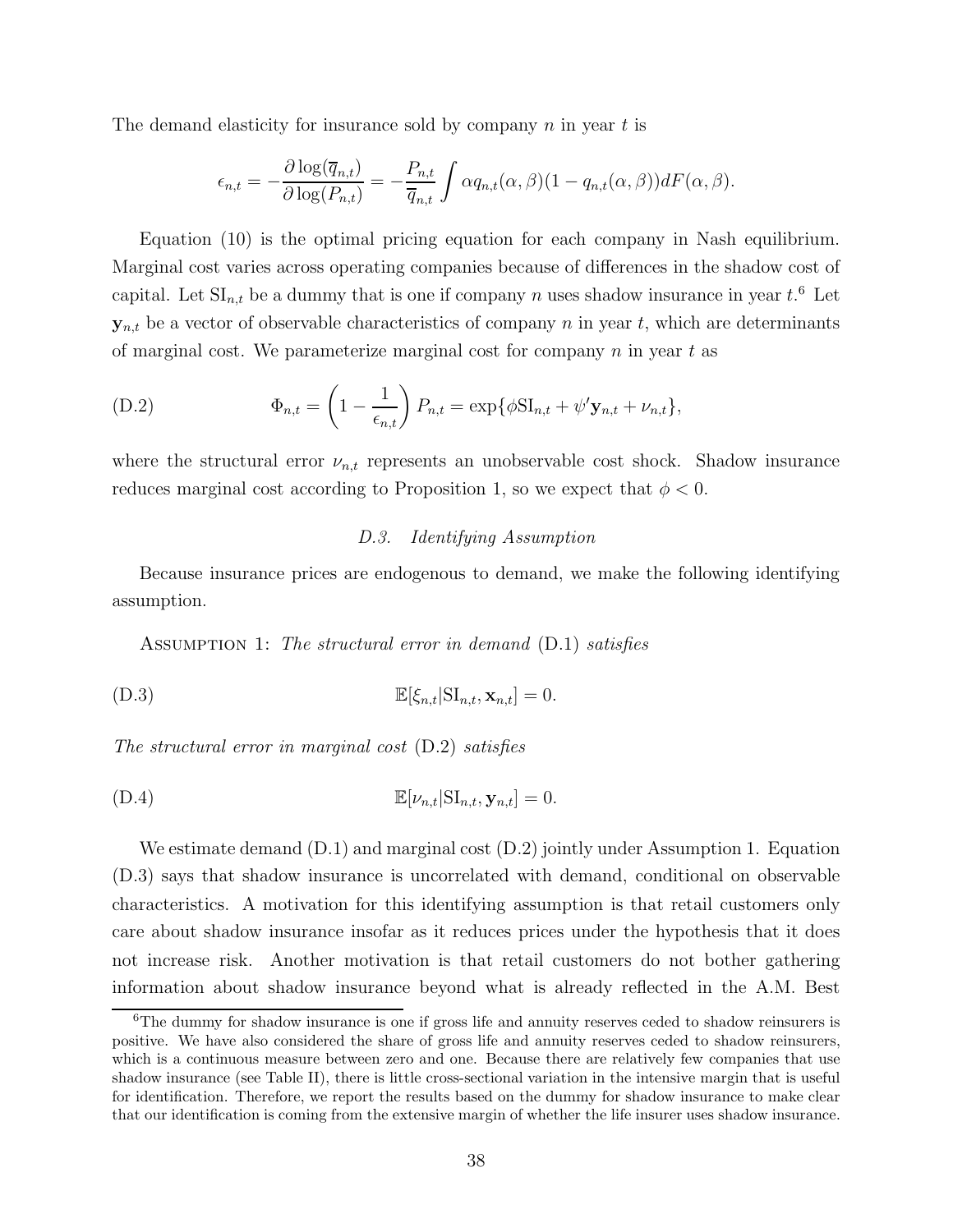rating. This exclusion restriction is plausible because the negative attention from regulators and rating agencies came after 2012 (e.g., A.M. Best Company (2013b), Lawsky (2013), Koijen and Yogo (2013), Robinson and Son (2013), and related media coverage).

The company characteristics in our specification of **<sup>x</sup>***n,t* are the A.M. Best rating and the conventional determinants of ratings described in Appendix B: log liabilities, risk-based capital, leverage, current liquidity, return on equity, and a dummy for stock company. Thus, the marginal effect of the A.M. Best rating can be interpreted as soft information used in the rating process that is not captured by these other variables. Given the mean and standard deviation of  $(\alpha, \beta)$ , we invert equation (D.1) to recover the structural errors  $\xi_{n,t}$ , approximating the integral through simulation. We then construct the moments for demand by interacting the structural error with a vector of instruments, which consists of shadow insurance, company characteristics, and squared characteristics.

Equation (D.4) says that shadow insurance is uncorrelated with the cost shock, conditional on observable characteristics. The implicit assumption is that **<sup>y</sup>***n,t* contains all determinants of marginal cost that are also related to shadow insurance. The company characteristics in our specification of  $y_{n,t}$  are the same as those in  $x_{n,t}$ , plus year dummies. Given  $(\phi, \psi)$ , we invert equation (D.2) to recover the structural errors  $\nu_{n,t}$ . We then construct the moments for marginal cost by interacting the structural error with a vector of instruments, which consists of shadow insurance, company characteristics, and year dummies.

We stack the moments for demand and marginal cost and estimate the system by twostep generalized method of moments. The weighting matrix in the first step is block diagonal in demand and marginal cost, where each block is the inverse of the quadratic matrix of the instruments. The optimal weighting matrix in the second step is robust to heteroskedasticity and correlation between the structural errors for demand and marginal cost.

## D.4. Structural Estimates of the Life Insurance Market

Columns (1) and (2) of Table D.I report the estimated mean and standard deviation of the random coefficients in demand (D.1). Our preferred specification limits the random coefficients to log liabilities, the A.M. Best rating, and leverage. The mean coefficient on price is −1.33 with a standard error of 0.50. This implies a demand elasticity of 2.18 for the average company in 2012. The mean coefficient on log liabilities is 2.71, and the mean coefficient on the A.M. Best rating is 0.13. That is, demand is positively related to both company size and the A.M. Best rating. The standard deviation of the random coefficient on log liabilities is 0.24 and statistically significant. Similarly, the standard deviation of the random coefficient on leverage is 0.33 and statistically significant.

Column (3) of Table D.I reports the estimated coefficients for marginal cost (D.2).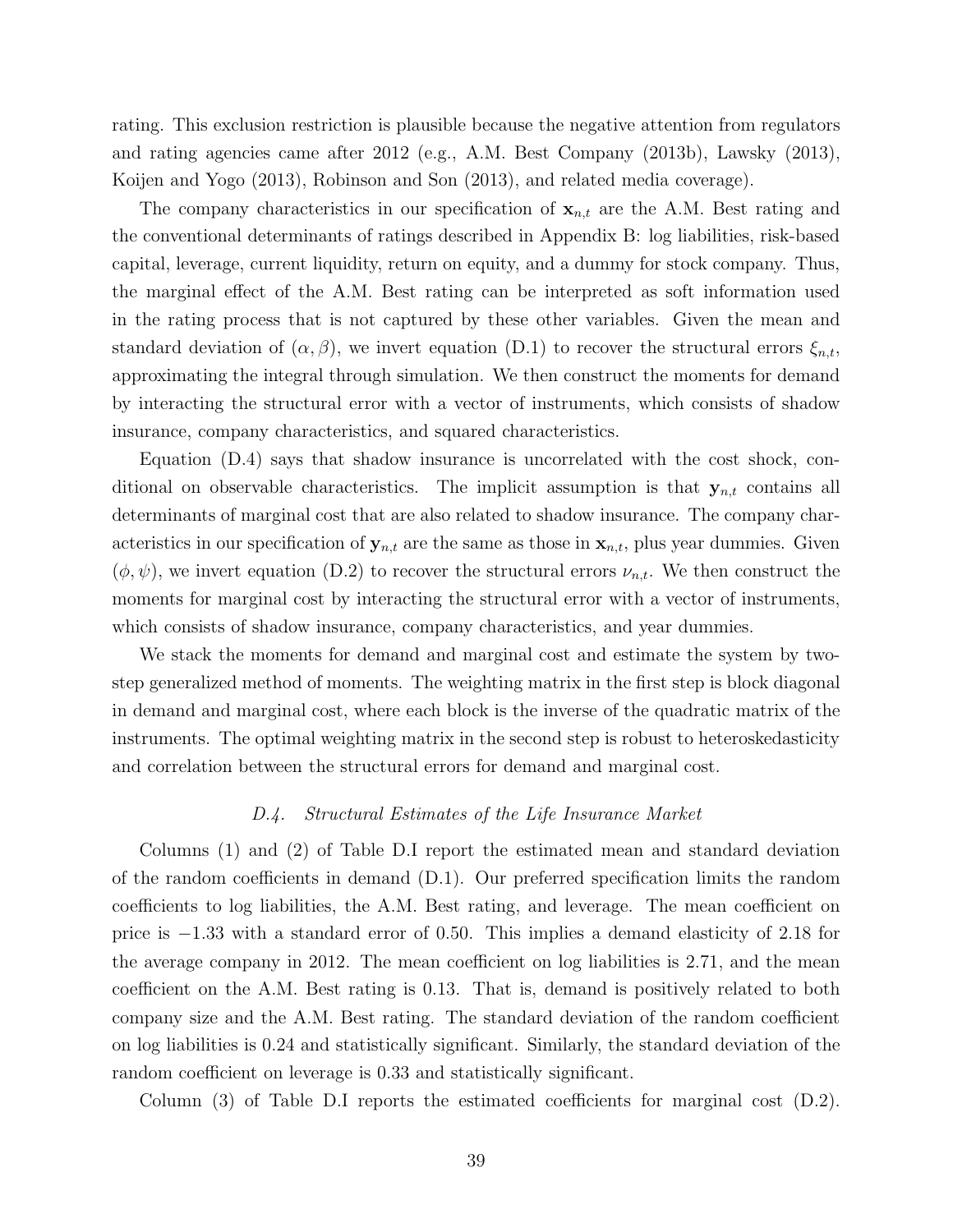Shadow insurance reduces marginal cost by 13% with a standard error of 3%. Other important determinants of marginal cost are the A.M. Best rating and leverage. Marginal cost decreases by 7% per one standard deviation increase in the A.M. Best rating. Similarly, marginal cost decreases by 4% per one standard deviation increase in leverage.

We have attempted to estimate a richer model in which price and risk-based capital also have random coefficients. However, the standard deviations of the random coefficients on price and risk-based capital converge to zero, and large standard errors reveal that the richer model is poorly identified. Similarly, we were not able to identify a richer model in which the covariance matrix for the random coefficients is not diagonal. The identification problem arises from the fact that the variation in aggregate market shares can only identify a limited covariance structure for the random coefficients.

#### D.5. Retail Market in the Absence of Shadow Insurance

The structural estimates in Table D.I allow us to estimate counterfactual insurance prices and market size in the absence of shadow insurance. We first set  $SI_{n,t} = 0$  in equation (D.2) to estimate the counterfactual marginal cost for each company in the absence of shadow insurance. We then solve for the new price vector that satisfies the equilibrium conditions for demand (D.1) and supply (D.2). We summarize our findings in Section 5.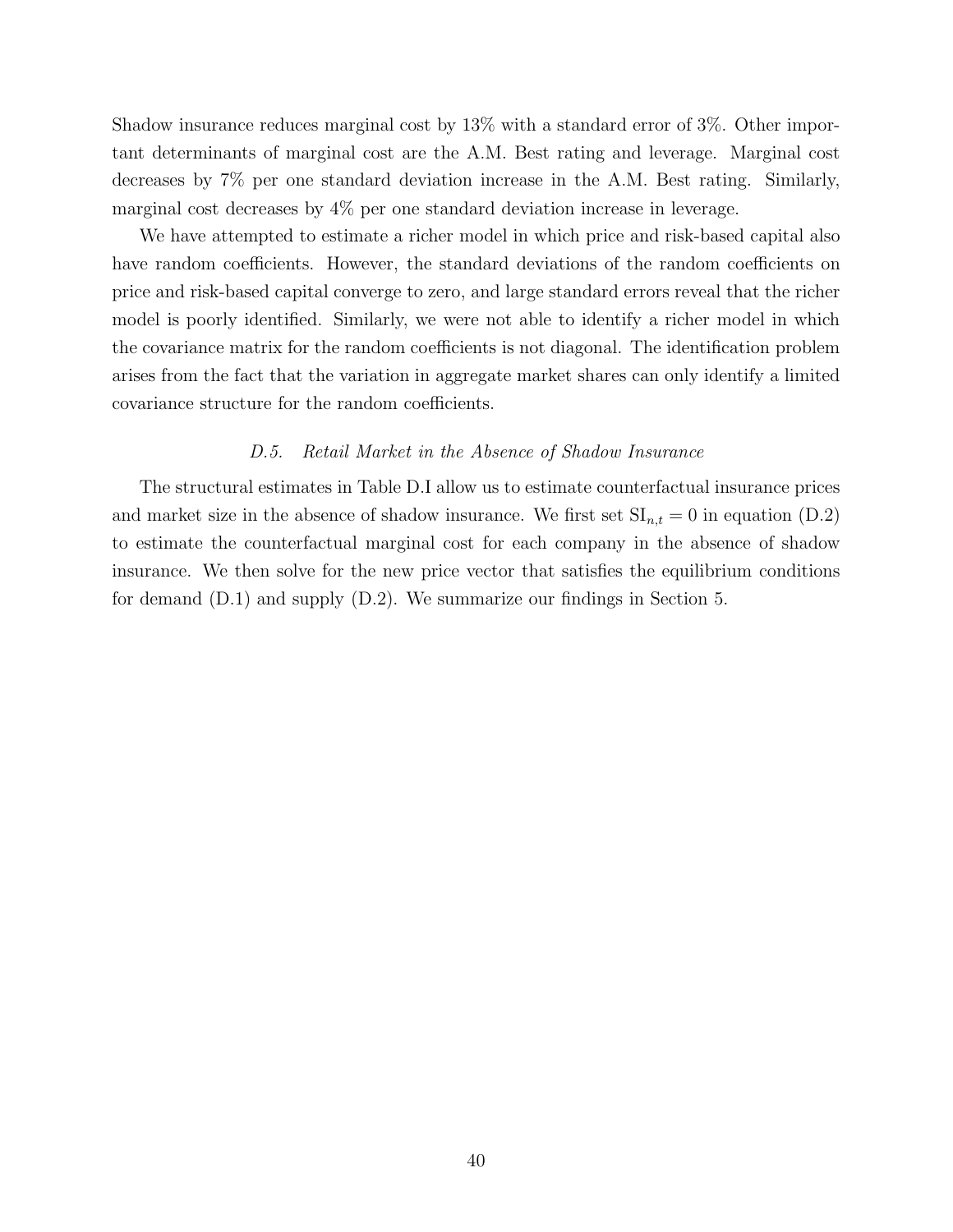| TABLE D.I                                         |  |
|---------------------------------------------------|--|
| STRUCTURAL ESTIMATES OF THE LIFE INSURANCE MARKET |  |

|                    | Demand   |           |          |
|--------------------|----------|-----------|----------|
|                    | Standard |           | Marginal |
|                    | Mean     | deviation | cost     |
| Variable           | (1)      | (2)       | (3)      |
| Price              | $-1.33$  |           |          |
|                    | (0.50)   |           |          |
| Shadow insurance   |          |           | $-0.13$  |
|                    |          |           | (0.03)   |
| Log liabilities    | 2.71     | 0.24      | 0.02     |
|                    | (0.05)   | (0.11)    | (0.01)   |
| A.M. Best rating   | 0.13     | 0.12      | $-0.07$  |
|                    | (0.08)   | (0.58)    | (0.03)   |
| Risk-based capital | $-0.07$  |           | 0.01     |
|                    | (0.07)   |           | (0.02)   |
| Leverage           | 0.11     | 0.33      | $-0.04$  |
|                    | (0.09)   | (0.15)    | (0.02)   |
| Current liquidity  | 0.09     |           | 0.00     |
|                    | (0.06)   |           | (0.01)   |
| Return on equity   | $-0.21$  |           | 0.04     |
|                    | (0.03)   |           | (0.02)   |
| Stock company      | 0.07     |           | 0.01     |
|                    | (0.10)   |           | (0.03)   |
| Observations       | 1,711    |           |          |

The random coefficients logit model of demand (D.1) and marginal cost (D.2) are estimated jointly by generalized method of moments. The specification for marginal cost includes year dummies, whose coefficients are not reported for brevity. The instruments for demand are shadow insurance, company characteristics, and squared characteristics. The instruments for marginal cost are shadow insurance, company characteristics, and year dummies. The coefficients are standardized, and heteroskedasticity-robust standard errors are reported in parentheses. The sample consists of U.S. life insurers from 2002 to 2012, which are matched to term life insurance prices from Compulife Software.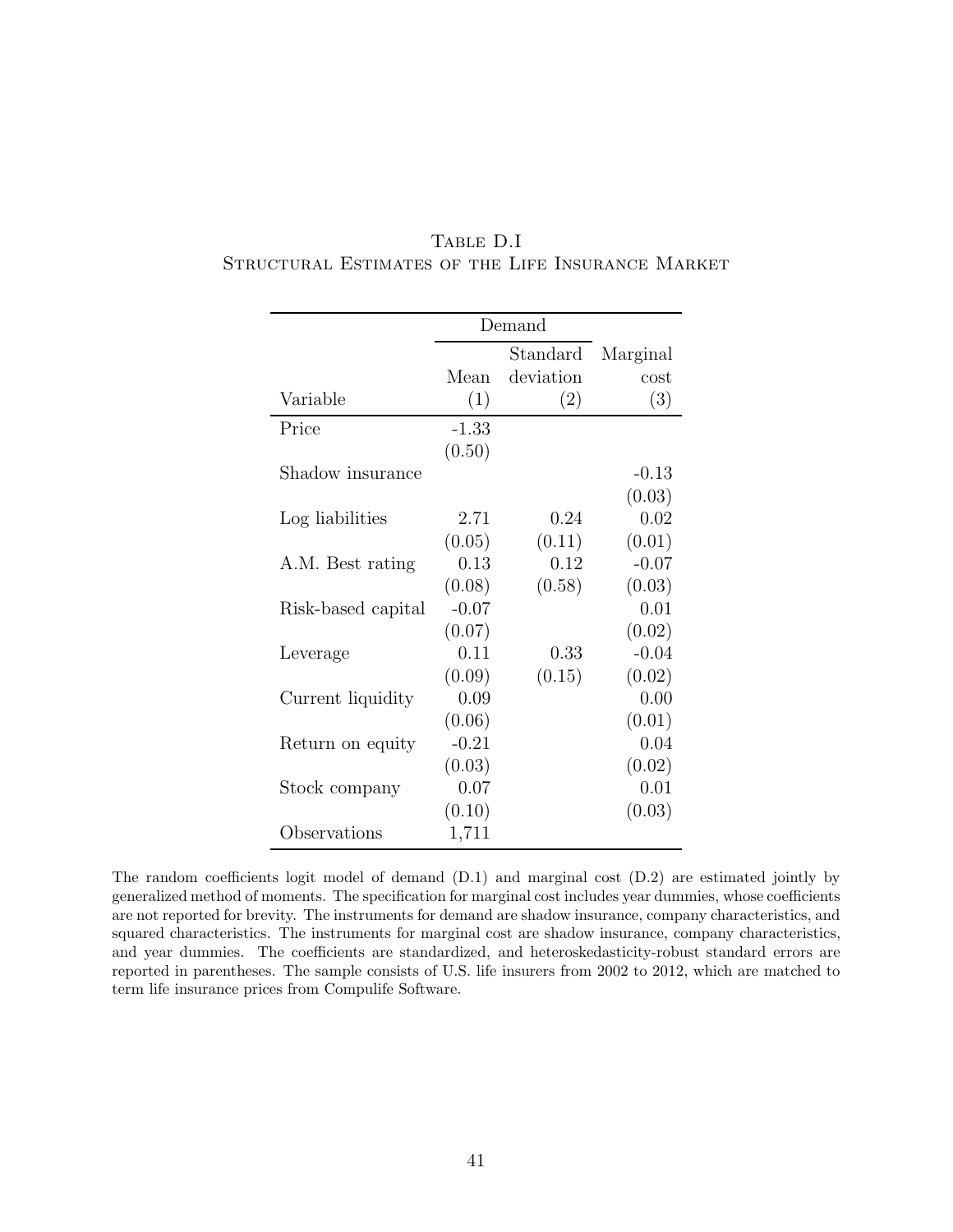# Appendix E. Potential Impact of Shadow Insurance on Risk and Expected Loss

We first show that ratings are unrelated to shadow insurance. This finding is consistent with the hypothesis that ratings correctly reflect the absence of risk in shadow insurance. However, this finding is also consistent with an alternative hypothesis that ratings do not adequately reflect the presence of risk, which is a potential concern given the evidence in Section 6. Therefore, we quantify the potential risk of shadow insurance under the alternative hypothesis based on publicly available data and plausible assumptions.

#### E.1. Relation between Ratings and Shadow Insurance

According to A.M. Best Company (2013b), ratings and risk-based capital fully reflect the risk of shadow insurance. In Table E.I, we empirically investigate the relation between ratings and shadow insurance, which reveals the perceived magnitude of risk. Appendix B describes how we convert the A.M. Best rating to a cardinal measure and also describes the conventional determinants of ratings that we use as regressors. We standardize ratings and all regressors that are not dummy variables, so that the coefficients have a straightforward interpretation.

In column (1) of Table E.I, we estimate the relation between ratings and a dummy for shadow insurance by ordinary least squares.<sup>7</sup> Our simplest specification controls for only year and A.M. Best financial size category, whose coefficients are not reported for brevity. A coefficient of 0.03 on shadow insurance has the wrong sign if we expect shadow insurance to increase risk. However, the coefficient is economically small and statistically insignificant, as ratings are only 0.03 standard deviations higher for life insurers that use shadow insurance. In column (2), we show that the coefficient on shadow insurance is robust to controlling for the conventional determinants of ratings. In Koijen and Yogo (2013), we also show that the results are robust to controlling for nonlinearities through squared characteristics.

Because we do not know the proprietary model used by A.M. Best Company, omitted variables could explain the absence of a negative relation between ratings and shadow insurance. For example, A.M. Best Company could have soft information that is positively related to both ratings and the use of shadow insurance. We could address this concern through instrumental variables, but the challenge is that many known characteristics that correlate with shadow insurance (see Section 3) are also direct determinants of ratings.

Our instrument is the market share for term life insurance in 1999, interacted with a dummy for stock company in 1999. For each company, we calculate its market share as the face amount of term life insurance in force divided by the sum across all companies.

<sup>7</sup>See footnote 6 for why we use a dummy instead of a continuous measure for shadow insurance.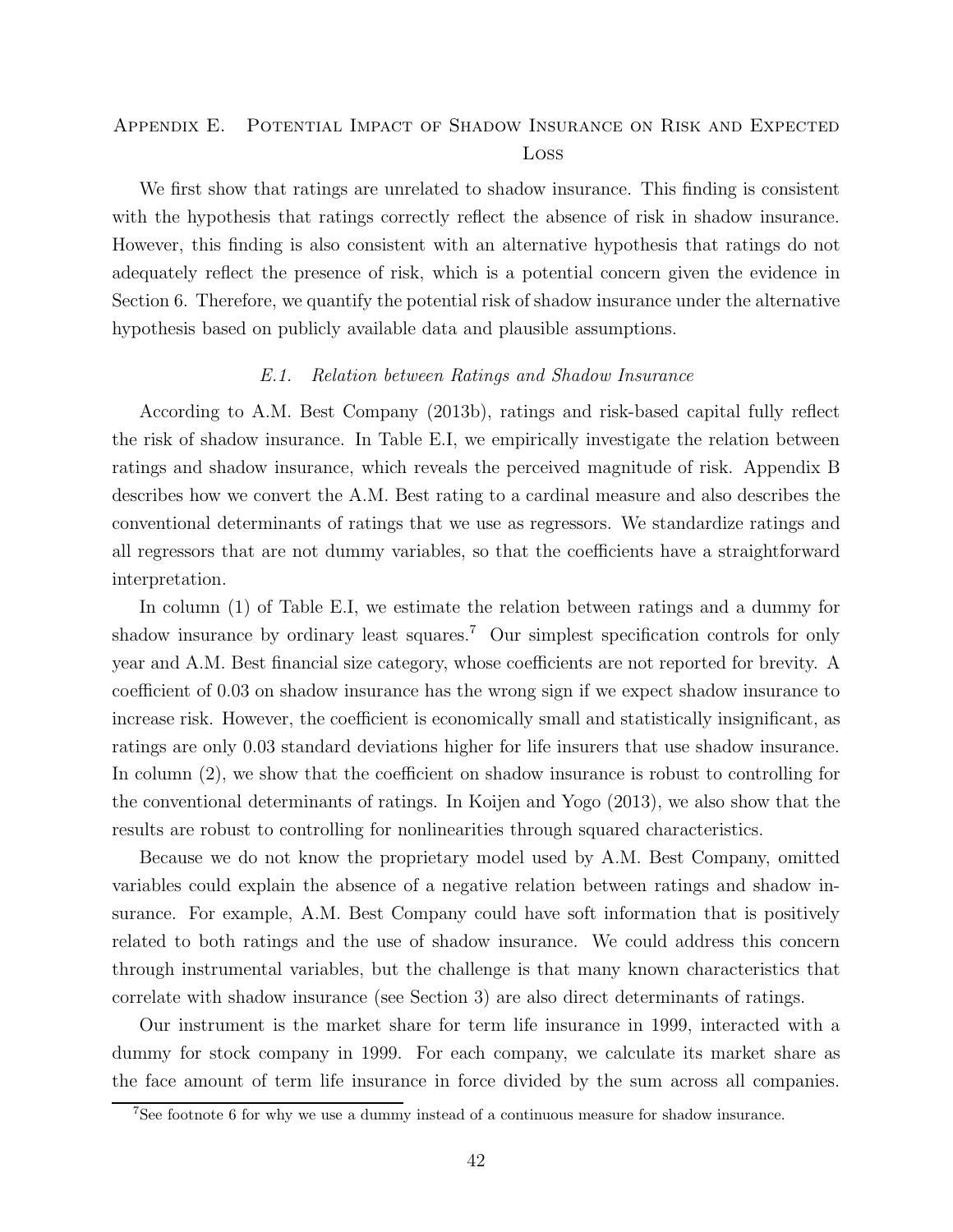The motivation for the instrument is that Regulation XXX had a stronger impact on life insurers with more presence in the term life insurance market. The interaction accounts for the fact that among those companies affected by Regulation XXX, the stock companies have a stronger incentive to take advantage of the captives laws after 2002 (Mayers and Smith (1981)). The market share in 1999 is plausibly exogenous to ratings after 2002, conditional on the conventional determinants of ratings, because Regulation XXX applies only to new policies issued after 2000 and does not apply retroactively to existing liabilities.

We cannot test whether the instrument is exogenous to ratings. However, we can verify that the instrument is not an obvious direct determinant of ratings in 1999, prior to changes in regulation that preceded shadow insurance. In Table E.II, we estimate the relation between ratings and company characteristics in 1999 by ordinary least squares. The coefficient on the instrument is economically small and statistically insignificant. Ratings increase by only 0.02 standard deviations per one standard deviation increase in the instrument. If the instrument were a direct determinant of ratings, we would have expected the coefficient to be economically large and statistically significant.

In column (3) of Table E.I, we estimate the relation between ratings and shadow insurance by instrumental variables.<sup>8</sup> The coefficient on shadow insurance again has the wrong sign, as ratings are 0.25 standard deviations higher for life insurers that use shadow insurance. However, the coefficient is statistically insignificant with a standard error of 0.34. Interestingly, the coefficients on the conventional determinants have the expected signs with higher ratings awarded to life insurers that are larger and have higher risk-based capital, more liquid assets, and higher profitability. Overall, the evidence in Table E.I does not suggest an economically meaningful negative relation between ratings and shadow insurance.

In addition to ratings, A.M. Best Company (2013b) claims to adjust risk-based capital for shadow insurance. In column (4) of Table E.I, we investigate the relation between risk-based capital and shadow insurance by ordinary least squares. Risk-based capital is negatively related to shadow insurance, but the coefficient is economically small and statistically insignificant. Risk-based capital is only 0.02 standard deviations lower for life insurers that use shadow insurance.

#### E.2. Potential Impact of Shadow Insurance on Risk

The evidence in Table E.I is consistent with the hypothesis that ratings and risk-based capital correctly reflect the absence of risk in shadow insurance. However, this evidence is also consistent with an alternative hypothesis that ratings and risk-based capital do not adequately reflect the presence of risk. We now quantify the potential risk of shadow insurance

<sup>&</sup>lt;sup>8</sup>In a first-stage regression that is not reported, the instrument is a highly relevant predictor of shadow insurance with an *F*-statistic of 21 (Stock and Yogo (2005)).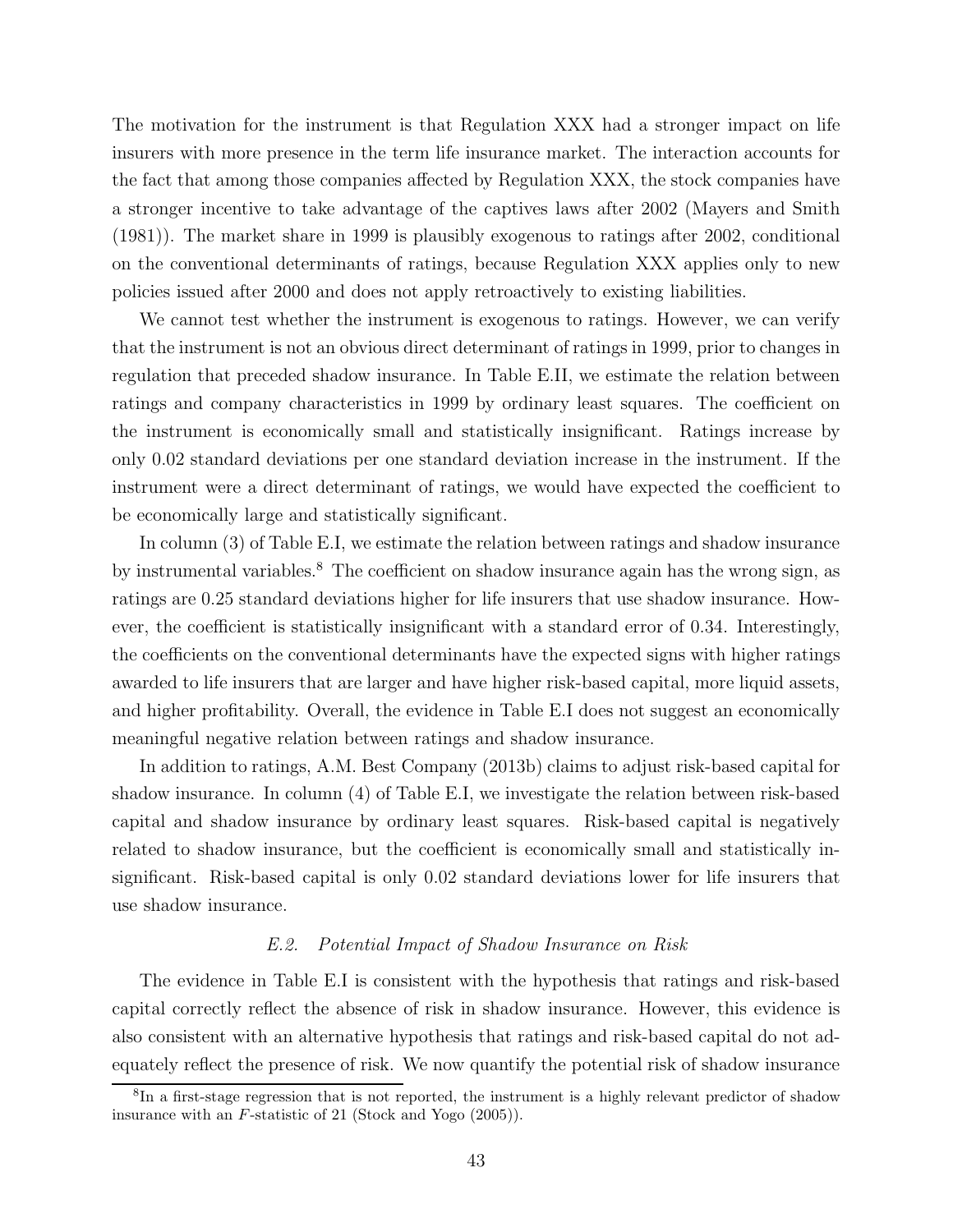under the alternative hypothesis based on publicly available data and plausible assumptions. The fact that accurate risk assessments are difficult highlights the importance of more transparency.

We start with accounting identities and a simple rating framework for an operating company that cedes reinsurance to a shadow reinsurer. Let A and L be the operating company's assets and liabilities, so its equity is  $E = A - L$ . We define leverage as  $L/A$ and risk-based capital as RBC =  $E/(\kappa L)$ , where the risk charge  $\kappa > 0$  summarizes the risk profile of assets and liabilities. Let  $\widehat{A}$  and  $\widehat{L}$  be the shadow reinsurer's assets and liabilities. so its equity is  $\hat{E} = \hat{A} - \hat{L}$ . Liabilities  $\hat{L}$  are observable based on reinsurance ceded by the operating company to the shadow reinsurer. However, we do not observe  $\widehat{E}$  (equivalently  $\widehat{A}$  or the risk profile of  $\widehat{A}$  or  $\widehat{L}$ . Therefore, we make the following assumption based on the evidence in Section 6.

ASSUMPTION 2: Shadow reinsurers do not have equity (i.e.,  $\widehat{E} = 0$ ). The risk profile of reinsurance ceded is identical to assets and liabilities that remain on the balance sheet, so the risk charge on  $\widehat{L}$  is  $\kappa$ .

We now ask how the operating company's balance sheet would change if shadow insurance were moved back on balance sheet. Assumption 2 yields simple adjustments to risk-based capital and leverage based on publicly available data.

PROPOSITION 2: Under Assumption 2, the adjusted risk-based capital is

(E.1) 
$$
\frac{E + \widehat{E}}{\kappa (L + \widehat{L})} = \frac{RBC \times L}{L + \widehat{L}}.
$$

The adjusted leverage is

(E.2) 
$$
\frac{L+\widehat{L}}{A+\widehat{A}} = \frac{L+\widehat{L}}{A+\widehat{L}}.
$$

Our adjustment reduces risk-based capital from 208% to 155%, or by 53 percentage points, for the average company using shadow insurance in 2012. According to equation (E.1), risk-based capital falls because equity does not change, but the capital required to support the additional liabilities (i.e., the denominator of the ratio) rises. The difference between reported and adjusted risk-based capital has increased from 10 percentage points in 2002 to 53 percentage points in 2012, as shadow insurance  $\hat{L}$  has grown relative to liabilities L that remain on balance sheet.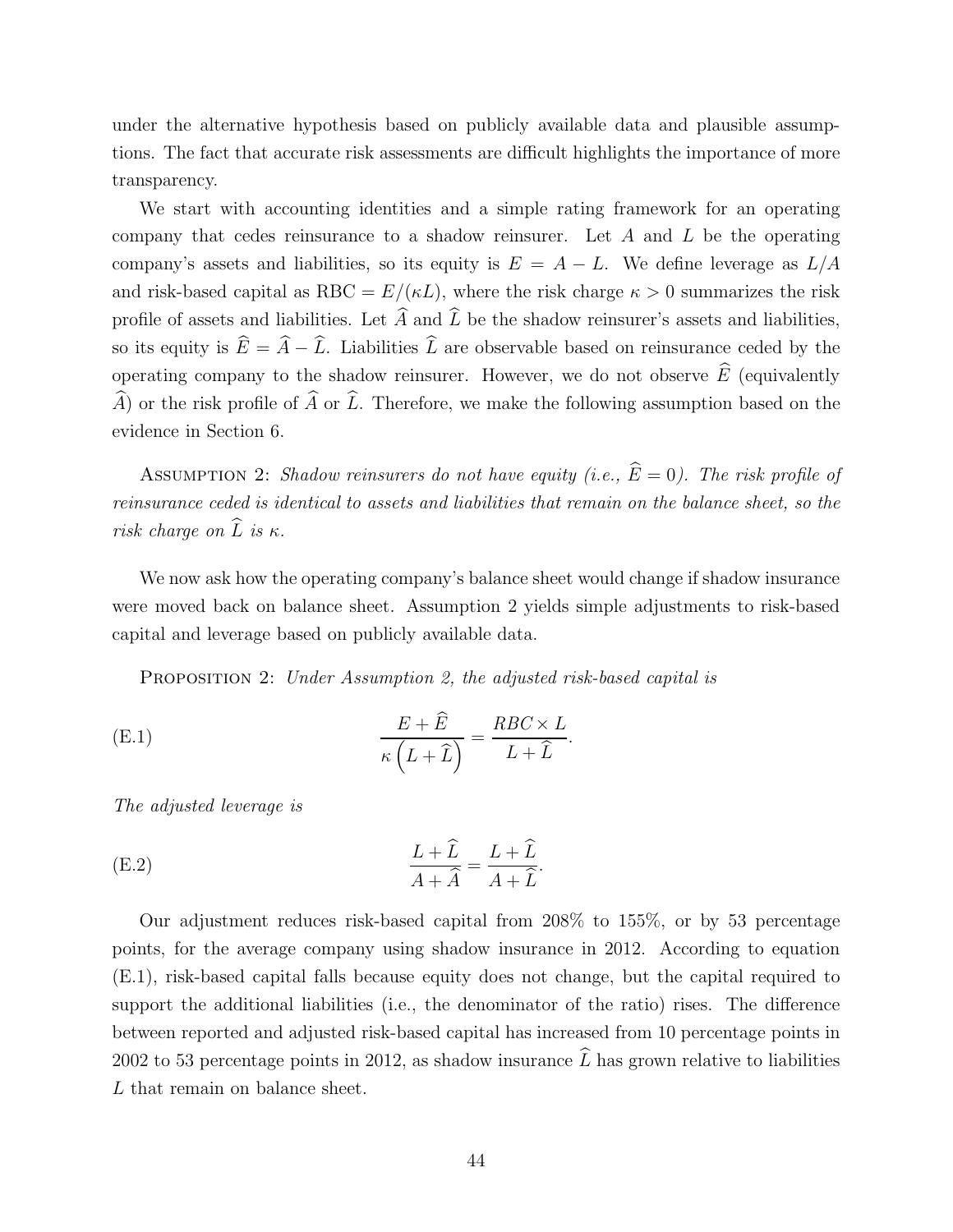We ultimately do not know how ratings would be adjusted for shadow insurance because they are based on a proprietary model and soft information that are not publicly available. However, we could get a sense of the potential magnitude by assuming that ratings are a direct function of risk-based capital. Under this assumption, we first covert the A.M. Best rating to the equivalent risk-based capital based on the guideline table in A.M. Best Company (2011, p. 24). For example, a rating of A is equivalent to risk-based capital of 145%. We then apply equation (E.1) to obtain the adjusted risk-based capital, which implies an adjusted rating by the same guideline table. We find that the rating drops by 3 notches from A to B+ for the average company using shadow insurance in 2012.

In Appendix F, we estimate the term structure of default probabilities by A.M. Best rating. These estimates imply default probabilities for each company, corresponding to the reported rating versus the adjusted rating. The adjusted ratings imply a 10-year cumulative default probability of 3.0% for the average company using shadow insurance in 2012, which is 3.5 times higher than that implied by the reported ratings.

#### E.3. Potential Impact of Shadow Insurance on Expected Loss

We can use the A.M. Best rating to estimate expected loss because it reflects a life insurer's claims-paying ability without support from the state guaranty associations. Let  $Pr(m|\text{Rating})$  be the marginal default probability between years  $m-1$  and m, conditional on the rating. Let  $\theta$  be the loss ratio conditional on default, which we estimate to be 0.25 (see Appendix F). Let  $R(m)$  be the zero-coupon Treasury (gross) yield at maturity m (Gürkaynak, Sack, and Wright (2007)). For each company, we estimate the present value of expected loss as

$$
\sum_{m=1}^{15} \frac{\Pr(m|\text{Rating})\theta L}{R(m)^m}.
$$

To estimate the expected loss adjusted for shadow insurance, we modify this formula by using the adjusted rating instead and replacing L with  $L + \hat{L}$ .

The expected loss based on reported ratings and liabilities is \$4.9 billion for the industry in 2012. The expected loss increases to \$14.4 billion when ratings and liabilities are adjusted for shadow insurance. The difference between adjusted and reported expected loss grew from \$0.1 billion in 2002 to \$9.5 billion in 2012. Since state guaranty associations ultimately pay off all liabilities by assessing the surviving companies, this expected loss represents an externality to the life insurers not using shadow insurance. State taxpayers also bear a share of the cost because guaranty association assessments are tax deductible.

To put these estimates of expected loss into perspective, we estimate the total capacity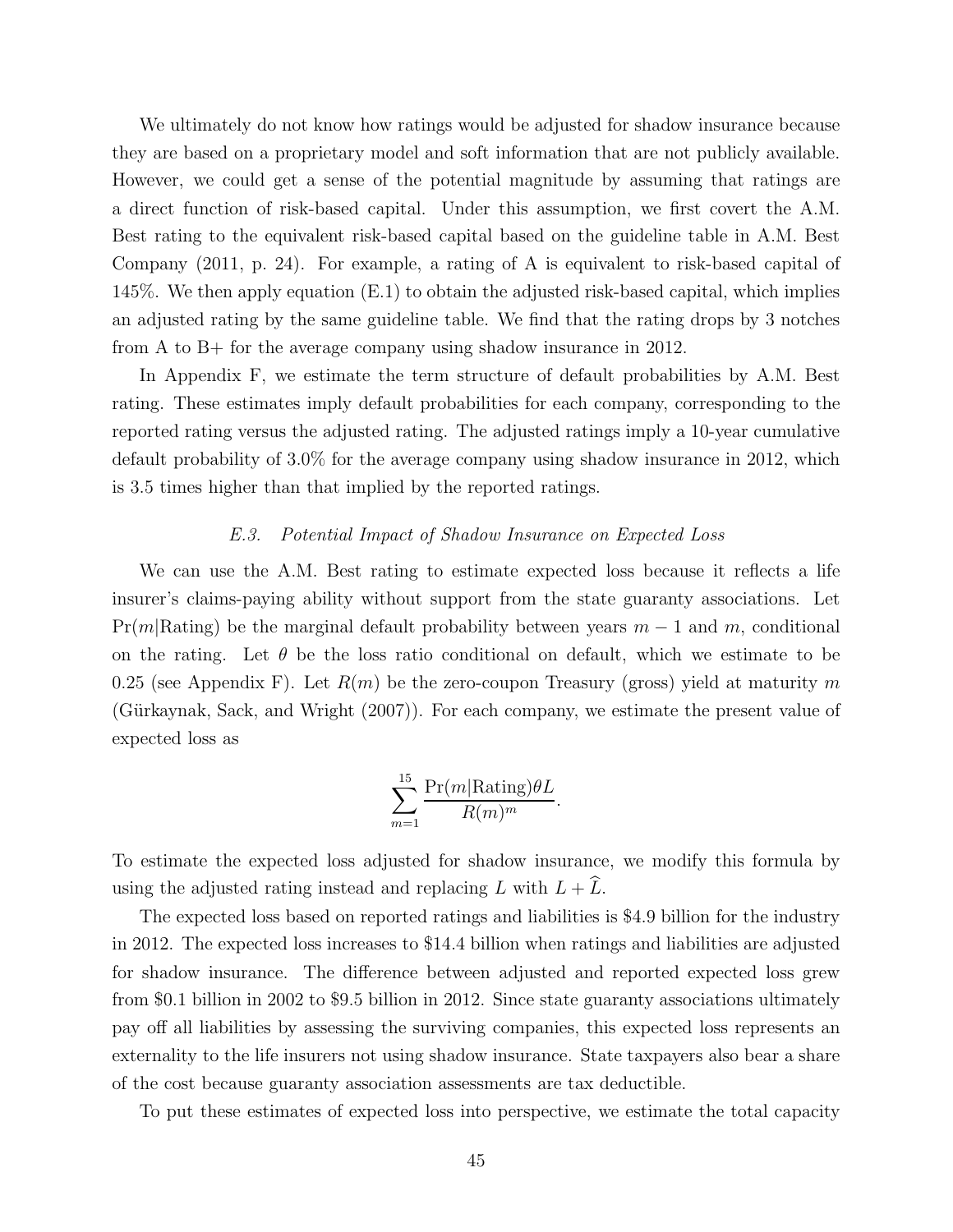of state guaranty funds. All states cap annual guaranty association assessments, typically at 2% of recent life insurance and annuity premiums. Following Gallanis (2009), we estimate the total capacity of state guaranty funds as the maximum annual assessment aggregated across all states, projected to remain constant over the next 10 years. As a share of the total capacity of state guaranty funds, the expected loss for the industry grew from 7% in 2002 to 26% in 2012.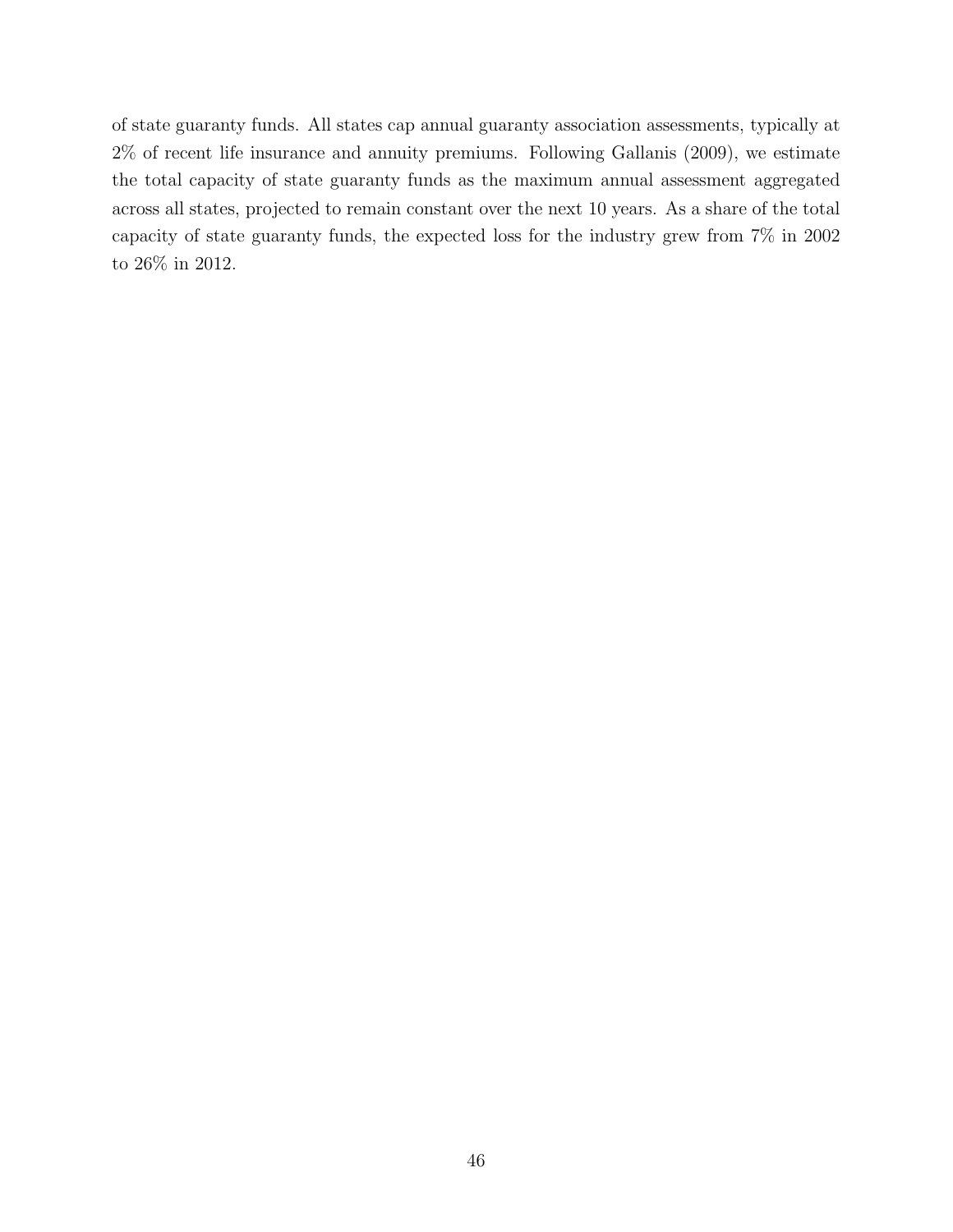|                    | A.M. Best rating |         | Risk-based |         |
|--------------------|------------------|---------|------------|---------|
|                    | $_{\rm OLS}$     |         | IV         | capital |
| Variable           | (1)              | (2)     | (3)        | (4)     |
| Shadow insurance   | 0.03             | 0.00    | 0.25       | $-0.02$ |
|                    | (0.06)           | (0.06)  | (0.34)     | (0.05)  |
| Log liabilities    |                  | 0.17    | 0.13       | 0.15    |
|                    |                  | (0.04)  | (0.06)     | (0.05)  |
| Risk-based capital |                  | 0.13    | 0.15       |         |
|                    |                  | (0.02)  | (0.02)     |         |
| Leverage           |                  | $-0.01$ | 0.01       | $-0.46$ |
|                    |                  | (0.03)  | (0.03)     | (0.06)  |
| Current liquidity  |                  | 0.08    | 0.06       | 0.18    |
|                    |                  | (0.02)  | (0.02)     | (0.04)  |
| Return on equity   |                  | 0.03    | 0.03       | 0.01    |
|                    |                  | (0.02)  | (0.02)     | (0.02)  |
| Stock company      |                  | 0.05    | 0.02       | 0.12    |
|                    |                  | (0.06)  | (0.07)     | (0.06)  |
| $R^2$              | 0.60             | 0.62    | 0.63       | 0.33    |
| Observations       | 6,641            | 6,641   | 6,351      | 6,641   |

Table E.I Relation between Ratings and Shadow Insurance

Columns (1) and (2) estimate the relation between A.M. Best ratings and company characteristics by ordinary least squares (OLS). Column (3) estimates the same relation by instrumental variables (IV), where the instrument for shadow insurance is the market share for term life insurance in 1999, interacted with a dummy for stock company in 1999 (see Appendix B). Column (4) estimates the relation between risk-based capital and company characteristics by OLS. All specifications include dummies for year and A.M. Best financial size category, whose coefficients are not reported for brevity. The coefficients are standardized, and the standard errors in parentheses are robust to heteroskedasticity and correlation within insurance group. The sample consists of U.S. life insurers from 2002 to 2012.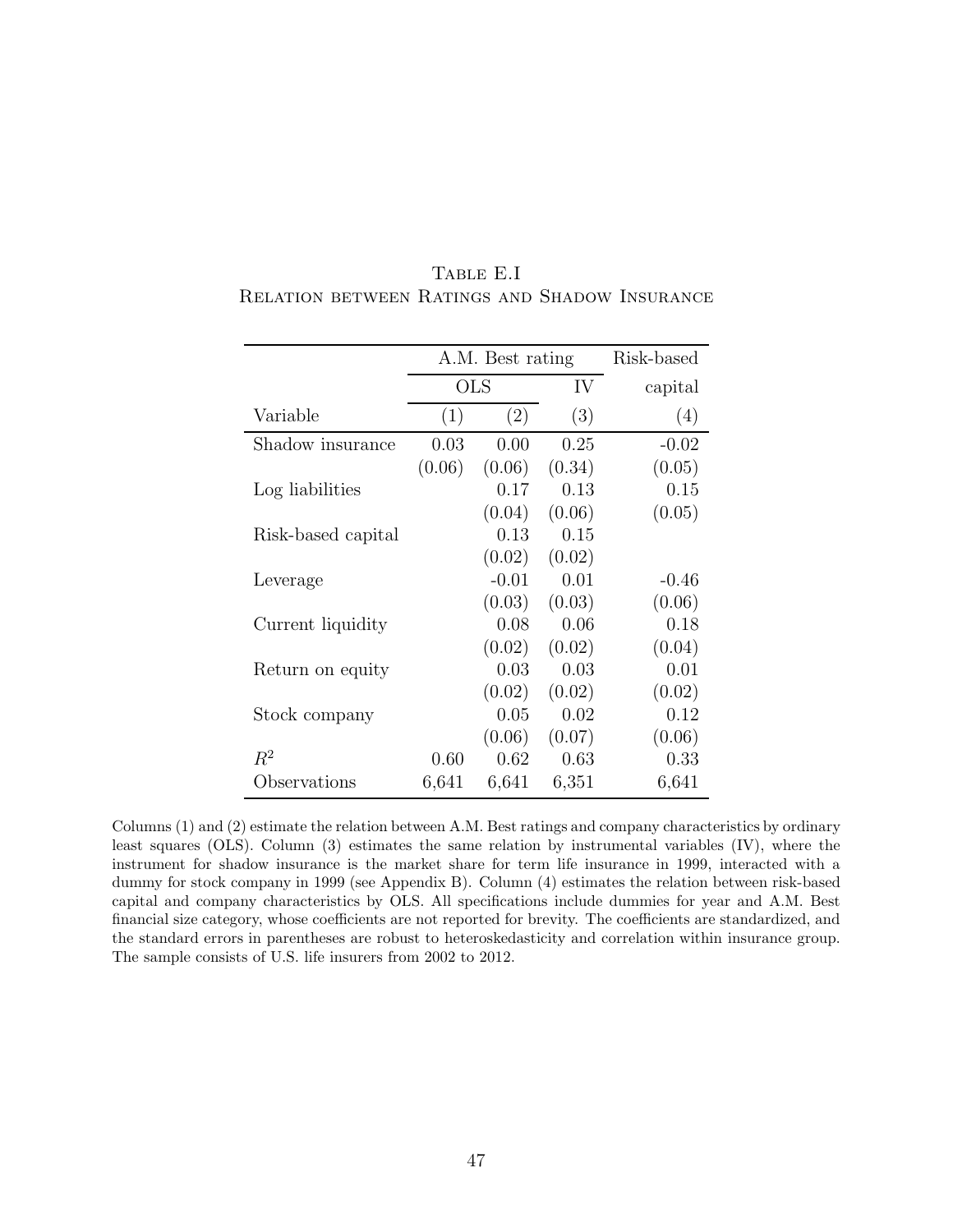| Variable           | Coefficient |
|--------------------|-------------|
| Instrument for SI  | 0.02        |
|                    | (0.02)      |
| Log liabilities    | 0.20        |
|                    | (0.06)      |
| Risk-based capital | 0.09        |
|                    | (0.03)      |
| Leverage           | 0.00        |
|                    | (0.05)      |
| Current liquidity  | 0.06        |
|                    | (0.03)      |
| Return on equity   | $-0.04$     |
|                    | (0.03)      |
| Stock company      | 0.18        |
|                    | (0.06)      |
| $R^2$              | 0.68        |
| Observations       | 826         |

# Table E.II Relation between Ratings and Company Characteristics in 1999

The relation between A.M. Best ratings and company characteristics is estimated by ordinary least squares. The specification includes dummies for A.M. Best financial size, whose coefficients are not reported for brevity. The coefficients are standardized, and the standard errors in parentheses are robust to heteroskedasticity and correlation within insurance group. The sample consists of U.S. life insurers in 1999.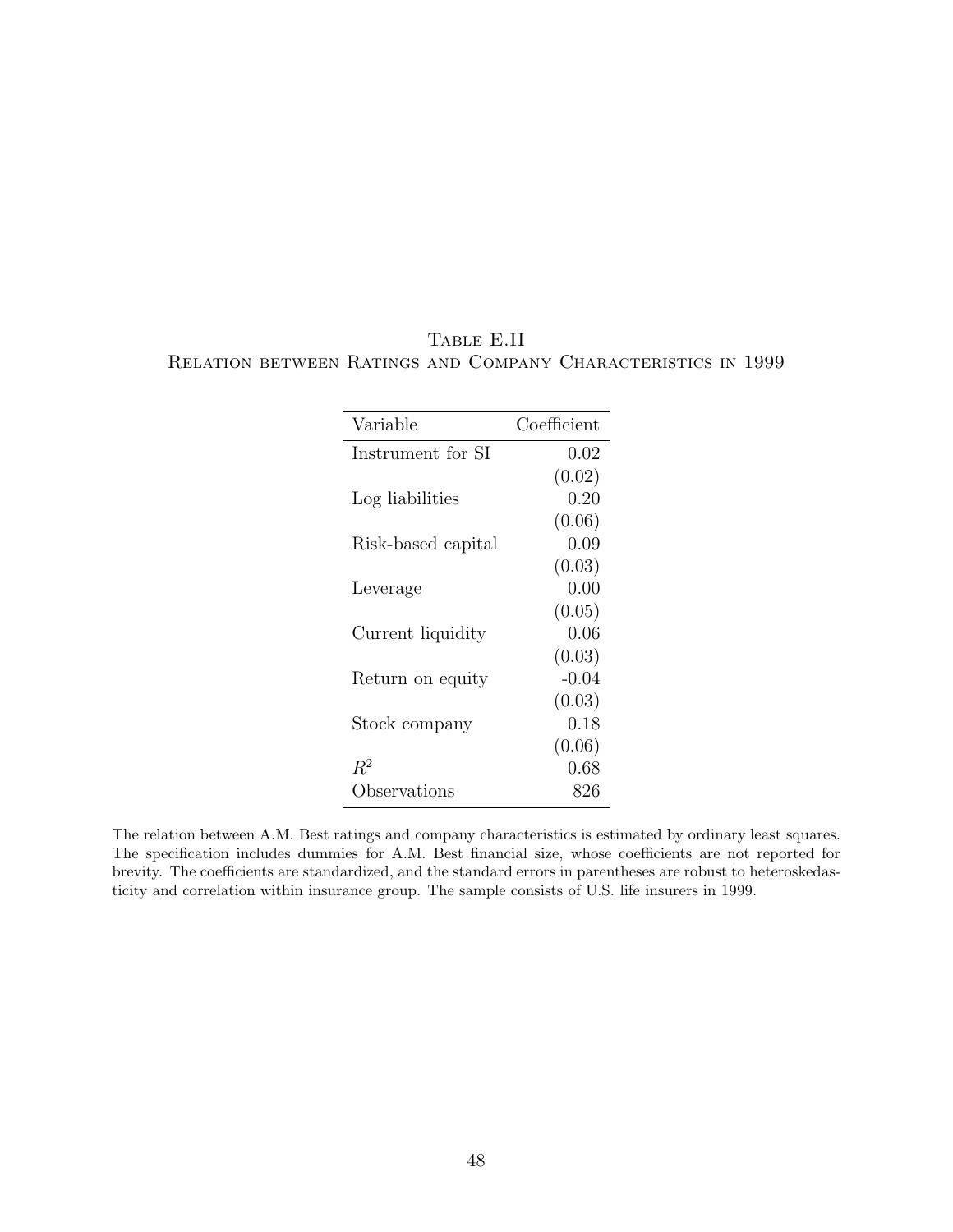#### Appendix F. Default Probabilities and Loss Conditional on Default

We describe the term structure of default probabilities and the loss ratio conditional on default, which we use to estimate expected loss in Appendix E.

#### F.1. Term Structure of Default Probabilities

We use the term structure of impairment rates from A.M. Best Company (2013a). A.M. Best Company designates an insurer as financially impaired upon the first regulatory action that restricts its activity (i.e., liquidation, supervision, rehabilitation, receivership, conservatorship, a cease-and-desist order, suspension, license revocation, or administrative order). They estimate the impairment rates by pooled method of moments, using the universe of A.M. Best rated companies from 1977 to 2012. Their sample covers 5,097 companies that account for 98% of the U.S. insurance industry by premium volume. A.M. Best Company (2013a, Exhibit 2) reports the cumulative impairment rates from one to fifteen years by rating category. We calculate the marginal impairment rate between years  $m-1$  and m as the first difference of the cumulative impairment rates, which we denote as  $\omega(m)$ Rating).

A.M. Best Company's impairment rates have three drawbacks for our application. First, their sample includes property and casualty insurers, and they do not have separate estimates just for life insurers. Second, their estimates are subject to survivorship bias because insurers are dropped from the sample when their ratings are withdrawn.<sup>9</sup> Third, we do not know the precision of their estimates because standard errors are not reported. Unfortunately, we could not obtain the data necessary to replicate their study. Although we have a complete list of impairments (A.M. Best Company (2013c, pp. 20–34)), we do not have the universe of A.M. Best rated companies from 1977 to 2012.

An impaired insurer could subsequently default on policyholder claims. A default occurs when a state regulator liquidates an insolvent insurer, and guaranty associations provide coverage to the policyholders in their state. To estimate the probability of default conditional on impairment, we merge the list of life insurer insolvencies from 1991 to 2012 (Peterson (2013)) with the list of life insurer impairments (A.M. Best Company (2013c, pp. 20–34)). Since there are 325 impairments of which 71 led to insolvency, we estimate the probability of default conditional on impairment to be 0.22.

We estimate the marginal default probability as the marginal impairment rate times the

<sup>9</sup>Ratings can be withdrawn for various reasons including voluntary liquidations, mergers and acquisitions, company request, lack of proper financial information for evaluation, and substantial changes that make the rating process inapplicable.